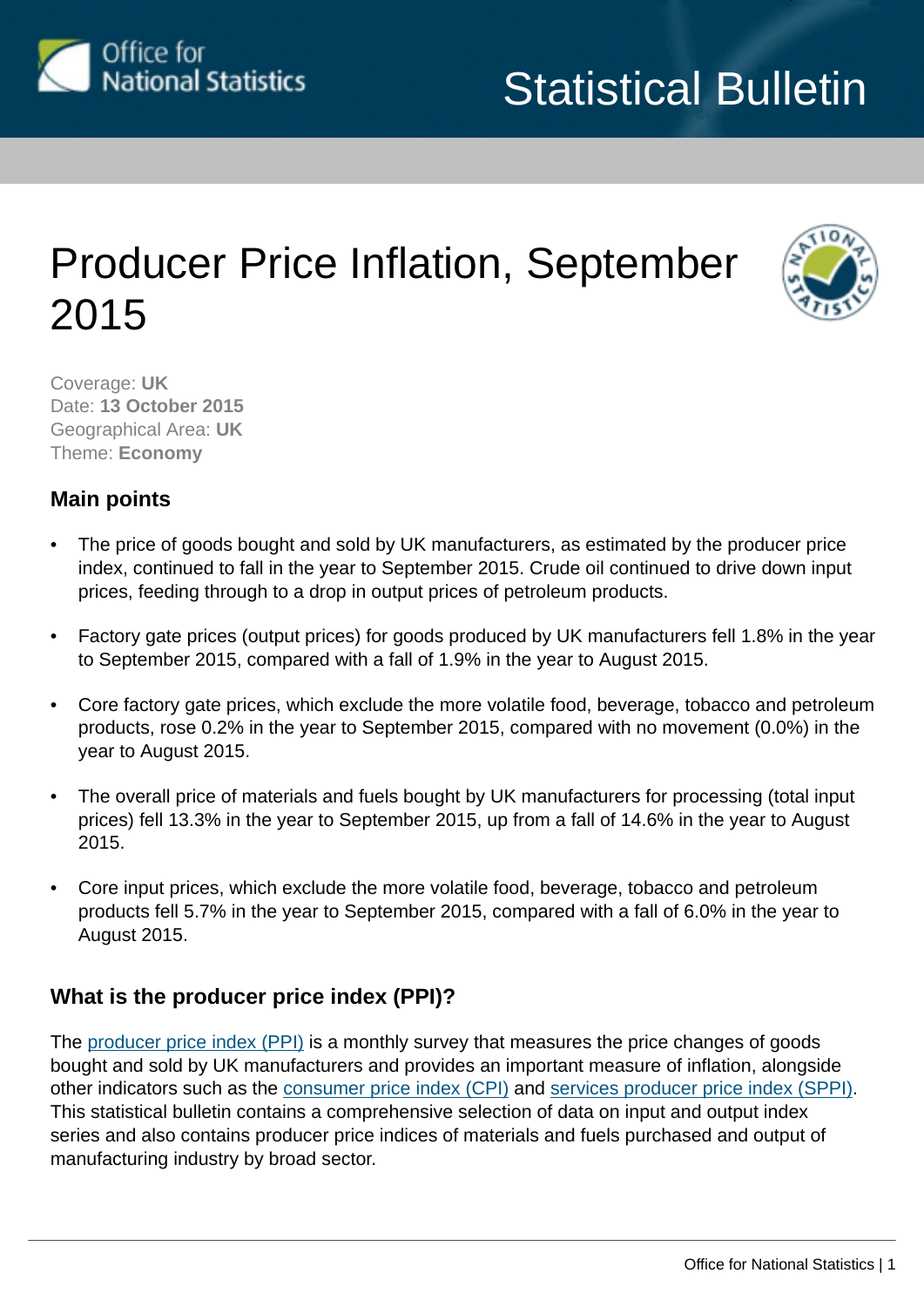The output price indices measure change in the prices of goods produced by UK manufacturers (these are often called "factory gate prices").

The input price indices measure change in the prices of materials and fuels bought by UK manufacturers for processing. These are not limited to just those materials used in the final product, but also include what is required by the company in its normal day-to-day running.

The factory gate price (the output price) is the price of goods sold by UK manufacturers and is the actual cost of manufacturing goods before any additional charges are added, which would give a profit. It includes costs such as labour, raw materials and energy, as well as interest on loans, site or building maintenance, or rent.

Core factory gate inflation excludes price movements from food, beverage, petroleum, and tobacco and alcohol products, which tend to have volatile price movements. It should give a better indication of the underlying output inflation rates.

The input price is the cost of goods bought by UK manufacturers for the use in manufacturing, such as the actual cost of materials and fuels bought for processing.

Core input inflation strips out purchases from the volatile food, beverage, tobacco and petroleum industries to give an indication of the underlying input inflation pressures facing the UK manufacturing sector.

### **Output prices: summary**

Factory gate inflation fell 1.8% in the year to September 2015, compared with a fall of 1.9% last month.

The rate of both total output and core inflation has generally been falling since autumn 2011, when output inflation reached its post-economic downturn high of 5.3% in September 2011. During this period, core factory gate inflation has tended to run at a lower rate and show a smaller degree of volatility than total output. However, since January 2014, core output price inflation has been running at a slightly higher rate than total output: a result of the downward pressures from petroleum, which is excluded from the core measure of inflation (Figure A).

Looking at the latest estimates (Table A), movements in factory gate prices over the 12 months to September 2015 were as follows:

- factory gate prices fell 1.8%, compared with a fall of 1.9% in the year to August 2015
- core factory gate prices rose 0.2%, compared with no movement (0.0%) in the year to August 2015
- factory gate inflation excluding excise duty fell 1.7%, unchanged from last month

Between August and September 2015:

- factory gate prices fell 0.1%, compared with a fall of 0.5% last month
- core factory gate prices rose 0.1%, compared with a fall of 0.1% last month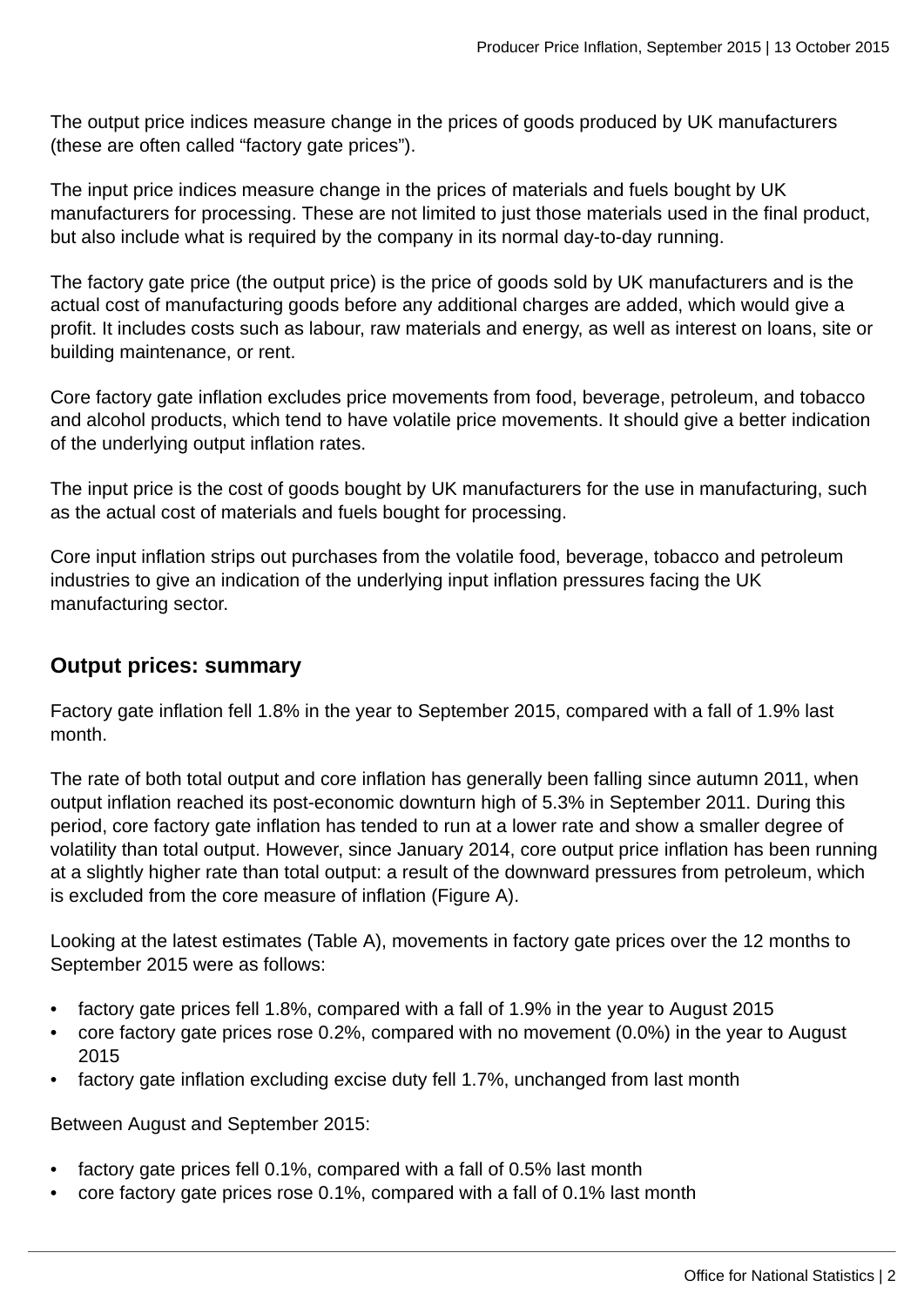## **Table A: Output prices (home sales)**

UK, April to September 2015

|      |     |         |                                     |         |                                                              |                                                       | percentage change |  |
|------|-----|---------|-------------------------------------|---------|--------------------------------------------------------------|-------------------------------------------------------|-------------------|--|
|      |     |         | <b>All manufactured</b><br>products |         | <b>Excluding food,</b><br>beverage, tobacco<br>and petroleum | <b>All manufactured</b><br>products excluding<br>duty |                   |  |
|      |     | 1 month | 12<br>months                        | 1 month | 12<br>months                                                 | 1 month                                               | 12<br>months      |  |
| 2015 | Apr | 0.1     | $-1.7$                              | 0.0     | 0.1                                                          | 0.1                                                   | $-1.4$            |  |
|      | May | 0.1     | $-1.6$                              | 0.0     | 0.1                                                          | 0.0                                                   | $-1.3$            |  |
|      | Jun | $-0.1$  | $-1.6$                              | 0.0     | 0.1                                                          | $-0.1$                                                | $-1.2$            |  |
|      | Jul | $-0.1$  | $-1.6$                              | 0.0     | 0.2                                                          | $-0.1$                                                | $-1.3$            |  |
|      | Aug | $-0.5$  | $-1.9$                              | $-0.1$  | 0.0                                                          | $-0.5$                                                | $-1.7$            |  |
|      | Sep | $-0.1$  | $-1.8$                              | 0.1     | 0.2                                                          | $-0.1$                                                | $-1.7$            |  |

#### **Download table**

**XLS** [XLS format](http://www.ons.gov.uk:80/ons/rel/ppi2/producer-price-index/september-2015/prt-a--output-prices--hs--september-2015.xls) (25 Kb)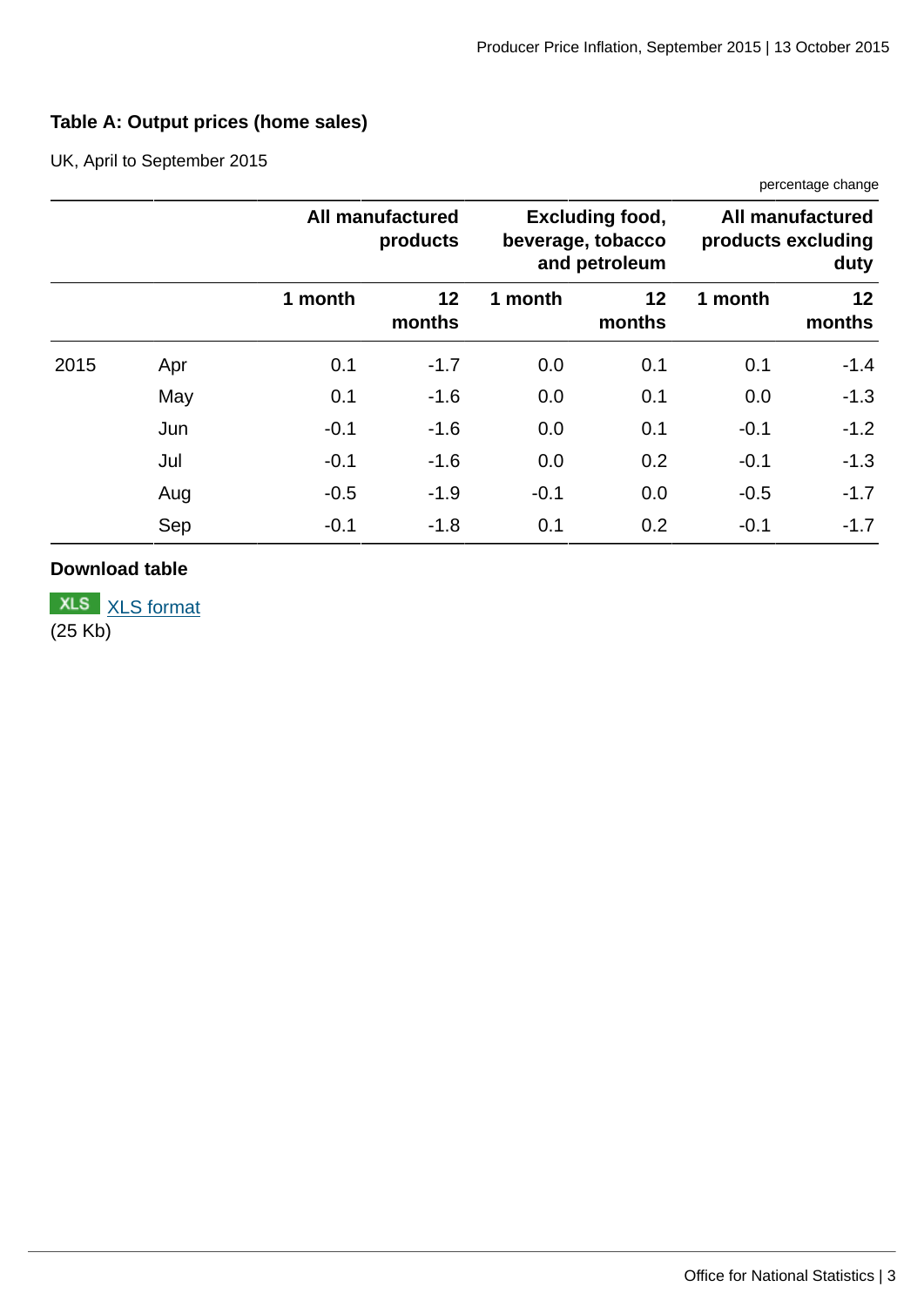#### **Figure A: Output prices**

UK, September 2011 to September 2015



Source: Office for National Statistics

#### **Download chart**

**XLS** [XLS format](http://www.ons.gov.uk:80/ons/rel/ppi2/producer-price-index/september-2015/chd-fig-a-output-september-2015-12mth-pc-chg.xls) (26.5 Kb)

#### **Supplementary analysis: Output prices**

Table B shows the annual percentage change in price across all product groups and Figure B shows their contribution to the annual factory gate inflation rate.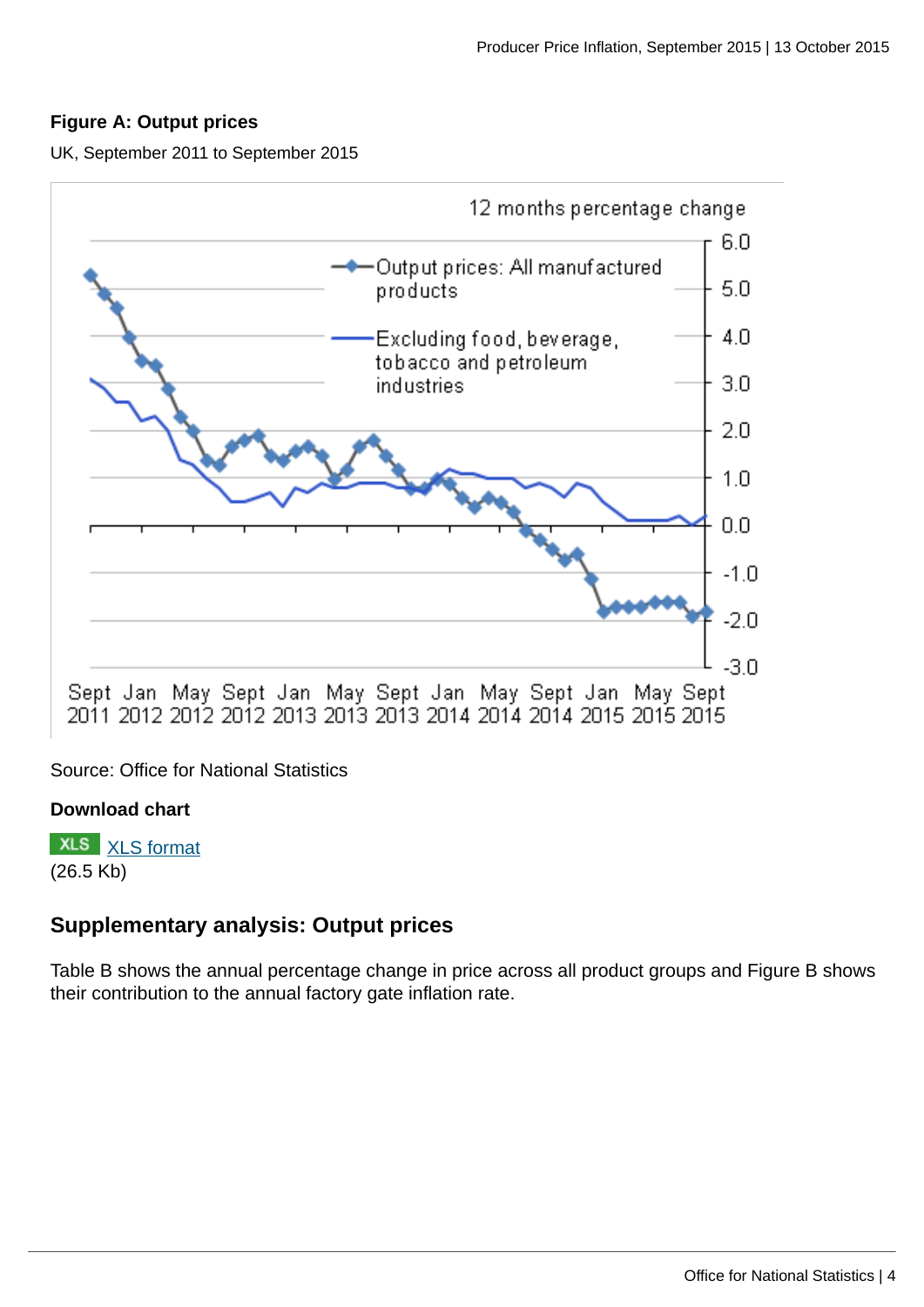#### **Table B: Output prices, 12 months change, September 2015**

UK

| <b>Product group</b>             | Percentage change |
|----------------------------------|-------------------|
| Food products                    | $-2.8$            |
| Tobacco and alcohol (incl. duty) | 0.7               |
| Clothing, textile and leather    | 0.4               |
| Paper and printing               | 0.2               |
| Petroleum products (incl. duty)  | $-19.2$           |
| Chemical and pharmaceutical      | $-1.8$            |
| Metal, machinery and equipment   | 0.4               |
| Computer, electrical and optical | 0.3               |
| Transport equipment              | $-0.6$            |
| Other manufactured products      | 1.5               |
| All manufacturing                | $-1.8$            |

**Table source:** Office for National Statistics

#### **Download table**

**XLS** [XLS format](http://www.ons.gov.uk:80/ons/rel/ppi2/producer-price-index/september-2015/prt-table-b-output-12mth-september-2015.xls) (26 Kb)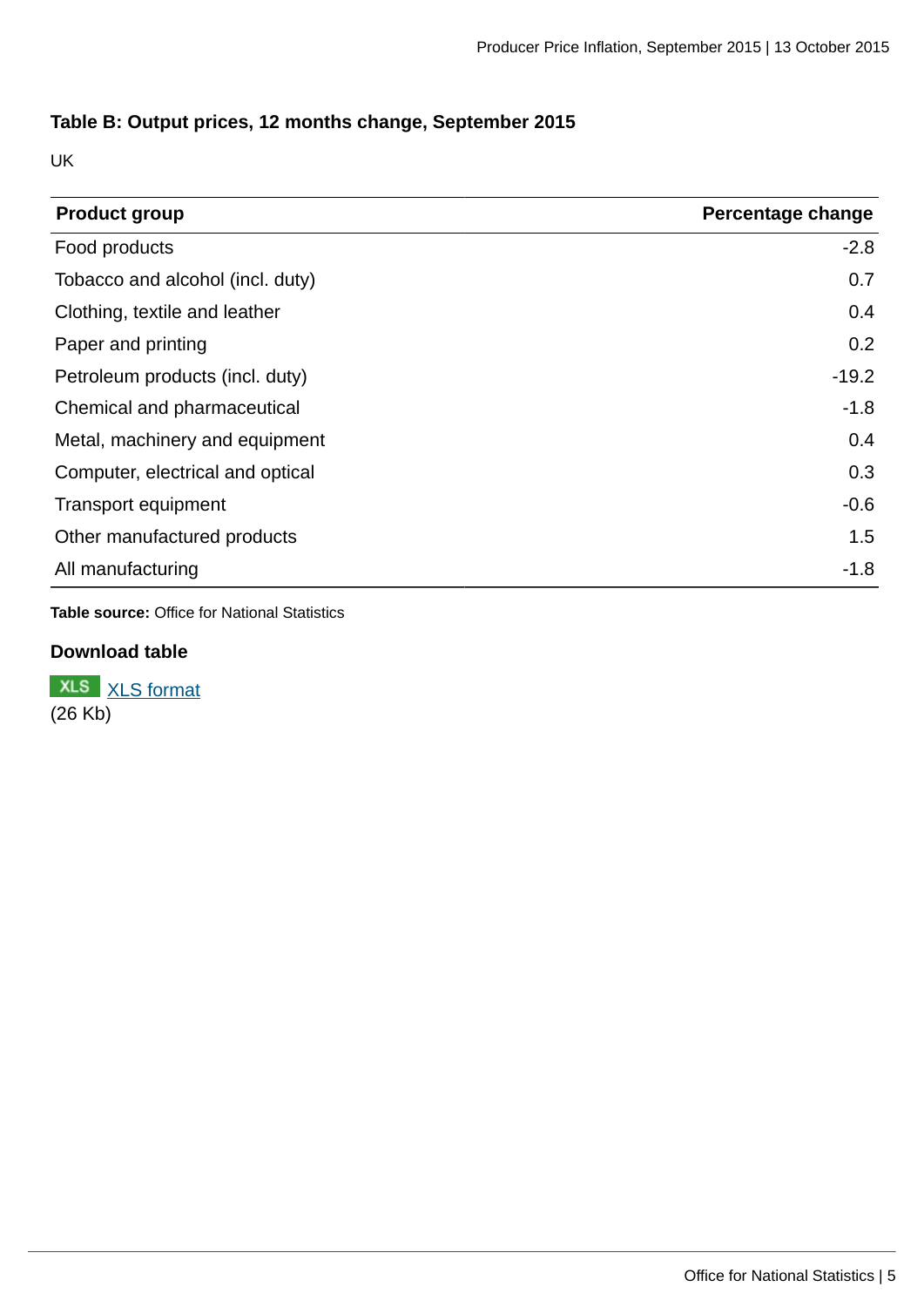## **Figure B: Output prices: contribution to 12 months growth rate, September 2015** UK



Source: Office for National Statistics

#### **Download chart**

**XLS** [XLS format](http://www.ons.gov.uk:80/ons/rel/ppi2/producer-price-index/september-2015/chd-fig-b-output-september-2015-12mth-contrib.xls) (24.5 Kb)

Table C shows the monthly percentage change in price across all product groups and Figure C shows their contribution to the month factory gate inflation rate.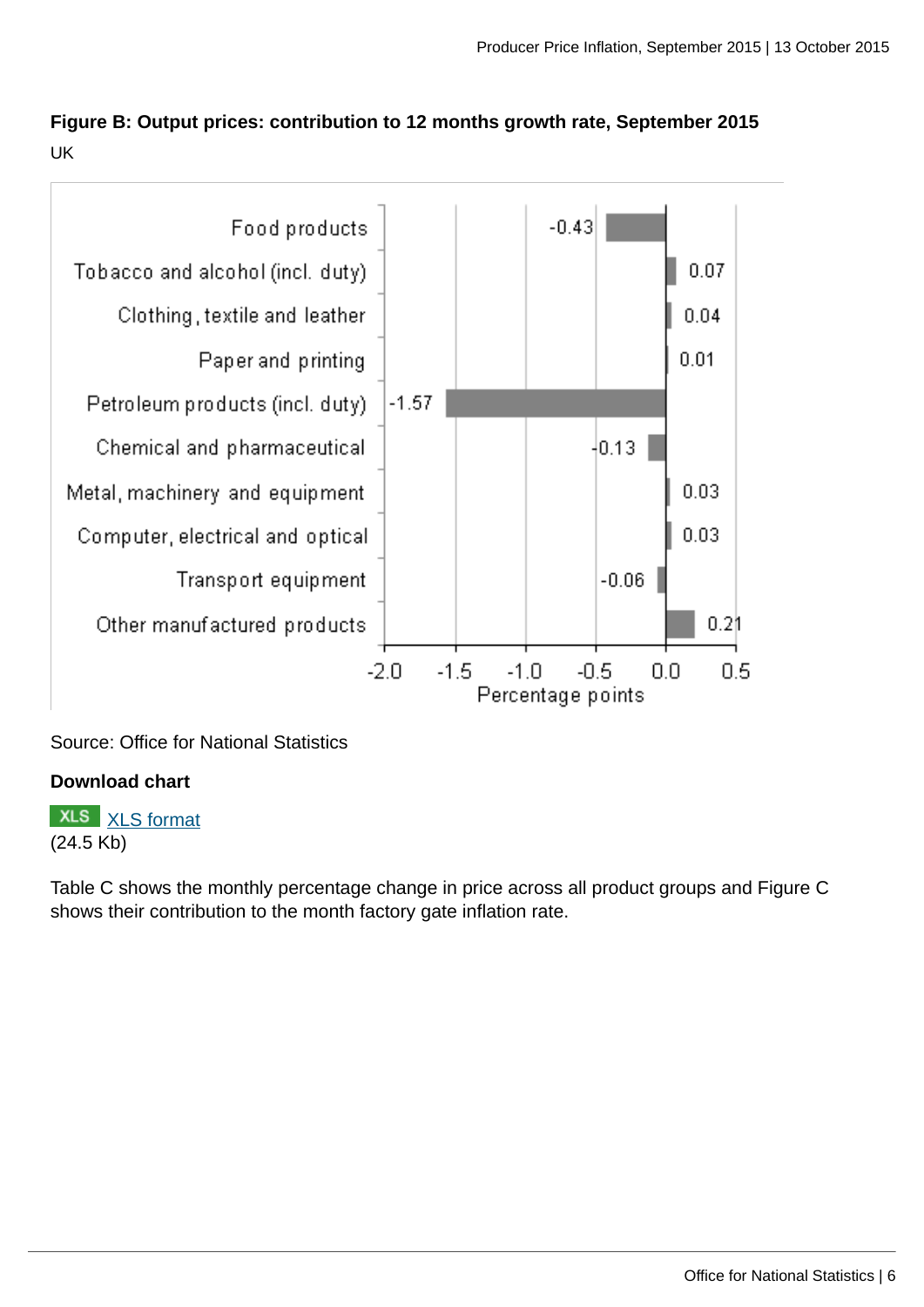#### **Table C: Output prices, 1 month change, September 2015**

UK

| <b>Product group</b>             | Percentage change |
|----------------------------------|-------------------|
| Food products                    | $-0.4$            |
| Tobacco and alcohol (incl. duty) | 0.0               |
| Clothing, textile and leather    | $-0.2$            |
| Paper and printing               | 0.0               |
| Petroleum products (incl. duty)  | $-1.2$            |
| Chemical and pharmaceutical      | $-0.1$            |
| Metal, machinery and equipment   | 0.0               |
| Computer, electrical and optical | 0.1               |
| <b>Transport equipment</b>       | 0.3               |
| Other manufactured products      | 0.1               |
| All manufacturing                | $-0.1$            |

**Table source:** Office for National Statistics

#### **Download table**

**XLS** [XLS format](http://www.ons.gov.uk:80/ons/rel/ppi2/producer-price-index/september-2015/prt-table-c-output-1mth-september-2015.xls) (26 Kb)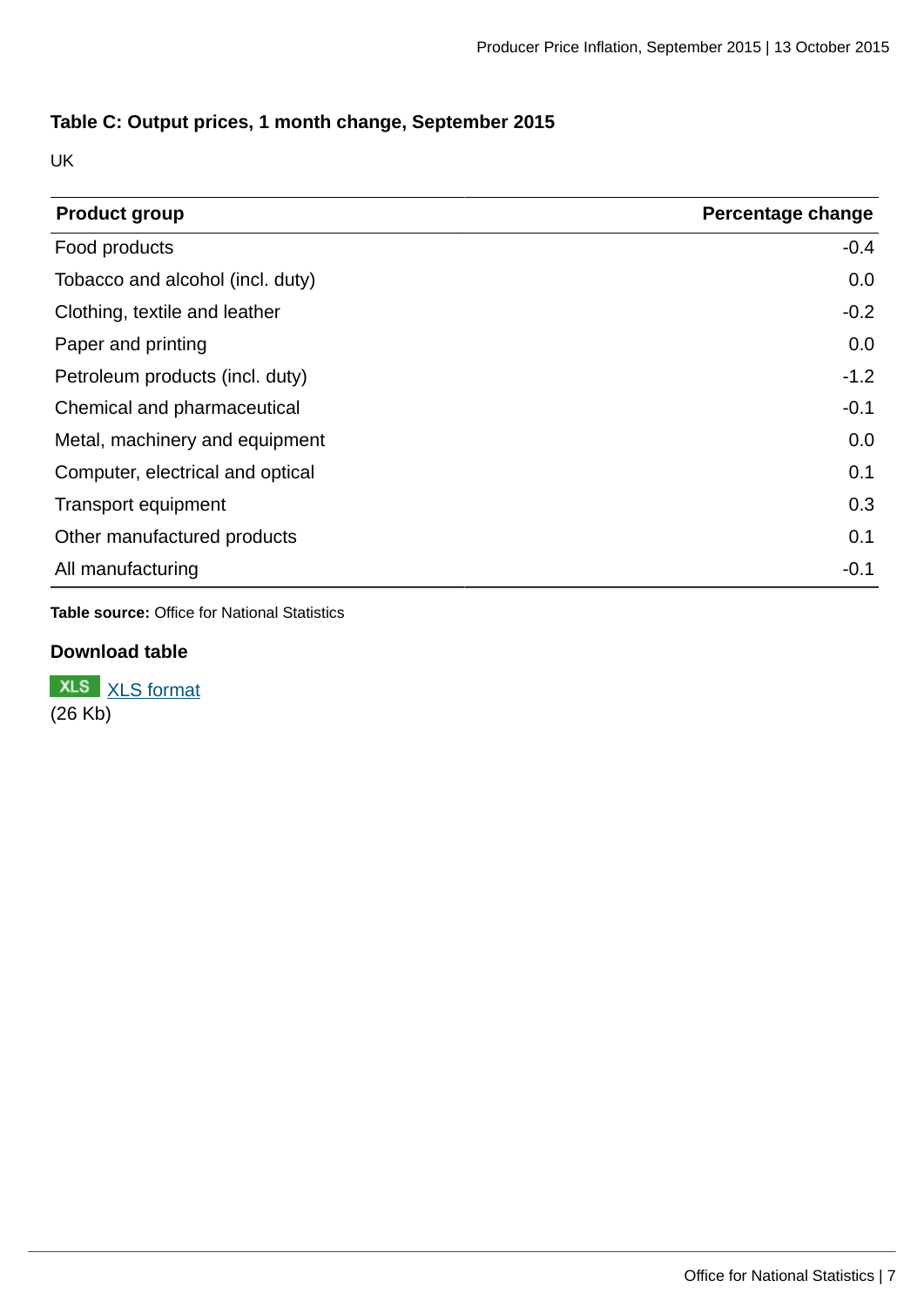## **Figure C: Output prices: contribution to 1 month growth rate, September 2015** UK



Source: Office for National Statistics

#### **Download chart**

**XLS** [XLS format](http://www.ons.gov.uk:80/ons/rel/ppi2/producer-price-index/september-2015/chd-fig-c-output-september-2015-1mth-contrib.xls) (24.5 Kb)

## **Output prices: detailed commentary**

Factory gate prices fell 1.8% in the year to September 2015, compared with a fall of 1.9% in the year to August 2015. Prior to August 2014, there had been no fall in the annual rate since October 2009, when it fell 0.1%. The main contribution to the annual rate for September 2015 came from a fall in the price of petroleum and food products (Figure B).

The price index between August and September 2015 fell 0.1%, compared with a fall of 0.5% between July and August 2015. The majority of product groups showed very small movements except for petroleum and food products, which provided the main contributions to the fall in the monthly rate (Figure C).

Petroleum product prices fell 19.2% in the year to September 2015, compared with a fall of 18.8% in the year to August 2015. The largest decrease seen in this index was in July 2009, when it fell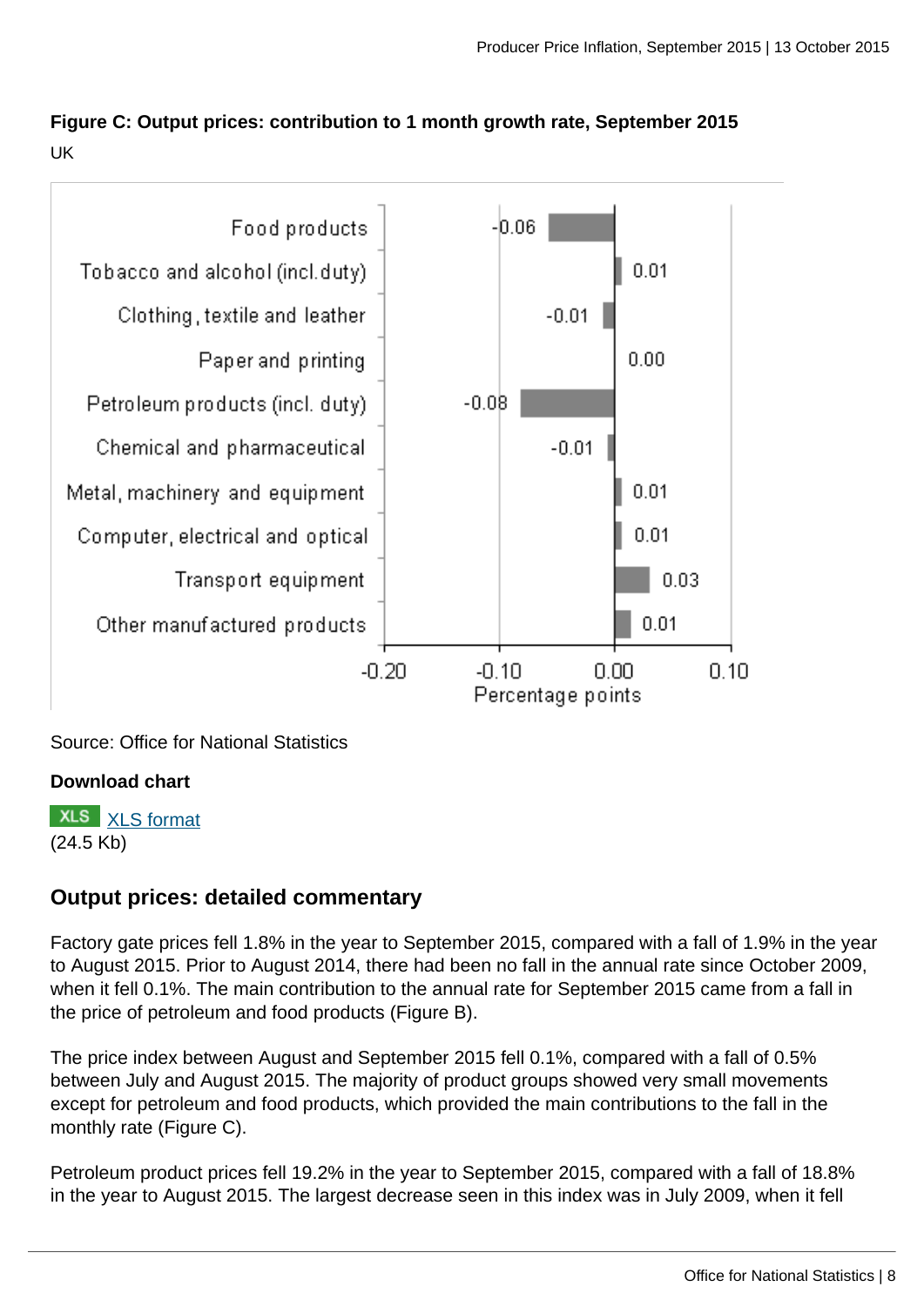by 21.3%. The main contributions to the fall in the latest annual rate came from diesel and gas oil, which fell 17.9%, up from 19.3% in the year to August 2015.

Petroleum prices between August and September 2015 fell 1.2%, up from a fall of 3.8% between July and August 2015. Falling prices of motor spirit including duty made the main contribution to the fall in the monthly index

Food products fell 2.8% in the year to September 2015, up from a fall of 3.0% last month. Dairy products were the main contribution to the decrease in the year to September 2015, falling by 10.8%. The monthly index for food products fell 0.4% between August and September 2015, up from a fall of 0.5% between July and August 2015. Preserved meat and meat products were the main contribution to the fall in the monthly index.

#### **Core factory gate inflation**

Core factory gate prices, which exclude the more volatile food, beverage, tobacco and petroleum product prices, giving a measure of the underlying factory gate inflation, rose 0.2% in the year to September 2015, compared with no movement (0.0%) in the year to August 2015. A rise in other manufactured products offset falls in chemical and pharmaceuticals, and transport equipment in the annual index, resulting in the low growth.

The monthly index showed a rise of 0.1% between August and September 2015, compared with a fall of 0.1% between July and August 2015. Transport equipment provided the largest contribution to the rise in the index.

#### **Input prices: summary**

Since autumn 2011 when input prices rose by around 16%, the price inflation of materials and fuels purchased by UK manufacturing industry, as measured by input prices, has been falling (Figure D). Input price inflation showed a steady but fairly slow increase from October 2012 to July 2013, when it reached 4.7%. From November 2013, prices started to decrease rapidly. The largest fall was seen in August 2015 (14.6%) and input prices are currently falling by 13.3%. The core measure of inflation has also decreased through this period, but at a significantly slower rate, currently 5.7%.

Looking at the latest data (Table D), the main movements in the year to September 2015 were as follows:

- the total input price index fell 13.3%, compared with a fall of 14.6% in the year to August 2015
- the core input price index saw a fall of 5.7%, compared with a fall of 6.0% in the year to August 2015
- the price of imported materials as a whole (including crude oil) fell 13.4%, up from a fall of 14.9% in the year to August 2015 ([Reference table 7 \(229.5 Kb Excel sheet\)](http://www.ons.gov.uk:80/ons/rel/ppi2/producer-price-index/september-2015/rft-stat-bull-tables-september-2015.xls)).

Between August and September 2015:

• the total input price index rose 0.6%, compared with a fall of 3.0% last month (Table D)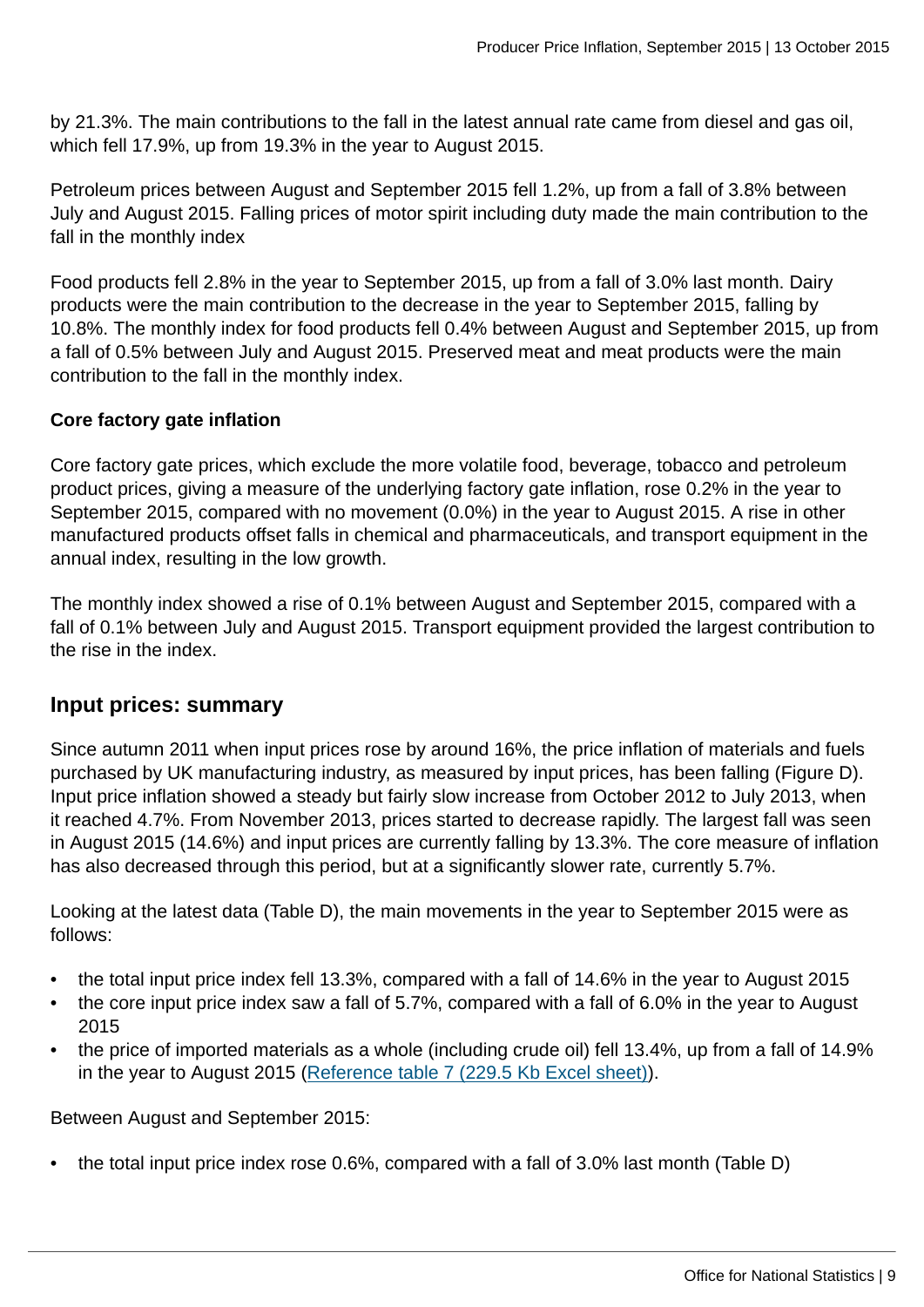• in seasonally adjusted terms (see Table D), the input price index for the manufacturing industry excluding the food, beverage, tobacco and petroleum industries rose 0.5%, up from a fall of 1.0% last month

#### **Table D: Input prices**

UK, April to September 2015

**Materials and fuels purchased Excluding purchases from food, beverage, tobacco and petroleum industries 1 month (NSA)<sup>1</sup> 12 months (NSA)<sup>1</sup> 1 month (NSA)<sup>1</sup> 12 months (NSA)<sup>1</sup> 1 month (SA)<sup>2</sup>** 2015 Apr 1.3 -11.1 -0.4 -3.8 0.1 May -1.2 -12.4 -0.7 -4.0 -0.2 Jun -1.7 -13.0 -0.9 -4.5 -0.5 Jul -1.4 -12.8 -1.0 -4.7 -0.4 Aug -3.0 -14.6 -0.9 -6.0 -1.0 Sep 0.6 -13.3 0.7 -5.7 0.5

**Table source:** Office for National Statistics

#### **Table notes:**

- 1. NSA: Not Seasonally Adjusted
- 2. SA: Seasonally Adjusted

#### **Download table**

**XLS** [XLS format](http://www.ons.gov.uk:80/ons/rel/ppi2/producer-price-index/september-2015/prt-table-d-input-prices-september-2015.xls) (25.5 Kb)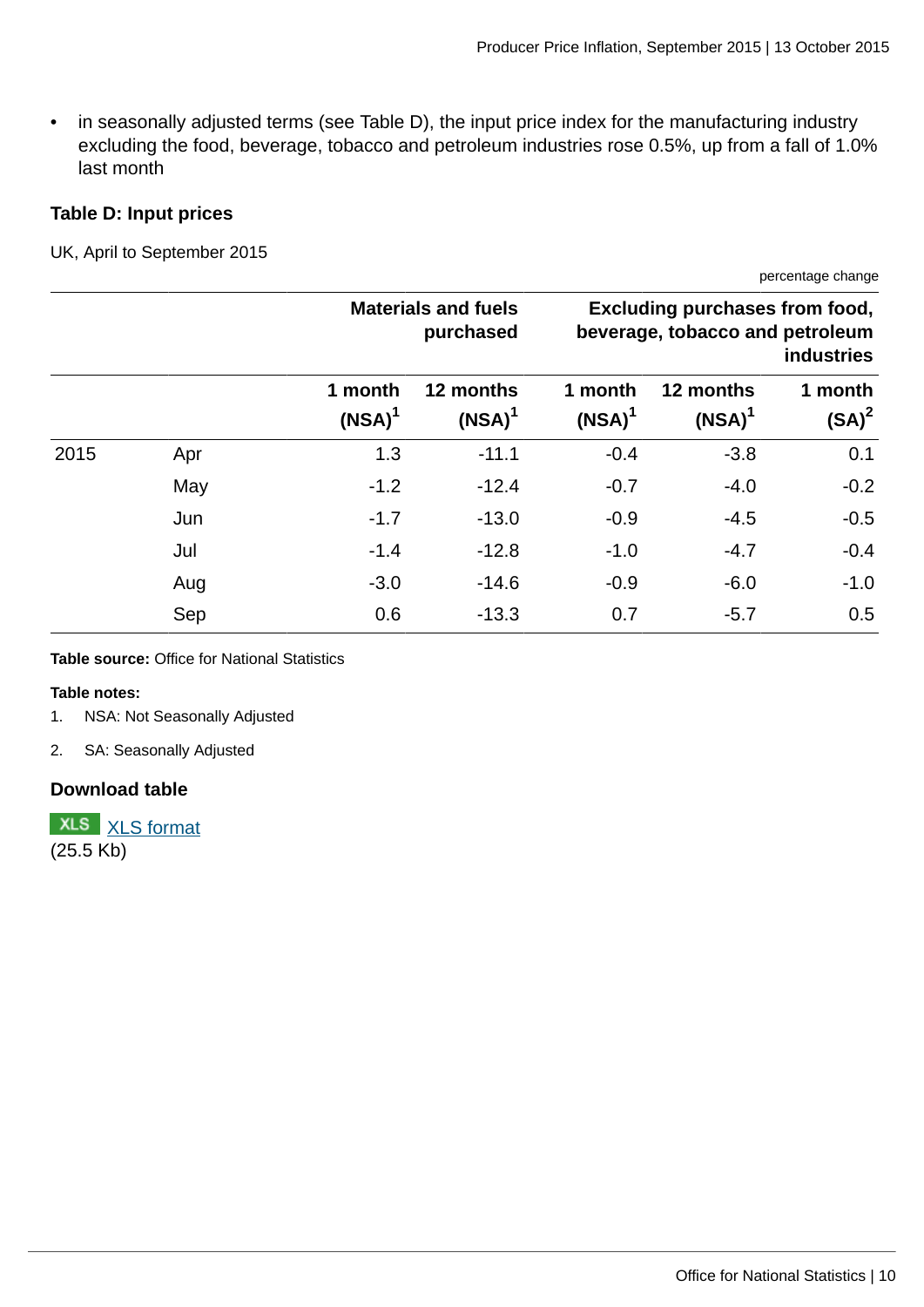#### **Figure D: Input prices (materials and fuel) manufacturing industry**

UK, September 2011 to September 2015



Source: Office for National Statistics

#### **Download chart**

**XLS** [XLS format](http://www.ons.gov.uk:80/ons/rel/ppi2/producer-price-index/september-2015/chd-fig-d-sum-input-september-2015-12mth-pc-chg.xls) (27.5 Kb)

#### **Notes for Input prices: summary**

- 1. Input price indices include the [Climate Change Levy](https://www.gov.uk/green-taxes-and-reliefs/climate-change-levy) which was introduced in April 2001.
- 2. Input price indices include the [Aggregate Levy \(13.9 Kb Pdf\)](http://www.ons.gov.uk:80/ons/guide-method/user-guidance/prices/ppi/aggregates-levy.pdf) which was introduced in April 2002.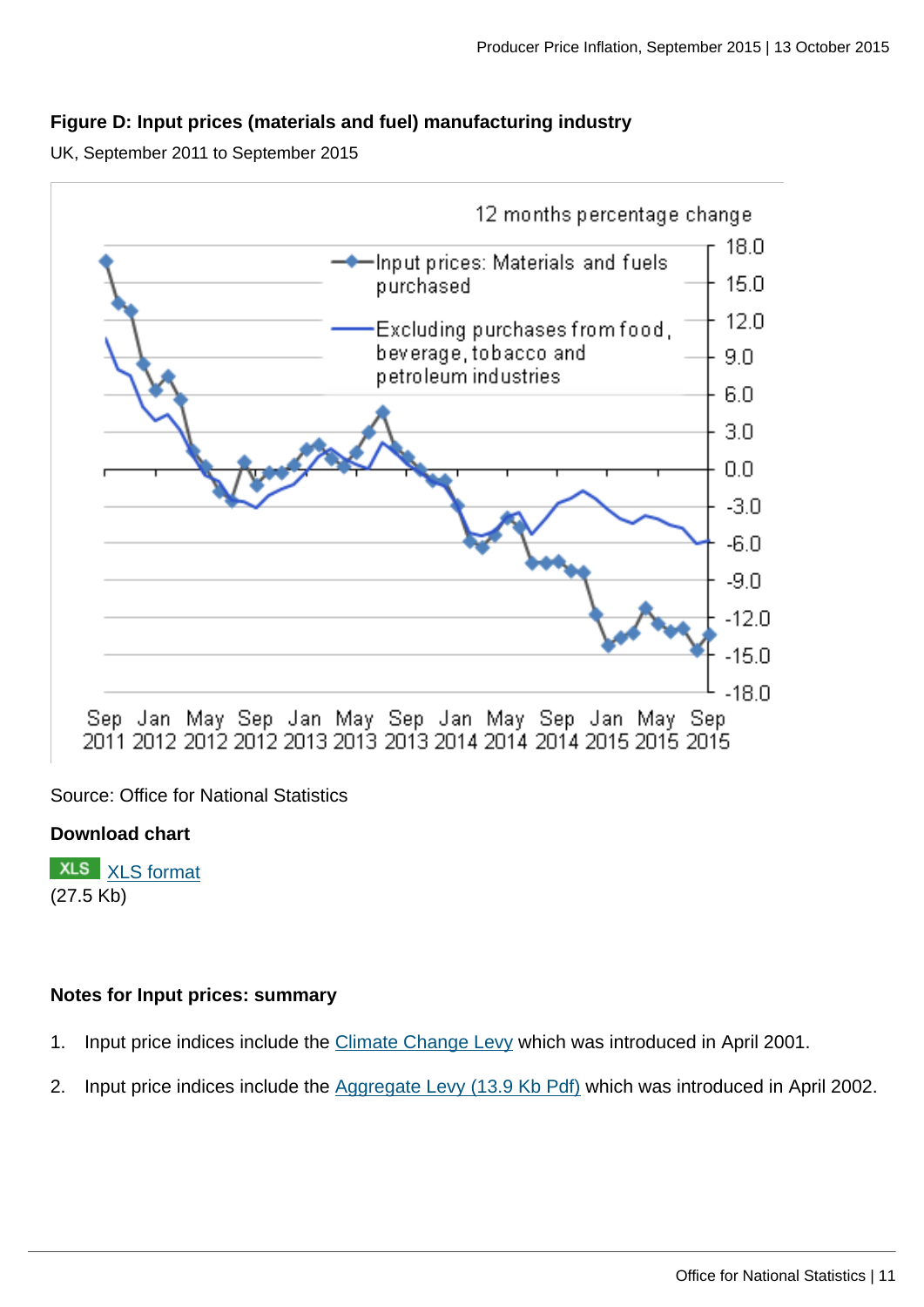## **Supplementary analysis: Input prices**

Table E and Figure E show the percentage change in the price of the main commodities groups over the year and their contributions to the total input index.

#### **Table E: Input prices: 12 months change, September 2015**

UK

| <b>Product group</b>               | Percentage change |
|------------------------------------|-------------------|
| Fuel including Climate Change Levy | $-4.3$            |
| Crude oil                          | $-46.1$           |
| Home food materials                | $-5.8$            |
| Imported food materials            | $-2.4$            |
| Other home-produced materials      | 1.5               |
| Imported metals                    | $-18.0$           |
| Imported chemicals                 | $-4.9$            |
| Imported parts and equipment       | 0.5               |
| Other imported materials           | $-1.9$            |
| All manufacturing                  | $-13.3$           |

**Table source:** Office for National Statistics

#### **Download table**

**XLS** [XLS format](http://www.ons.gov.uk:80/ons/rel/ppi2/producer-price-index/september-2015/prt-table-e-input-12mth-september-2015.xls) (26 Kb)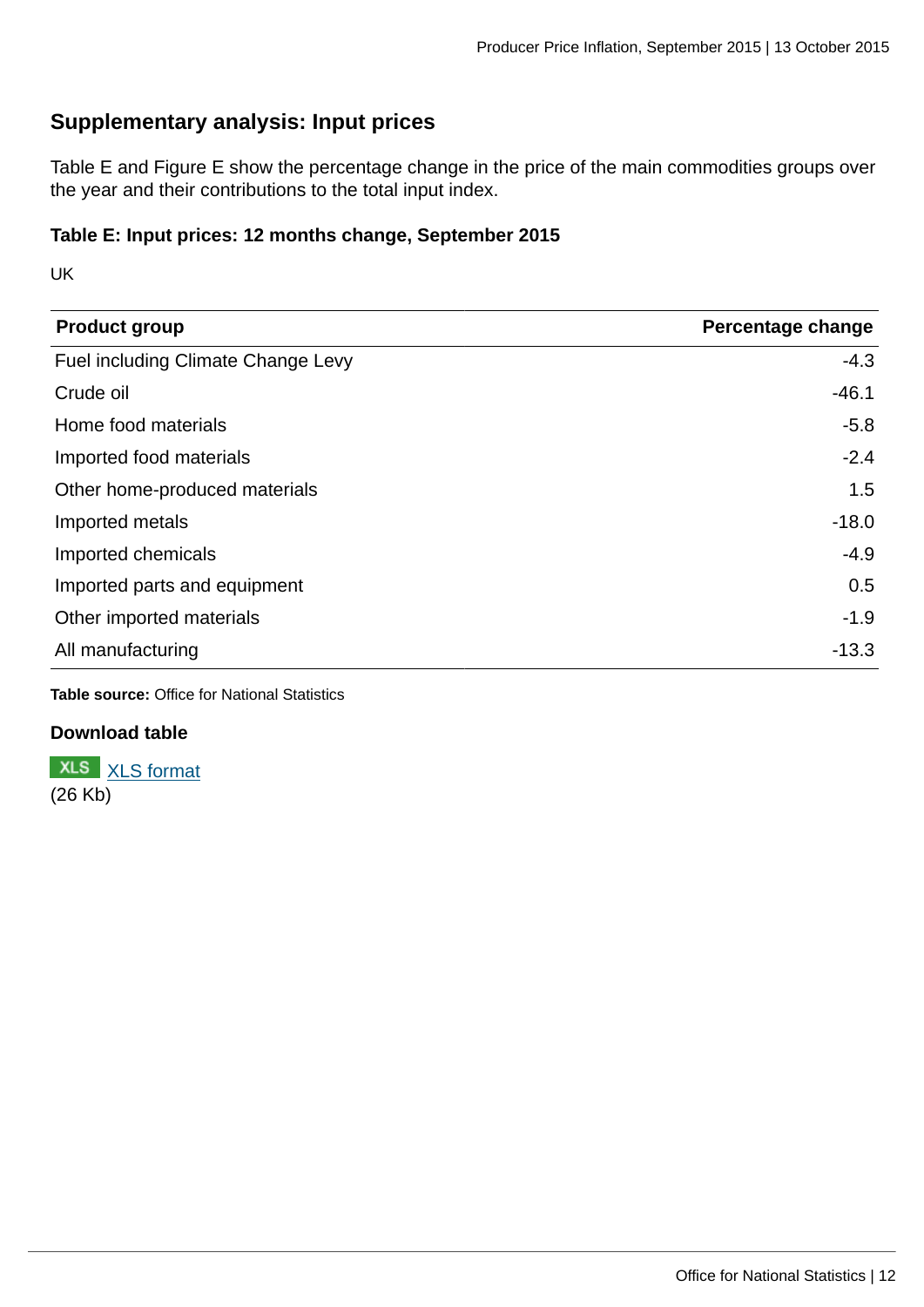**Figure E: Input prices: contribution to 12 months growth rate, September 2015** UK



#### **Download chart**

**XLS** [XLS format](http://www.ons.gov.uk:80/ons/rel/ppi2/producer-price-index/september-2015/chd-fig-e-input-september-2015-12mth-contrib.xls) (24.5 Kb)

Table F and Figure F show the percentage change in the price of the main commodities groups over the month and their contributions to the total input index.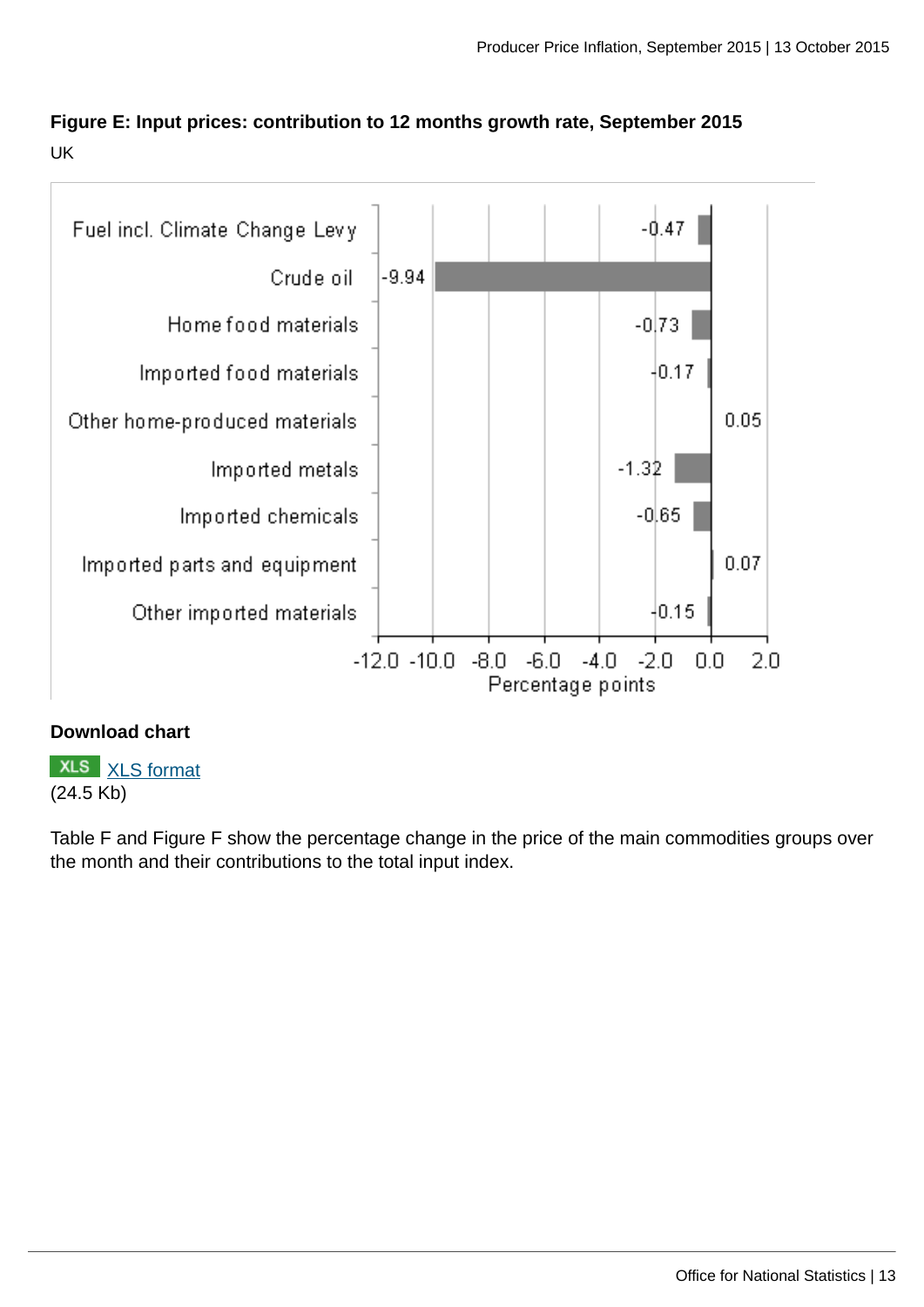#### **Table F: Input prices, 1 month change, September 2015**

UK

| <b>Product group</b>               | Percentage change |
|------------------------------------|-------------------|
| Fuel including Climate Change Levy | 0.5               |
| Crude oil                          | 1.1               |
| Home food materials                | $-0.7$            |
| Imported food materials            | 0.6               |
| Other home-produced materials      | $-0.4$            |
| Imported metals                    | 0.1               |
| Imported chemicals                 | 0.6               |
| Imported parts and equipment       | 1.5               |
| Other imported materials           | 0.8               |
| All manufacturing                  | 0.6               |

**Table source:** Office for National Statistics

### **Download table**

**XLS** [XLS format](http://www.ons.gov.uk:80/ons/rel/ppi2/producer-price-index/september-2015/prt-table-f-input-1mth-september-2015.xls)  $(26 \text{ Kb})$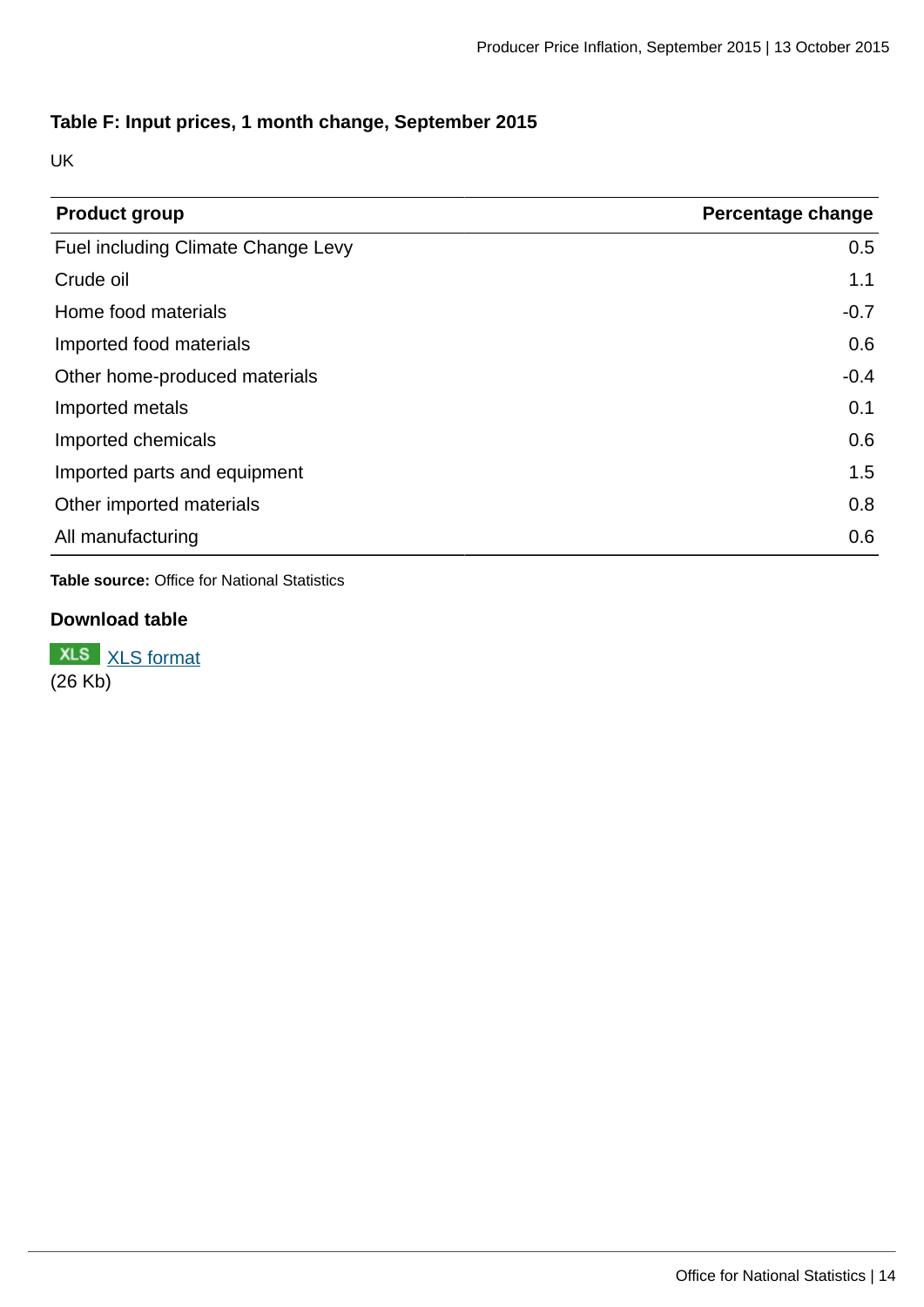



Source: Office for National Statistics

#### **Download chart**

**XLS** [XLS format](http://www.ons.gov.uk:80/ons/rel/ppi2/producer-price-index/september-2015/chd-fig-f-input-september-2015-1mth-contrib.xls) (24 Kb)

### **Input prices: detailed commentary**

The overall input index for all manufacturing, which measures changes in the price of materials and fuels purchased by manufacturers, fell 13.3% in the year to September 2015, compared with a fall of 14.6% in the year to August 2015. The main downward contributions to the index came from crude oil, though imported metal prices also made a notable downward contribution to the annual rate.

The monthly input index rose 0.6% between August and September 2015, compared with a fall of 3.0% last month. This rise was driven by increases in the price of other imported parts and equipment, and crude oil (see Table F and Figure F).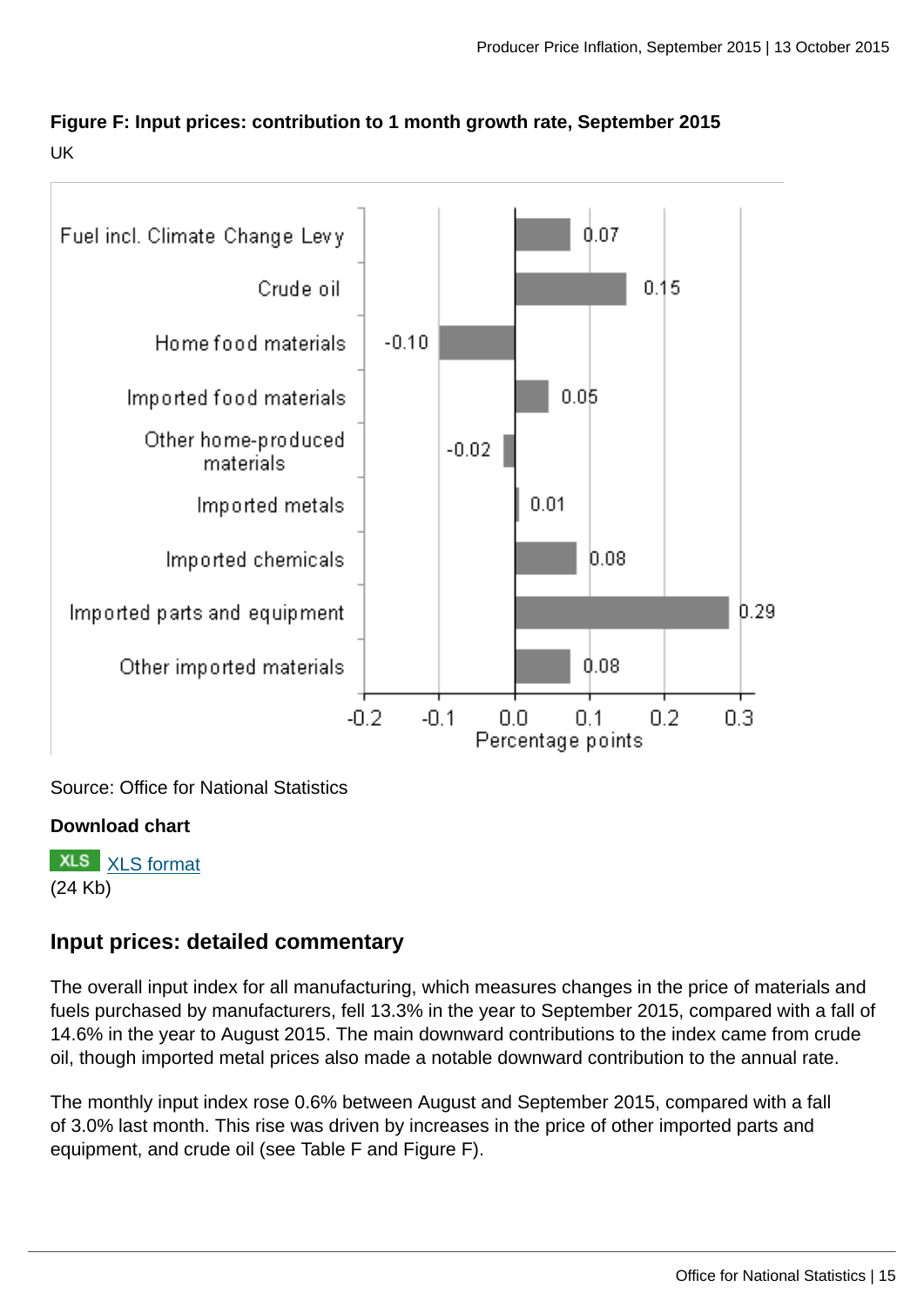Other imported parts and equipment prices rose 1.5% between August and September 2015, compared with a rise of 1.1% between July and August 2015. The main contributions came from imported products used in the manufacture of motor vehicles, machinery and equipment not elsewhere classified, computer, electronic and optical products, offset by decreases in fabricated metal products, excluding weapons and ammunition.

Crude oil annual prices have been falling overall since October 2013. The annual index fell 46.1% in the year to September 2015, up from a fall of 48.6% in the year to August 2015. The main contribution came from imported crude petroleum and natural gas, which fell 45.3%.

The monthly index for crude oil rose between August and September 2015 by 1.1%, compared with a fall of 15.3% between July and August 2015. The largest fall on the monthly index was between November and December 2008, when it fell by 22.3%. The increase was due to crude petroleum and natural gas, which rose 4.2% between August and September 2015, compared with a fall of 18.1% between July and August 2015.

In recent years, factors such as supply disruptions, concerns over the global economic recovery, instability in eurozone countries and the expectation of reduced demand, have all affected prices.

Imported metal prices fell 18.0% in the year to September 2015 (largest decrease since records began in 1997) down from a fall of 17.6% in the year to August 2015. The main contribution came from imported products used in the manufacture of other basic metals and casting, which fell 18.2%.

#### **Core input price index (excluding purchases from the food, beverage, tobacco and petroleum industries)**

The core input price index, in seasonally adjusted terms, rose 0.5% between August and September 2015, compared with a fall of 1.0% last month. This index fell 5.8% in the year to September 2015, up from a fall of 5.9% in the year to August 2015.

The unadjusted index fell 5.7% in the year to September 2015, up from a fall of 6.0% last month. The monthly index rose 0.7% between August and September 2015, compared with a fall of 0.9% last month. The decrease in the annual index is driven by falls in imported metals, crude oil and imported chemicals.

## **Producer price index contribution to change in rate**

#### **Output prices**

The annual percentage growth rate for the output PPI in September 2015 fell 1.8%, compared with a fall of 1.9% last month, resulting in an increase in the annual rate of 0.1%. This was due to a rise in the contribution from transport equipment primarily vehicle parts, which was partially offset by a fall in refined petroleum products (Figure G).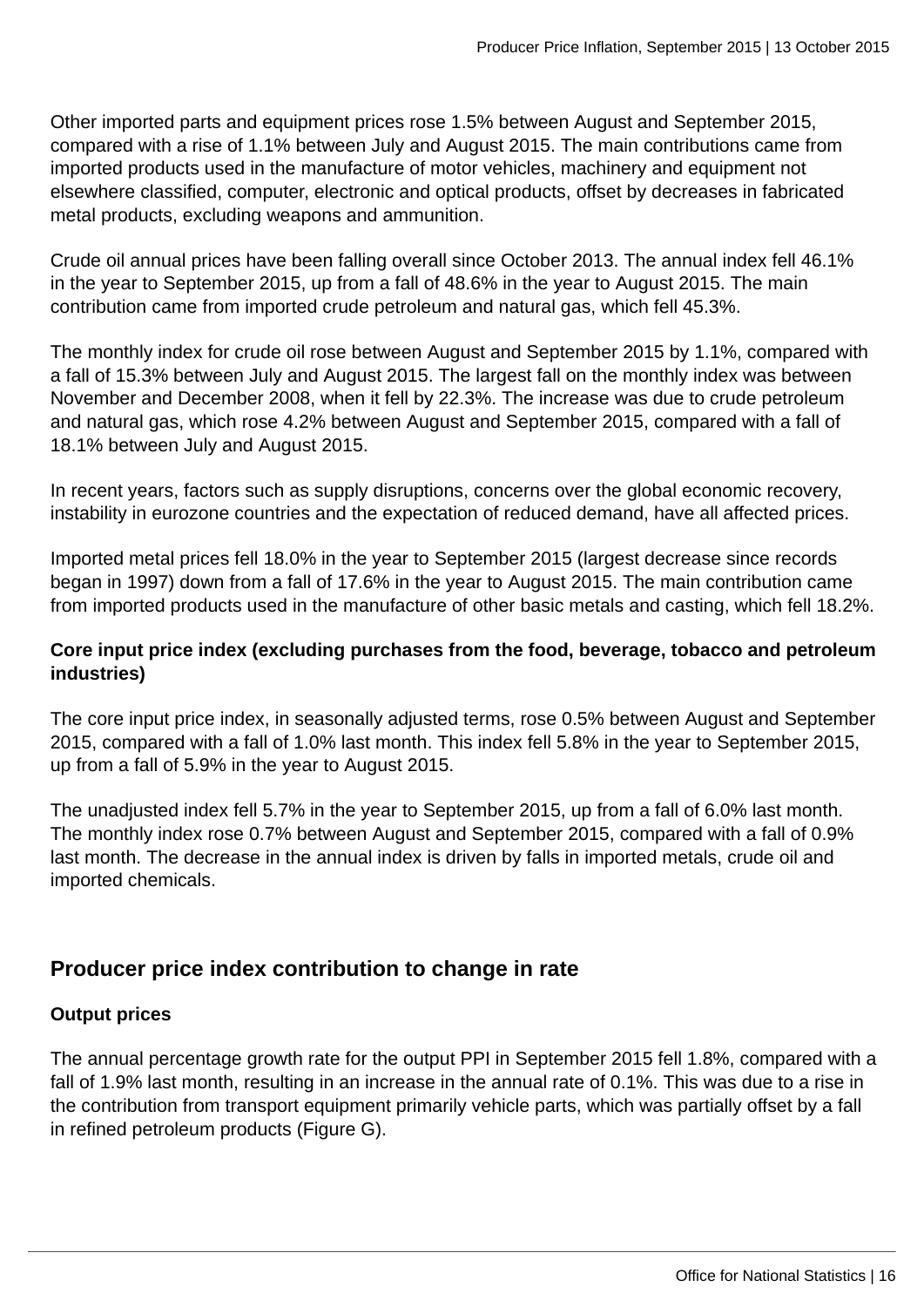## **Figure G: Output 12 month contribution to change in rate between August and September 2015**

UK



Source: Office for National Statistics

#### **Download chart**

**XLS** [XLS format](http://www.ons.gov.uk:80/ons/rel/ppi2/producer-price-index/september-2015/chd-fig-g-output-september-2015-12mth-contrib2rate.xls) (25 Kb)

#### **Input prices**

The annual percentage growth rate for the input PPI in September 2015 fell 13.3%, up from a fall of 14.6% last month, resulting in an increase in the annual rate of 1.3%. This was mainly due to a rise in the contribution from crude oil with contributions from imported food, and imported parts and equipment (Figure H).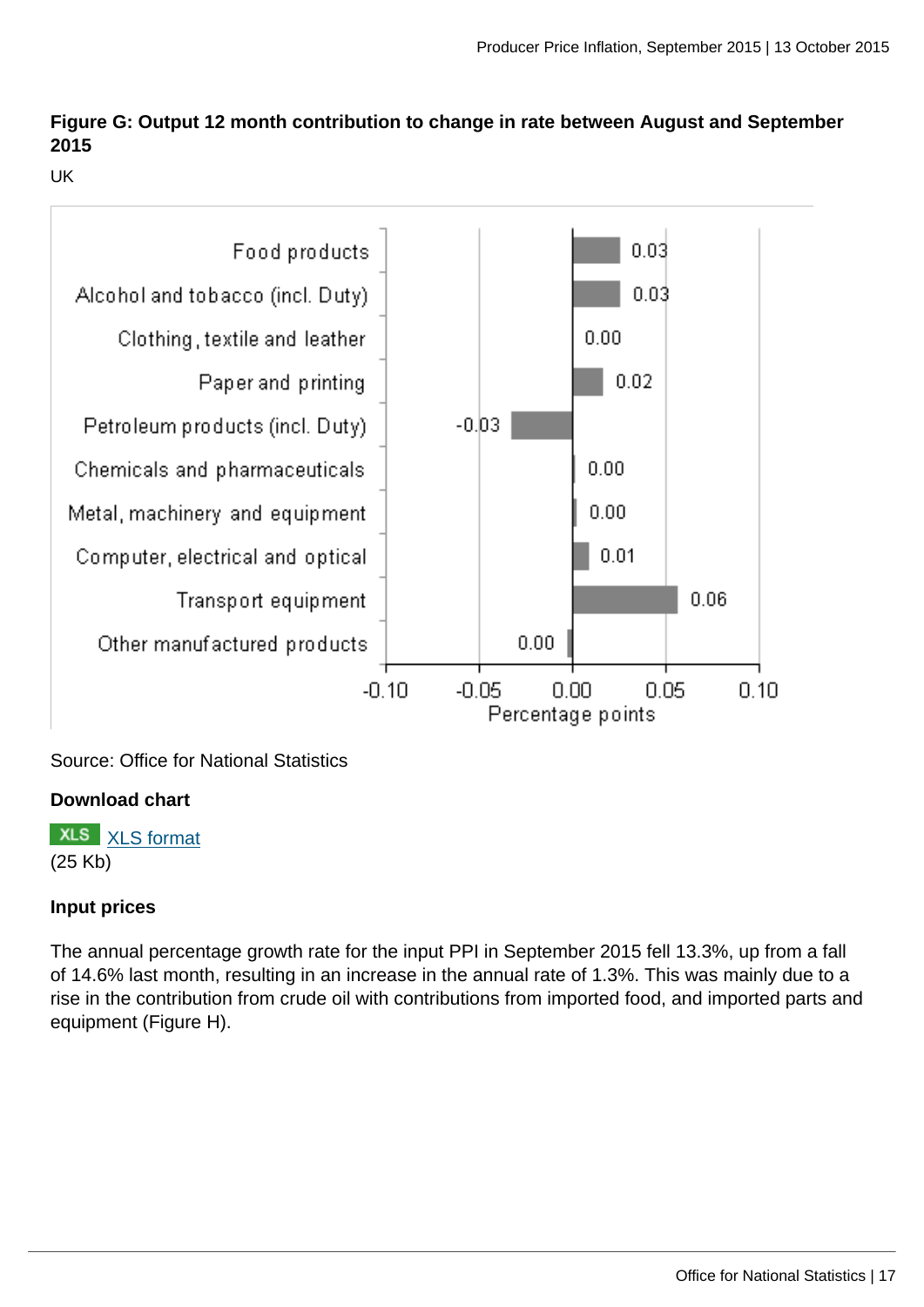**Figure H: Input 12 month contribution to change in rate between August and September 2015** UK



Source: Office for National Statistics

#### **Download chart**

**XLS** [XLS format](http://www.ons.gov.uk:80/ons/rel/ppi2/producer-price-index/september-2015/chd-fig-h-input-september-2015-12mth-contrib2rate.xls) (25 Kb)

## **Output PPI indices by grouping**

Figure I shows the year on year growth in output PPI by grouping for the latest 2 months and the range of the price changes that have been seen in these sections since January 2015. It can be seen that the majority of output PPI indices have experienced little variance in inflation during 2015. Petroleum shows the biggest decrease, ranging from falls of 20.7% in January 2015 to 14.2% in May 2015. Tobacco and alcohol shows the biggest increase, ranging from rises of 0.6% in August 2015 to 3.6% in January 2015.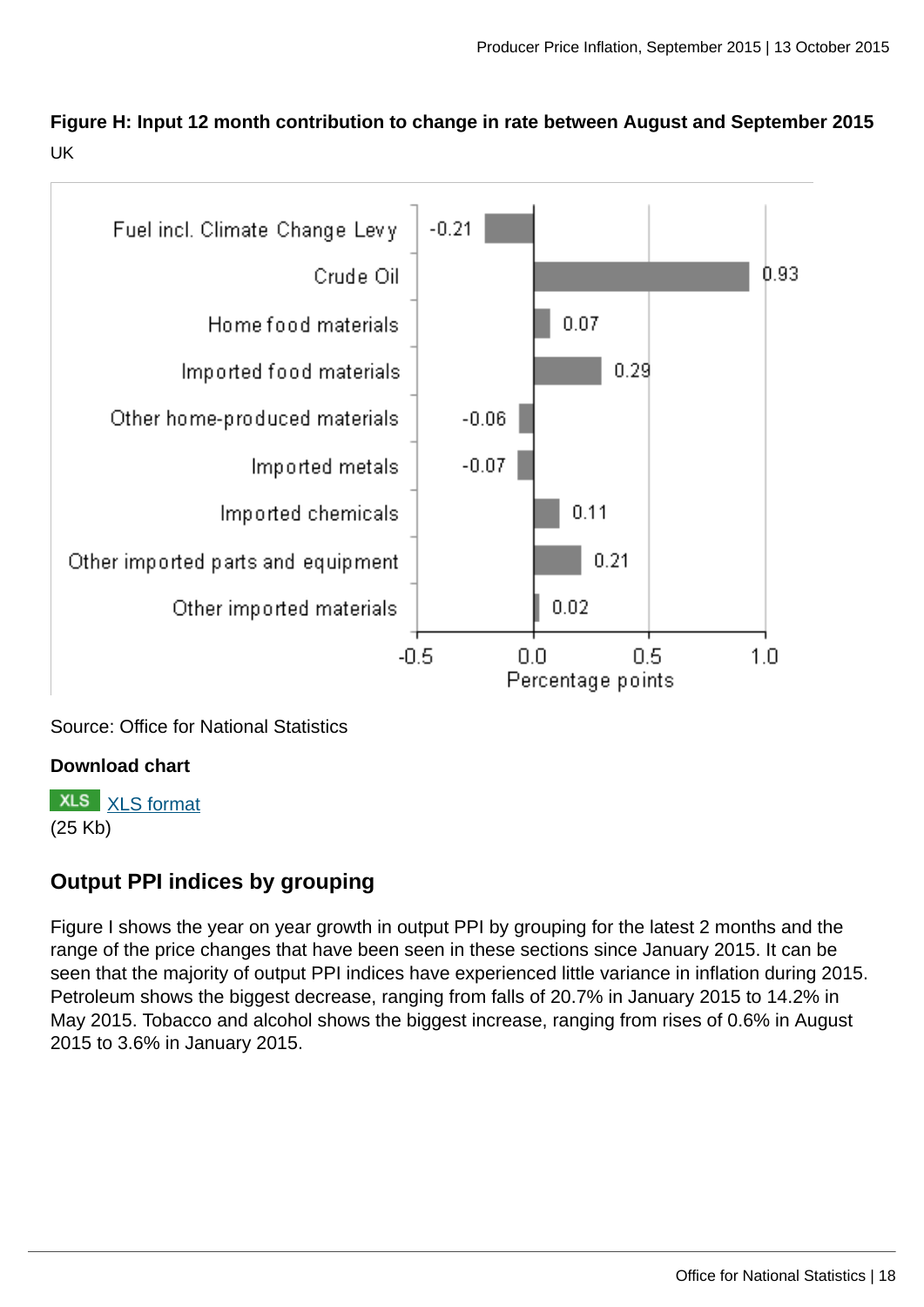

### **Figure I: Output PPI by grouping, January to September 2015**

UK

Source: Office for National Statistics

#### **Download chart**

**XLS** [XLS format](http://www.ons.gov.uk:80/ons/rel/ppi2/producer-price-index/september-2015/chd-fig-i-output-september-2015-ppi-by-grouping.xls) (27.5 Kb)

#### **Revisions**

For this bulletin [Reference tables 8R and 9R \(229.5 Kb Excel sheet\)](http://www.ons.gov.uk:80/ons/rel/ppi2/producer-price-index/september-2015/rft-stat-bull-tables-september-2015.xls) highlight revisions to movements in price indices previously published in last month's statistical bulletin. These are mainly caused by changes to the most recent estimates, as more price quotes are received, and revisions to seasonal adjustment factors, which are re-estimated every month.

There are some large revisions in the all manufacturing input index caused by changes to data within domestic products used in fishing and aquaculture, and domestic products used in the manufacture of gas, distribution of gaseous fuels through mains, steam and air-con supply. The revisions are due to late data. For more information about our revisions policy, see our website.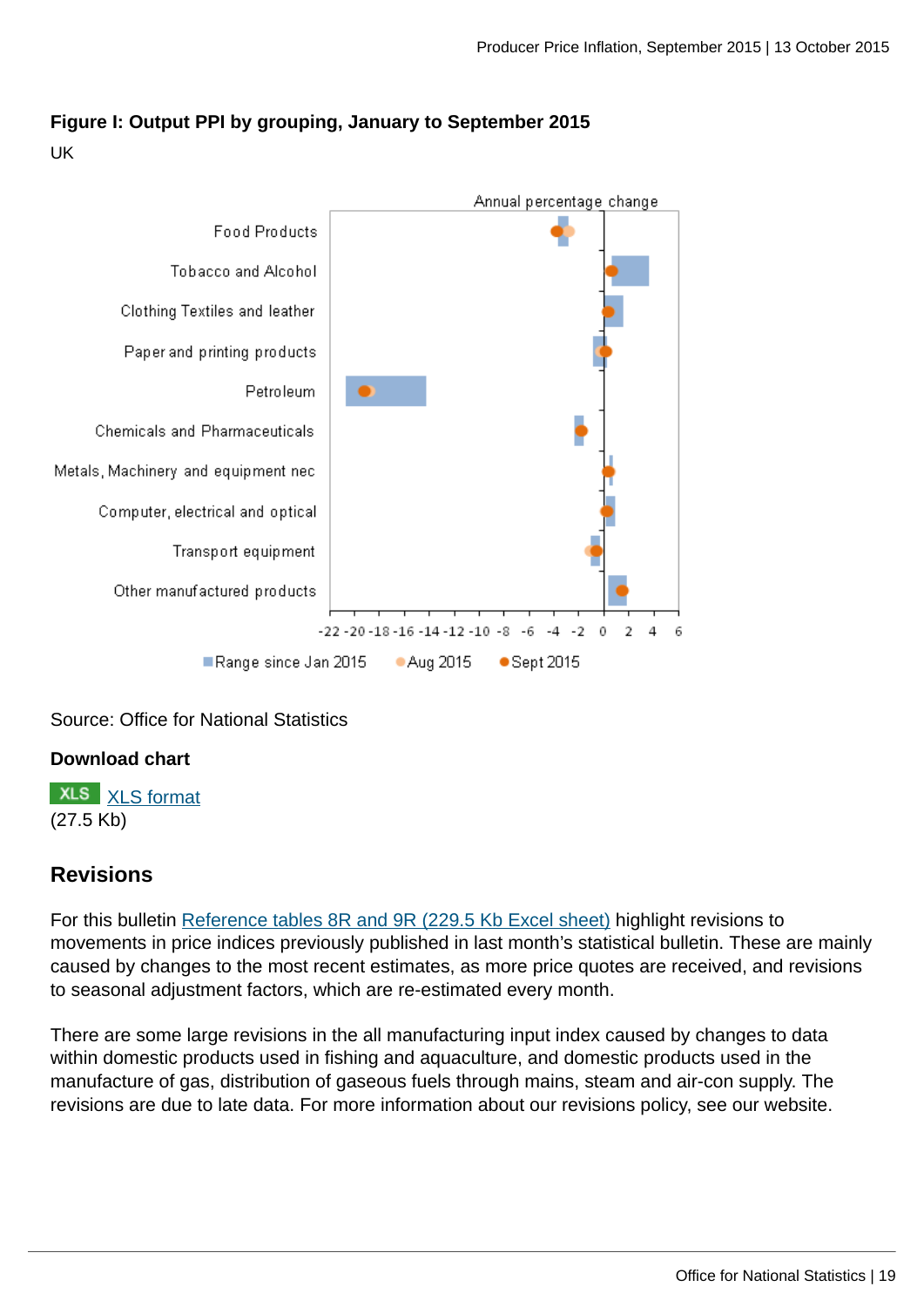nercentages

#### **Table G: Revisions between first publication and estimates 12 months later**

United Kingdom

|                                                |                                  |                                                                             |                                                                                                 | poroomagoo |
|------------------------------------------------|----------------------------------|-----------------------------------------------------------------------------|-------------------------------------------------------------------------------------------------|------------|
|                                                | <b>Value in latest</b><br>period | <b>Revisions between first publication</b><br>and estimates 12 months later |                                                                                                 |            |
|                                                |                                  | Average over the<br>last 5 years                                            | Average over<br>the last 5 years<br>without regard<br>to sign (average<br>absolute<br>revision) |            |
| <b>Total output</b><br>$(JVZ7) - 12$<br>months | $-1.8$                           | $-0.15$                                                                     | 0.21                                                                                            |            |
| Total output<br>$(JVZ7) - 1$ month             | $-0.1$                           | 0.00                                                                        | 0.07                                                                                            |            |
| Total input (K646)<br>- 12 months              | $-13.3$                          | 0.06                                                                        | 0.35                                                                                            |            |
| Total input (K646)<br>- 1 month                | 0.6                              | 0.08                                                                        | 0.27                                                                                            |            |

**Table source:** Office for National Statistics

#### **Table notes:**

1. \* Statistically significant.

#### **Download table**

**XLS** [XLS format](http://www.ons.gov.uk:80/ons/rel/ppi2/producer-price-index/september-2015/prt-table-g-revisions-september-2015.xls)

(24.5 Kb)

Revisions to data provide one indication of the reliability of main indicators. Table G shows summary information on the size and direction of the revisions which have been made to the data covering a 5-year period. A statistical test has been applied to the average revision to find out if it is statistically significantly different from zero. An asterisk (\*) shows that the test is significant.

Table G presents a summary of the differences between the first estimates published between 2007 and 2015 and the estimates published 12 months later. These numbers include the effect of the reclassification onto Standard Industrial Classification (SIC) 2007.

Spreadsheets giving revisions triangles of estimates for all months from January 1998 through to August 2015 and the calculations behind the averages in the table are available in the reference table area of our website:

[revision triangle for total output \(12 months\) \(2.42 Mb Excel sheet\)](http://www.ons.gov.uk:80/ons/rel/ppi2/producer-price-index/september-2015/rft-jvz7-12mth-sept-2015.xls)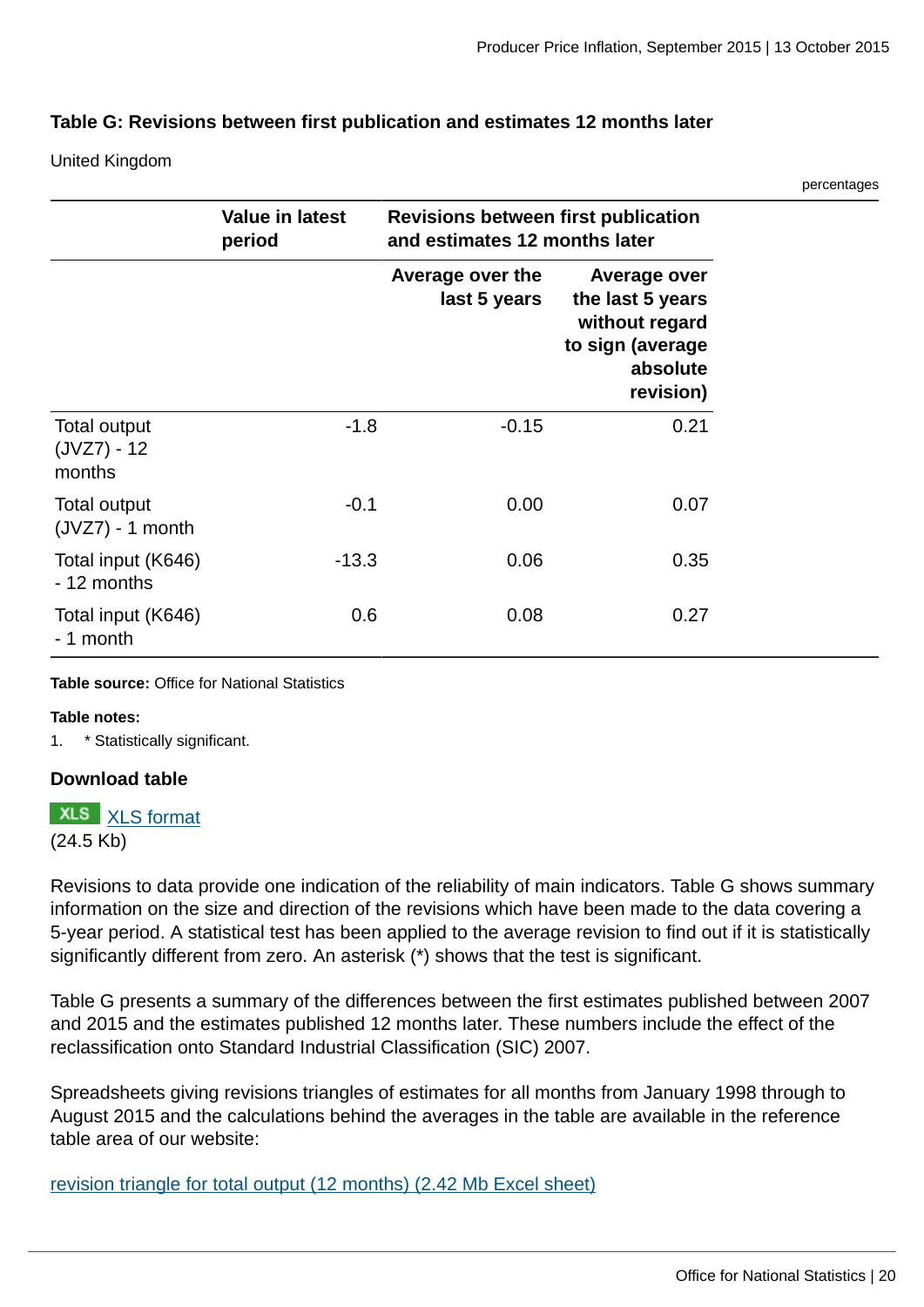[revision triangle for total output \(1 month\) \(2.38 Mb Excel sheet\)](http://www.ons.gov.uk:80/ons/rel/ppi2/producer-price-index/september-2015/rft-jvz7-1mth-sept-2015.xls)

[revision triangle for total input \(12 months\) \(2.44 Mb Excel sheet\)](http://www.ons.gov.uk:80/ons/rel/ppi2/producer-price-index/september-2015/rft-k646-12mth-sept--2015.xls)

[revision triangle for total input \(1 month\) \(2.43 Mb Excel sheet\)](http://www.ons.gov.uk:80/ons/rel/ppi2/producer-price-index/september-2015/rft-k646-1mth-sept-2015.xls)

#### **Background notes**

#### 1. **PPI Guidance**

[Guidance on using indices in indexation clauses \(197 Kb Pdf\)](http://www.ons.gov.uk:80/ons/guide-method/user-guidance/prices/ppi/guidance-on-using-indices-in-indexation-clauses.pdf) has been published on our website. It covers producer prices, services producer prices and consumer prices.

An up-to-date manual for the producer price index, including the import and export index is now available. [PPI methods and guidance \(1.18 Mb Pdf\)](http://www.ons.gov.uk:80/ons/guide-method/user-guidance/prices/ppi/producer-price-indices--methods-and-guidance----2014-edition.pdf) provides an outline of the methods used to produce the PPI as well as information about recent PPI developments.

#### 2. **Changing the way we publish datasets**

The 2 producer price datasets called [Aerospace and Electronic Cost Indices \(MM19](http://www.ons.gov.uk:80/ons/rel/ppi2/producer-price-index/september-2015/tsd-aerospace-and-electronics-cost-indices-dataset--july-2015.html)) and [Producer Price Indices \(MM22\)](http://www.ons.gov.uk:80/ons) are now published on the [Producer Price Index webpage](http://www.ons.gov.uk:80/ons/rel/ppi2/producer-price-index/september-2015/tsd-producer-price-index--data-for-september-2015.html) with the statistical bulletin reference tables.

#### 3. **Analysis of producer price indices using standard errors**

We have published an article on the [analysis of producer price indices \(PPI\) using standard](http://www.ons.gov.uk:80/ons/rel/ppi2/producer-price-index/producer-price-standard-errors-2014/anaylsis-of-producer-price-indices-using-standard-errors.html) [errors](http://www.ons.gov.uk:80/ons/rel/ppi2/producer-price-index/producer-price-standard-errors-2014/anaylsis-of-producer-price-indices-using-standard-errors.html) on 17 September 2014. The article presented the calculated standard errors of the PPI during the period February 2013 to January 2014, for both month-on-month and 12-month growth.

#### 4. **How are we doing?**

We are constantly aiming to improve this release and its associated commentary. We would welcome any feedback you might have, and would be particularly interested in knowing how you make use of these data to inform your work. Please contact us via email: [ppi@ons.gsi.gov.uk](mailto:ppi@ons.gsi.gov.uk)

#### 5. **Article about rebasing the PPI and SPPI onto 2010=100**

As previously announced, we have taken forward the rebasing of the PPI onto a 2010=100 basis. The first published data using 2010=100 was released in November 2013. An [article](http://www.ons.gov.uk:80/ons/rel/ppi2/producer-price-index/ppi-rebasing-2010---100/rebasing-the-producer-price-index-and-services-producer-price-index-onto-2010---100.html) [describing the results of this assessment](http://www.ons.gov.uk:80/ons/rel/ppi2/producer-price-index/ppi-rebasing-2010---100/rebasing-the-producer-price-index-and-services-producer-price-index-onto-2010---100.html) was also published on 12 November 2013.

#### 6. **Finding PPI data**

All of the data included in this statistical bulletin, alongside data for the full range of PPIs, is available in the associated reference tables. Also available are the datasets for the [aerospace](http://www.ons.gov.uk:80/ons/rel/ppi2/producer-price-index/september-2015/tsd-aerospace-and-electronics-cost-indices-dataset--july-2015.html) [and electronic indices](http://www.ons.gov.uk:80/ons/rel/ppi2/producer-price-index/september-2015/tsd-aerospace-and-electronics-cost-indices-dataset--july-2015.html) and the [producer price indices,](http://www.ons.gov.uk:80/ons) or these can be downloaded from the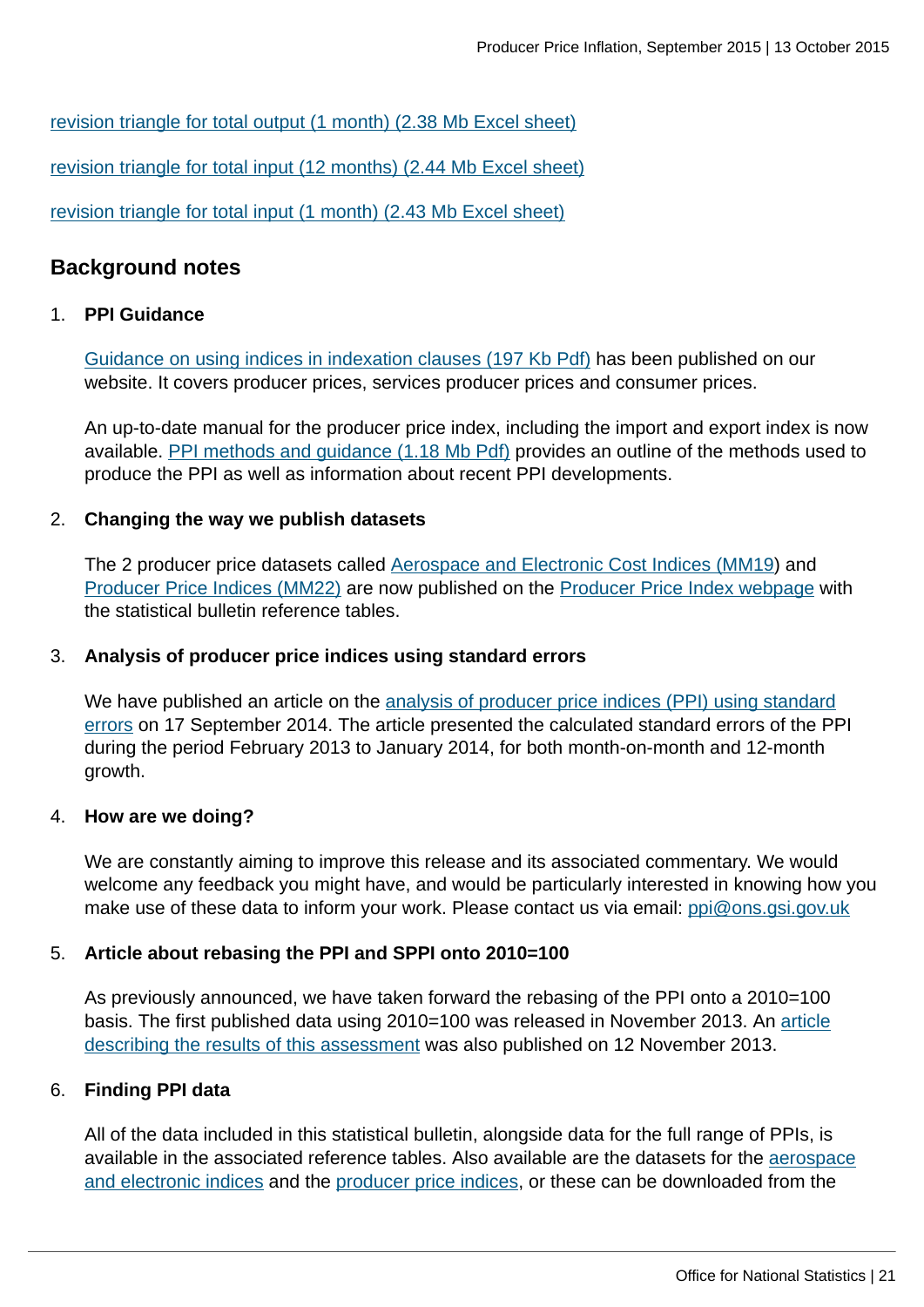time series pages. There are [PPI records \(103 Kb Excel sheet\)](http://www.ons.gov.uk:80/ons/rel/ppi2/producer-price-index/september-2015/rft-ppi-records-september-2015.xls) available which gives the higher, lower and equal to movements for each index. Each PPI has 2 unique identifiers: a 10 digit index number, which relates to the [standard industrial classification](http://www.ons.gov.uk:80/ons/guide-method/classifications/current-standard-classifications/standard-industrial-classification/index.html) code appropriate to the index and a 4-character alpha-numeric code, which can be used to find series when using the time series dataset for PPI.

#### 7. **Quality and methodology information**

A [quality and methodology information \(QMI\) \(95.6 Kb Pdf\)](http://www.ons.gov.uk:80/ons/guide-method/method-quality/quality/quality-information/business-statistics/quality-and-methodology-information-for-producer-price-indices--ppi-.pdf) paper for the PPI describes in detail the intended uses of the statistics presented in this publication, their general quality and the methods used to produce them.

#### 8. **European comparability**

The UK is required to compile and deliver the output PPI to Eurostat under the [Short-Term](http://eur-lex.europa.eu/LexUriServ/LexUriServ.do?uri=CELEX:31998R1165:EN:NOT) [Statistics Regulation](http://eur-lex.europa.eu/LexUriServ/LexUriServ.do?uri=CELEX:31998R1165:EN:NOT). As a result, all EU countries must produce equivalent series on a comparable basis. Eurostat produce European aggregates for PPI and publish a [monthly press](http://epp.eurostat.ec.europa.eu/portal/page/portal/short_term_business_statistics/publications/news_releases) [release](http://epp.eurostat.ec.europa.eu/portal/page/portal/short_term_business_statistics/publications/news_releases) available on their website. This release uses the gross sector PPI as the headline figure here in the UK, we publish the top level PPI on a net sector basis. [Detailed PPI figures for the](http://epp.eurostat.ec.europa.eu/portal/page/portal/statistics/search_database) [UK and the rest of the EU](http://epp.eurostat.ec.europa.eu/portal/page/portal/statistics/search_database) are also published on Eurostat's website.

#### 9. **Relevance to users**

Index numbers shown in the main text of this bulletin are on a net sector basis. The index for any sector relates only to transactions between that sector and other sectors, sales and purchases within sectors are excluded. However, the more detailed figures shown in [Reference](http://www.ons.gov.uk:80/ons/rel/ppi2/producer-price-index/september-2015/rft-stat-bull-tables-september-2015.xls) [tables 4 and 6 \(229.5 Kb Excel sheet\)](http://www.ons.gov.uk:80/ons/rel/ppi2/producer-price-index/september-2015/rft-stat-bull-tables-september-2015.xls) are on a gross basis; that is, intra industry sales and purchases are included in each of these indices.

Indices relate to average prices for a month. The full effect of a price change occurring part way through any month will only be reflected in the following month's index.

All index numbers exclude VAT. Excise duty (on cigarettes, manufactured tobacco, alcoholic liquor and petroleum products) are included, except where labelled otherwise. Since PPIs exclude VAT, they are not affected by the increase in the standard rate of VAT to 20% from 4 January 2011.

The detailed input indices of prices of materials and fuels purchased [\(Reference table 6 \(229.5](http://www.ons.gov.uk:80/ons/rel/ppi2/producer-price-index/september-2015/rft-stat-bull-tables-september-2015.xls) [Kb Excel sheet\)](http://www.ons.gov.uk:80/ons/rel/ppi2/producer-price-index/september-2015/rft-stat-bull-tables-september-2015.xls)) do not include the climate change levy (CCL). This is because each industry can, in practice, pay its own rate for the various forms of energy, depending on the various negotiated discounts and exemptions that apply.

#### 10. **Common pitfalls in interpreting series**

Expectations of accuracy and reliability in sample surveys are often too high. Revisions and sampling variability are inevitable consequences of the trade off between timeliness, accuracy and the burden on respondents. Details of sampling variability are included elsewhere in this bulletin.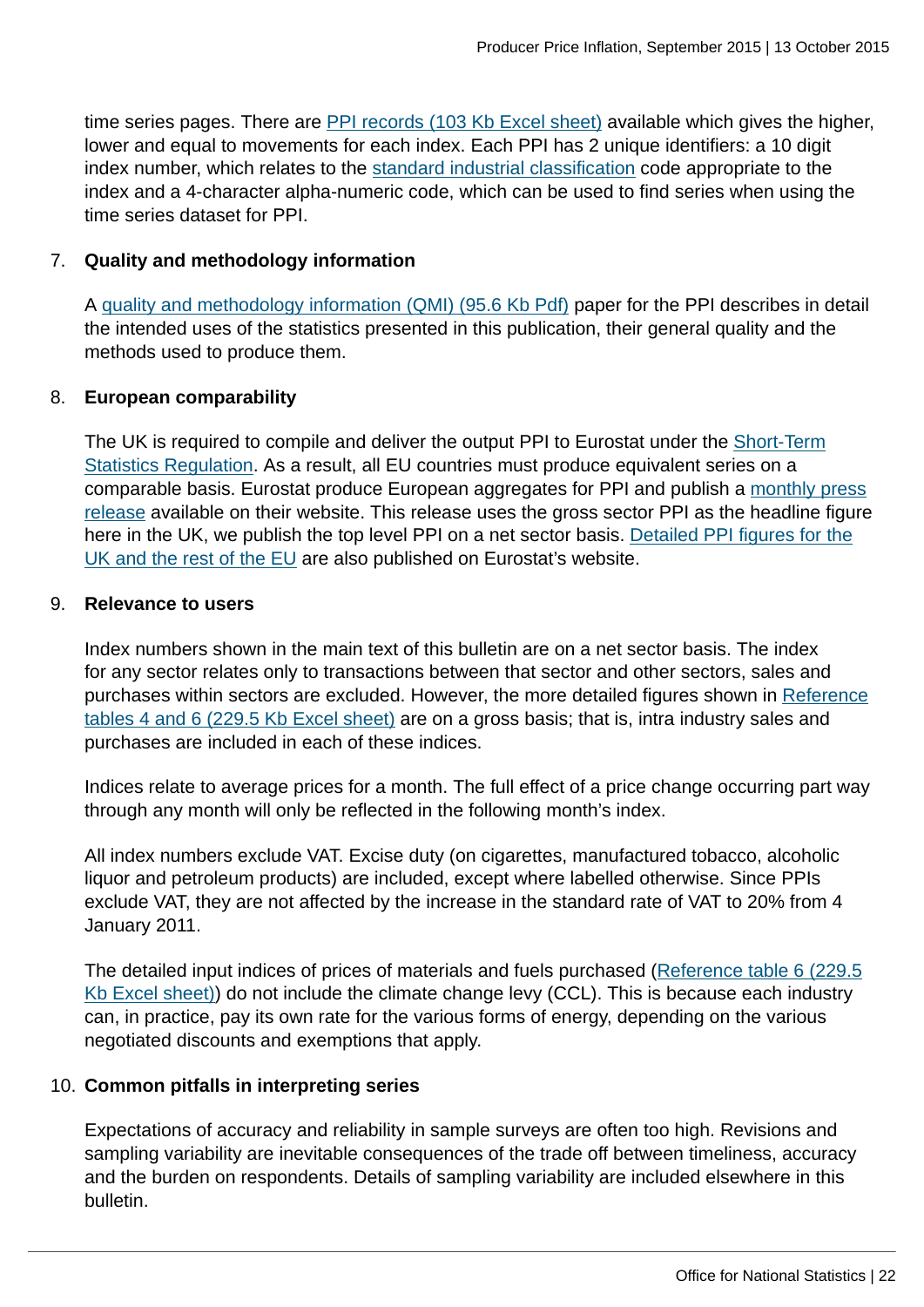Very few statistical revisions arise as a result of "errors" in the popular sense of the word. All estimates, by definition, are subject to statistical "error" but, in this context, the word refers to the uncertainty in any process or calculation that uses sampling, estimation or modelling. Most revisions reflect either the adoption of new statistical techniques or the incorporation of new information which allows the statistical error of previous estimates to be reduced. Only rarely are there avoidable errors such as human or system failures, and such mistakes are made quite clear when they are discovered and corrected.

#### 11. **Definitions and explanations**

Definitions found within the main statistical bulletin are listed here:

#### **Index number**

A measure of the average level of prices, quantities or other measured characteristics, relative to their level for a defined reference period of location. It is usually expressed as a percentage above or below, but relative to, the base index of 100.

#### **Seasonally adjusted**

Seasonal adjustment aids interpretation by removing effects associated with the time of the year or the arrangement of the calendar, which could obscure movements of interest. Seasonal adjustment removes regular variation from a time series. Regular variation includes effects due to month lengths, different activity near particular events, such as bank holidays and leap years.

#### **Sampling variability**

Very few statistical revisions arise as a result of "errors" in the popular sense of the word. All estimates, by definition, are subject to statistical "error" but in this context the word refers to the uncertainty. Data in the bulletin are based on statistical samples and, as such, are subject to sampling ariability. If many samples were drawn, each would give different results.

#### **Prices**

All characteristics that determine the price of the products – including quantity of units sold, transport provided, rebates, service conditions, guarantee conditions and destination – are taken into account.

The appropriate price is the basic price, which excludes VAT and similar deductible taxes directly linked to turnover, as well as all duties and taxes on the goods and services invoiced by the unit, whereas any subsidies on products received by the producer are added.

Transport costs are included but only as part of the product specification.

An actual transaction price and not a list price are given to show the true development of price movements.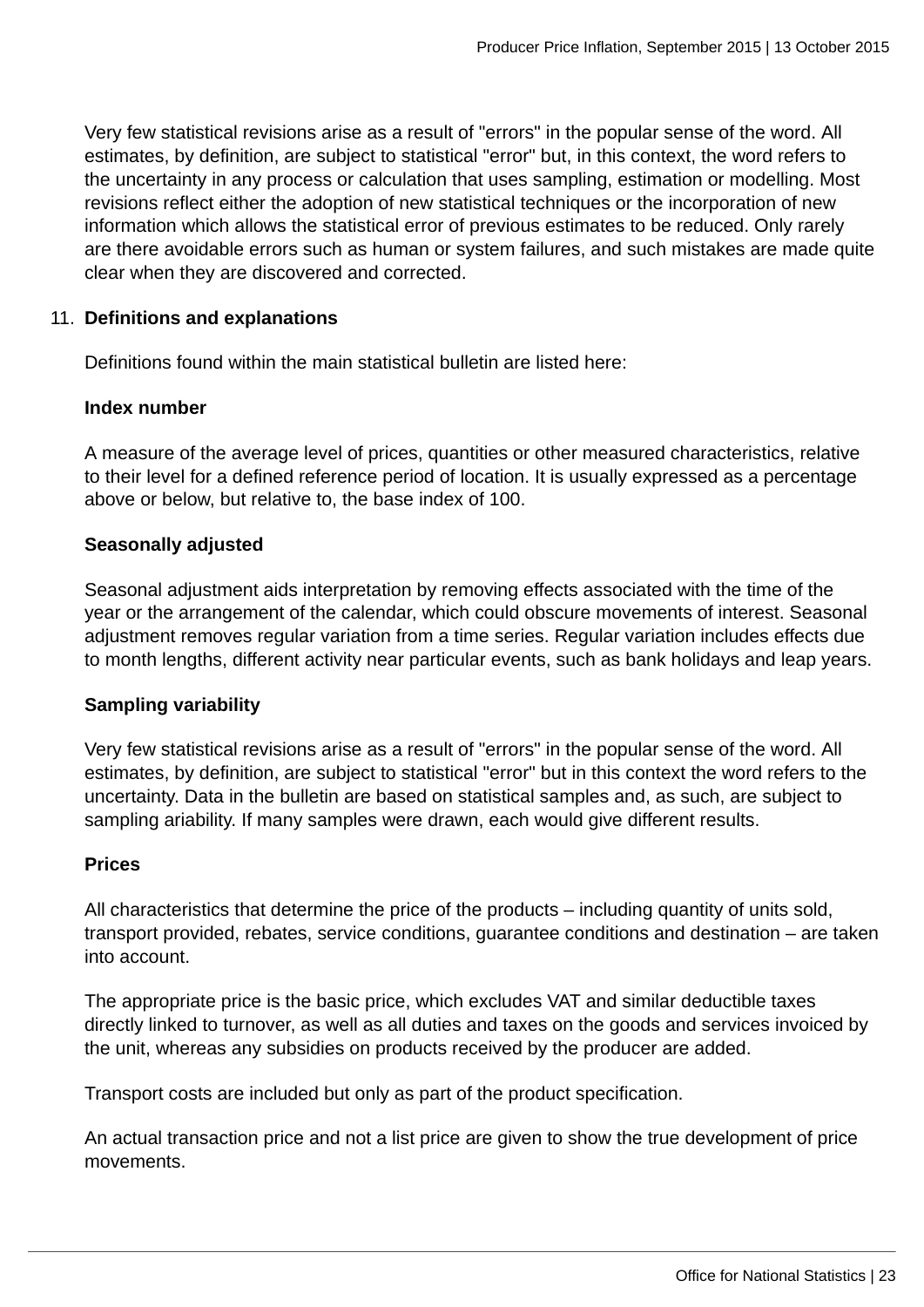The output price index takes into account the quality changes in products.

The price collected in period t refers to orders booked during period t (time of the order), not when the commodities leave the factory gates.

For output prices on the non-domestic market, the price is calculated at national frontiers, FOB (free on board). This means that the seller pays for transportation of the goods to the port of shipment, plus loading costs, and the buyer pays freight, insurance, unloading costs and transportation from the port of destination to the factory.

#### 12. **Accuracy**

Figures for the latest two months are provisional and the latest 5 months are subject to revisions in light of (a) late and revised respondent data and (b), for the seasonally adjusted series; revisions to seasonal adjustment factors are re-estimated every month. A routine seasonal adjustment review is normally conducted in the autumn each year.

Every 5 years, producer price indices are rebased, and their weights updated to reflect changes in the industry. The [rebasing article](http://www.ons.gov.uk/ons/rel/ppi2/producer-price-index/ppi-rebasing-2010---100/rebasing-the-producer-price-index-and-services-producer-price-index-onto-2010---100.html#tab-Summary) referred to in background note 1, informs users about work underway to rebase PPIs from a 2005=100 basis to a 2010=100 basis, and update the weights. PPIs will move to a 2010=100 basis from autumn 2013. More information about the impact of rebasing will be published as the project progresses and will be drawn to users' attention in the regular statistical bulletin.

#### 13. **Publication policy**

The complete run of data in the tables of this bulletin are also available to view and download in other electronic formats free of charge using [our Datasets and Reference Table service](http://www.ons.gov.uk/ons/search/index.html?newquery=Datasets+and+reference+tables+services) (if you want the data associated with this bulletin click into Download data in this release option). Users can

download the complete release in a choice of zipped formats or view and download their own selections of individual series. There is a list of [publication dates](http://www.ons.gov.uk:80/ons/guide-method/method-quality/specific/economy/producer-prices/index.html) also available up to January 2017.

Details of the policy governing the release of new data are available from our Media Relations Office. A list of the names of those given pre-publication access to the contents of this bulletin is available on the [Producer Price Index: Pre-Release Access List.](http://www.ons.gov.uk:80/ons/rel/ppi2/producer-price-index/september-2015/pra-ppi-september-2015.html)

#### 14. **Following us**

Follow us on [Twitter](http://www.ons.gov.uk:80/ons/external-links/social-media/twitter.html) and [Facebook](http://www.ons.gov.uk:80/ons/external-links/social-media/index.html) and receive up-to-date information about our statistical releases.

#### 15. **Code of practice**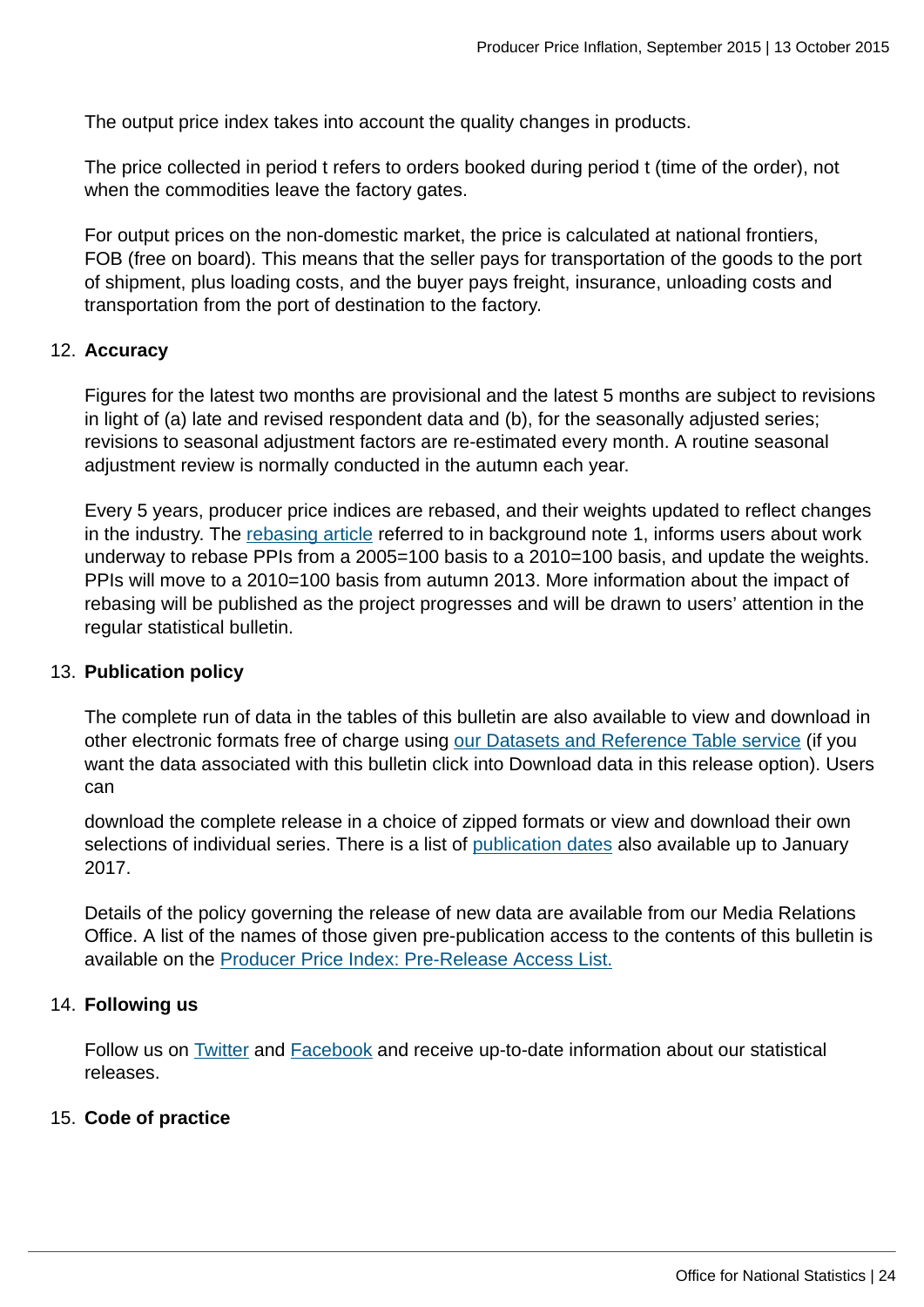National Statistics are produced to high professional standards set out in the Code of Practice for Official Statistics. They undergo regular quality assurance reviews to ensure that they meet customer needs. They are produced free from any political interference and released according to the arrangements approved by the UK Statistics Authority.

Office e-mail: [media.relations@ons.gsi.gov.uk](mailto:media.relations@ons.gsi.gov.uk).

**Next publication:** 17 November 2015

#### **Media contact:**

Tel: Luke Croydon or David Bradbury on +44 (0)845 6041858

Emergency on-call: +44 (0)7867 906553

e-mail: [media.relations@ons.gsi.gov.uk](mailto:media.relations@ons.gsi.gov.uk).

#### **Statistical contact:**

Tel: Kat Pegler on +44 (0)1633 456468

e-mail: [ppi@ons.gsi.gov.uk.](mailto:ppi@ons.gsi.gov.uk)

#### **PPI/SPPI Enquiries:**

Tel +44 (0)1633 455901 or +44 (0)1633 455941

#### 16. **Copyright**

© Crown copyright 2015.

Use or re-use this information (not including logos) free of charge in any format or medium, under the terms of the Open Government Licence. To view this licence, visit the National Archives website or write to the Information Policy Team, The National Archives, Kew, London TW9 4DU, or email: [psi@nationalarchives.gsi.gov.uk.](mailto:psi@nationalarchives.gsi.gov.uk)

This document is also available on our website at [www.ons.gov.uk](http://www.ons.gov.uk/)

17. Details of the policy governing the release of new data are available by visiting [www.statisticsauthority.gov.uk/assessment/code-of-practice/index.html](http://www.statisticsauthority.gov.uk/assessment/code-of-practice/index.html) or from the Media Relations Office email: [media.relations@ons.gsi.gov.uk](mailto:media.relations@ons.gsi.gov.uk)

These National Statistics are produced to high professional standards and released according to the arrangements approved by the UK Statistics Authority.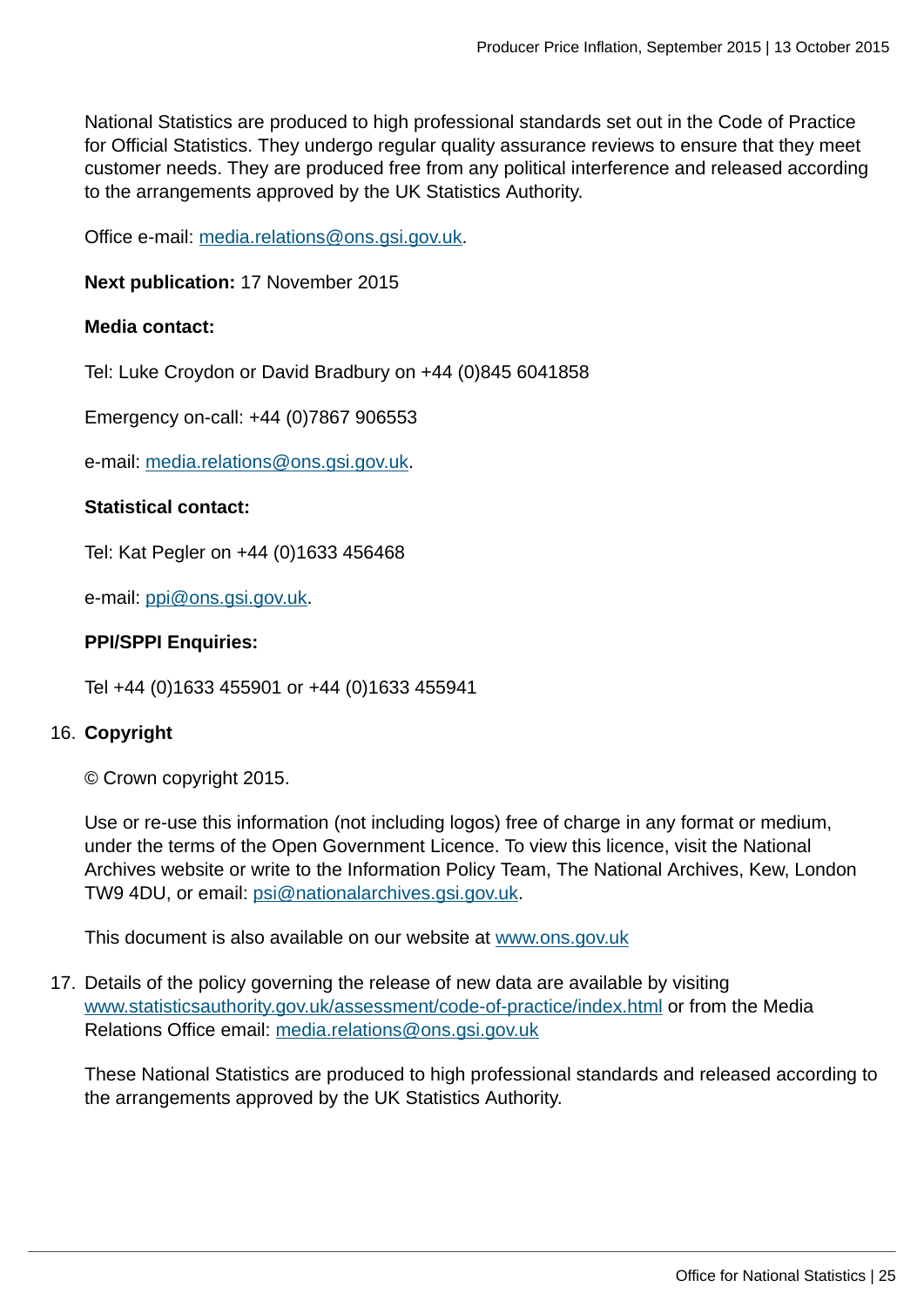## **Copyright**

© Crown copyright 2015

You may use or re-use this information (not including logos) free of charge in any format or medium, under the terms of the Open Government Licence. To view this licence, visit www.nationalarchives.gov.uk/doc/open-government-licence/ or write to the Information Policy Team, The National Archives, Kew, London TW9 4DU, or email: [psi@nationalarchives.gsi.gov.uk](mailto:psi@nationalarchives.gsi.gov.uk).

This document is also available on our website at [www.ons.gov.uk.](http://www.ons.gov.uk/)

## **Statistical contacts**

| <b>Name</b> | <b>Phone</b>                                           | <b>Department</b> | Email |
|-------------|--------------------------------------------------------|-------------------|-------|
| Kat Pegler  | +44 (0)1633 456468 Business Prices, ppi@ons.gsi.gov.uk | ONS               |       |

#### **Next Publication Date:**

17 November 2015

**Issuing Body:** Office for National Statistics

#### **Media Contact Details:**

Telephone: 0845 604 1858 (8.30am-5.30pm Weekdays)

Emergency out of hours (limited service): 07867 906553

Email: [media.relations@ons.gsi.gov.uk](mailto:media.relations@ons.gsi.gov.uk)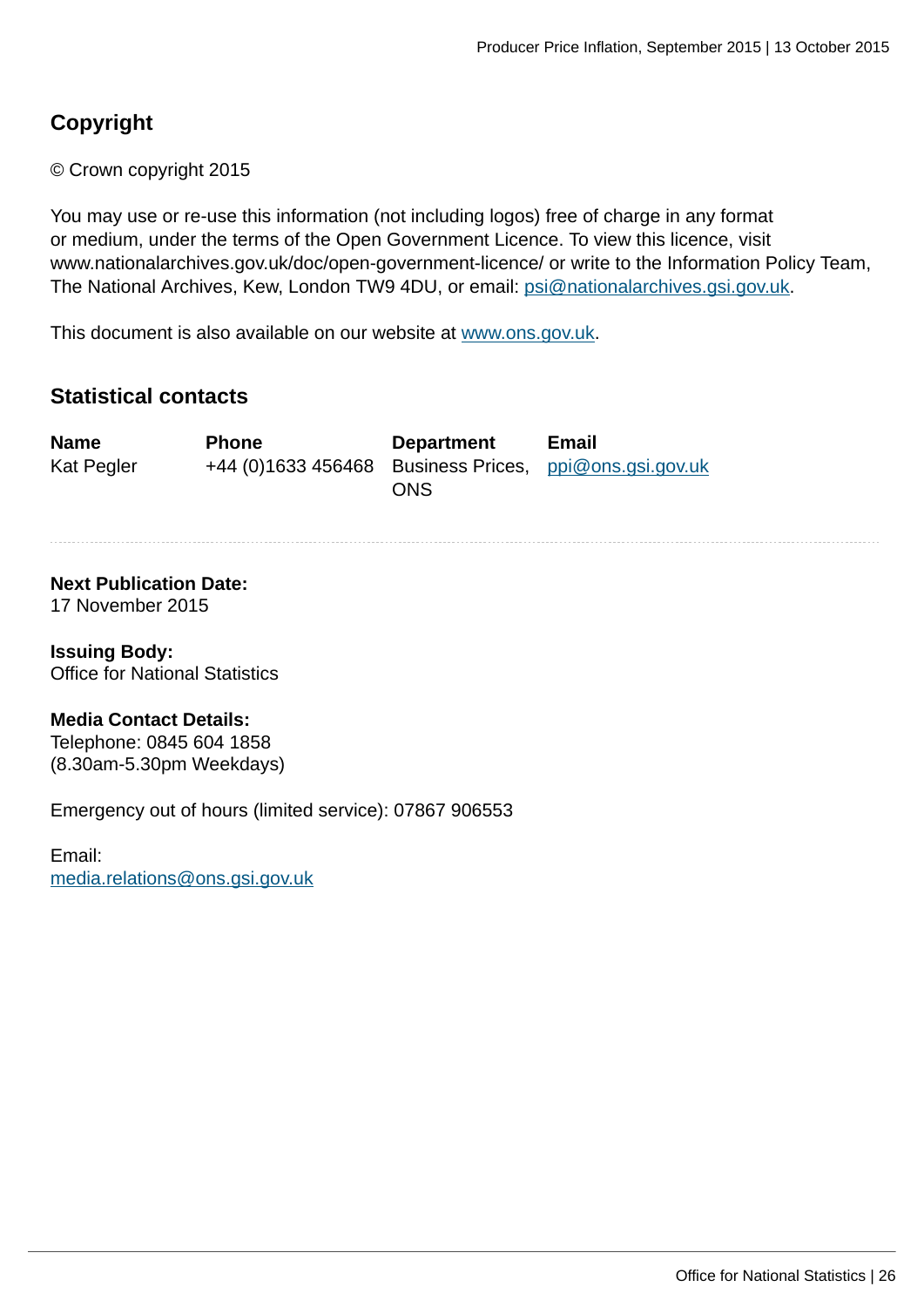#### **1 Output Prices: Summary (not seasonally adjusted) - SIC 2007**

2010=100, SIC2007

|          |                                 |        | Net Sector                |            |                                                                          |                           | Gross Sector          |                                                         |                           |              |                                                        |                           |  |
|----------|---------------------------------|--------|---------------------------|------------|--------------------------------------------------------------------------|---------------------------|-----------------------|---------------------------------------------------------|---------------------------|--------------|--------------------------------------------------------|---------------------------|--|
|          | Output of manufactured products |        |                           |            | All manufacturing excluding<br>food, beverages, tobacco<br>and petroleum |                           |                       | Food products, beverages and<br>tobacco, including duty |                           |              | Coke and refined petroleum<br>products, including duty |                           |  |
|          | Index<br>$(2010=100)$           |        | percentage<br>change over | Index      |                                                                          | percentage<br>change over |                       |                                                         | percentage<br>change over | Index        |                                                        | percentage<br>change over |  |
|          |                                 | 1 mth  | 12 mths                   | (2010=100) | 1 mth                                                                    | 12 mths                   | Index<br>$(2010=100)$ | 1 mth                                                   | 12 mths                   | $(2010=100)$ | 1 mth                                                  | 12 mths                   |  |
|          | 7200700000                      |        |                           | 7200799000 |                                                                          |                           | 7111101280            |                                                         |                           | 7112190080   |                                                        |                           |  |
|          | JVZ7                            |        |                           | K3BI       |                                                                          |                           | <b>K65A</b>           |                                                         |                           | K37Y         |                                                        |                           |  |
| 2015 Mar | 106.9                           | 0.1    | $-1.7$                    | 105.9      | $\qquad \qquad -$                                                        | 0.1                       | 112.1                 | 0.4                                                     | $-2.6$                    | 93.1         | 2.2                                                    | $-16.9$                   |  |
| Apr      | 107.0                           | 0.1    | $-1.7$                    | 105.9      | $\overline{\phantom{0}}$                                                 | 0.1                       | 112.1                 | -                                                       | $-2.7$                    | 93.7         | 0.6                                                    | $-16.1$                   |  |
| May      | 107.1                           | 0.1    | $-1.6$                    | 105.9      | $\qquad \qquad -$                                                        | 0.1                       | 111.8                 | $-0.3$                                                  | $-2.5$                    | 95.7         | 2.1                                                    | $-14.2$                   |  |
| Jun      | 107.0                           | $-0.1$ | $-1.6$                    | 105.9      | $\qquad \qquad -$                                                        | 0.1                       | 111.5                 | $-0.3$                                                  | $-2.2$                    | 95.2         | $-0.5$                                                 | $-14.5$                   |  |
| Jul      | 106.9                           | $-0.1$ | $-1.6$                    | 105.9      | $\overline{\phantom{0}}$                                                 | 0.2                       | 111.4                 | $-0.1$                                                  | $-2.2$                    | 93.2         | $-2.1$                                                 | $-16.1$                   |  |
| Aug      | 106.4p                          | $-0.5$ | $-1.9$                    | 105.8p     | $-0.1$                                                                   |                           | 110.9p                | $-0.4$                                                  | $-2.0$                    | 89.7p        | $-3.8$                                                 | $-18.8$                   |  |
| Sep      | 106.3p                          | $-0.1$ | $-1.8$                    | 105.9p     | 0.1                                                                      | 0.2                       | 110.5p                | $-0.4$                                                  | $-2.0$                    | 88.6p        | $-1.2$                                                 | $-19.2$                   |  |

*p = provisional*

*r = revised*

*Source: Office for National Statistics*

## **2** Net Sector Input Prices, including Climate Change Levy<sup>1</sup>: summary (not seasonally adjusted) - SIC 2007 **(not seasonally adjusted) - SIC 2007**

|          |              |                                                     |                           |                   |                                                  |                           |                                             |        | 2010=100, SIC2007         |
|----------|--------------|-----------------------------------------------------|---------------------------|-------------------|--------------------------------------------------|---------------------------|---------------------------------------------|--------|---------------------------|
|          |              | All manufacturing<br>(materials and fuel purchased) |                           |                   | Materials purchased<br>by manufacturing industry |                           | Fuel purchased<br>by manufacturing industry |        |                           |
|          | Index        |                                                     | percentage<br>change over | Index             |                                                  | percentage<br>change over | Index                                       |        | percentage<br>change over |
|          | $(2010=100)$ | 1 mth                                               | 12 mths                   | $(2010=100)$      | 1 mth                                            | 12 mths                   | $(2010=100)$                                | 1 mth  | 12 mths                   |
|          | 6207000050   |                                                     |                           | 6207000010        |                                                  |                           | 6207000060                                  |        |                           |
|          | K646         |                                                     |                           | K644              |                                                  |                           | K647                                        |        |                           |
| 2015 Mar | 98.5         | 0.1                                                 | $-13.1$                   | 95.8              | 0.3                                              | $-14.2$                   | 122.0                                       | $-0.7$ | $-4.3$                    |
| Apr      | 99.8         | 1.3                                                 | $-11.1$                   | 97.7              | 2.0                                              | $-12.1$                   | 117.2                                       | $-3.9$ | $-4.2$                    |
| May      | 98.6         | $-1.2$                                              | $-12.4$                   | 96.5              | $-1.2$                                           | $-13.5$                   | 116.4                                       | $-0.7$ | $-3.2$                    |
| Jun      | 96.9         | $-1.7$                                              | $-13.0$                   | 94.7              | $-1.9$                                           | $-14.5$                   | 115.4                                       | $-0.9$ | $-1.5$                    |
| Jul      | 95.5         | $-1.4$                                              | $-12.8$                   | 93.1              | $-1.7$                                           | $-14.4$                   | 115.6                                       | 0.2    | 0.8                       |
| Aug      | 92.6p        | $-3.0$                                              | $-14.6$                   | 90.3 <sub>p</sub> | $-3.0$                                           | $-16.1$                   | 112.0p                                      | $-3.1$ | $-2.7$                    |
| Sep      | 93.2p        | 0.6                                                 | $-13.3$                   | 90.8p             | 0.6                                              | $-14.7$                   | 112.6p                                      | 0.5    | $-4.3$                    |
|          |              |                                                     |                           |                   |                                                  |                           |                                             |        |                           |

1 The Climate Change Levy was introduced in April 2001.

*Source: Office for National Statistics*

*p = provisional*

*r = revised*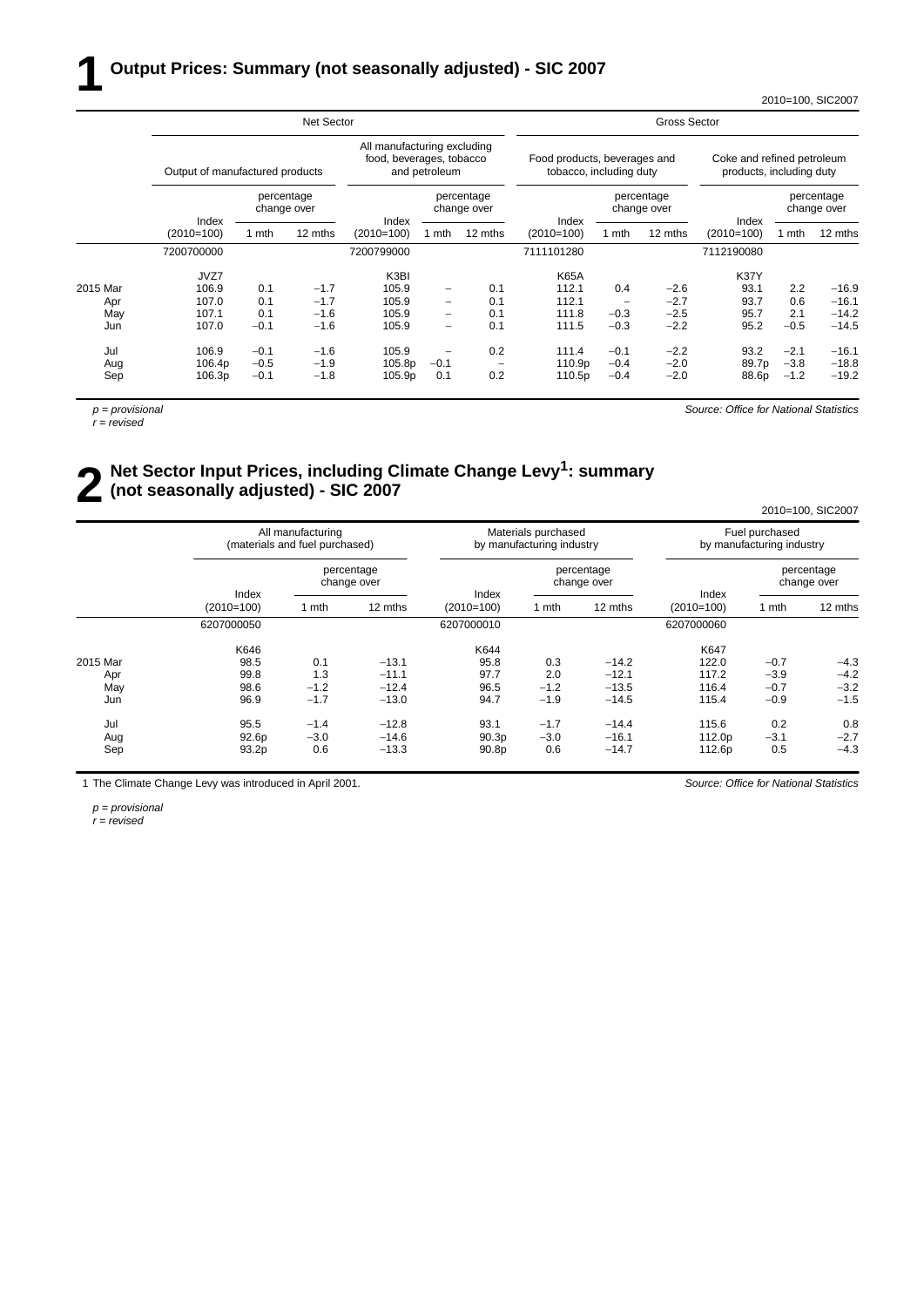## **3 Net Sector Output Prices (not seasonally adjusted) - SIC 2007**

2010=100, SIC2007

|          |              | Output of manufactured products |           |              | All manufacturing excluding<br>food, beverages, tobacco and petroleum |           |                | All manufacturing, excluding duty <sup>1</sup> |                           |
|----------|--------------|---------------------------------|-----------|--------------|-----------------------------------------------------------------------|-----------|----------------|------------------------------------------------|---------------------------|
|          | Index        | percentage<br>change over       |           | Index        | percentage<br>change over                                             |           | Index          |                                                | percentage<br>change over |
|          | $(2010=100)$ | 1 month                         | 12 months | $(2010=100)$ | 1 month                                                               | 12 months | $(2010 = 100)$ | 1 month                                        | 12 months                 |
|          | 7200700000   |                                 |           | 7200799000   |                                                                       |           | 7200700010     |                                                |                           |
|          | JVZ7         |                                 |           | K3BI         |                                                                       |           | JVZ8           |                                                |                           |
| 2012 Mar | 106.8        | 0.5                             | 2.9       | 103.8        | 0.1                                                                   | 2.0       | 106.6          | 0.5                                            | 2.9                       |
| Apr      | 107.2        | 0.4                             | 2.3       | 104.0        | 0.2                                                                   | 1.4       | 106.7          | 0.1                                            | 2.1                       |
| May      | 107.0        | $-0.2$                          | 2.0       | 104.0        |                                                                       | 1.3       | 106.6          | $-0.1$                                         | 1.9                       |
| Jun      | 106.6        | $-0.4$                          | 1.4       | 103.9        | $-0.1$                                                                | 1.0       | 106.2          | $-0.4$                                         | 1.2                       |
| Jul      | 106.8        | 0.2                             | 1.3       | 104.0        | 0.1                                                                   | 0.8       | 106.4          | 0.2                                            | 1.1                       |
| Aug      | 107.2        | 0.4                             | 1.7       | 104.0        |                                                                       | 0.5       | 106.8          | 0.4                                            | 1.5                       |
| Sep      | 107.5        | 0.3                             | 1.8       | 104.1        | 0.1                                                                   | 0.5       | 107.1          | 0.3                                            | 1.5                       |
| Oct      | 107.6        | 0.1                             | 1.9       | 104.1        | $\overline{\phantom{0}}$                                              | 0.6       | 107.2          | 0.1                                            | 1.7                       |
| Nov      | 107.4        | $-0.2$                          | 1.5       | 104.1        | $\overline{\phantom{a}}$                                              | 0.7       | 107.2          |                                                | 1.6                       |
| Dec      | 107.2        | $-0.2$                          | 1.4       | 103.9        | $-0.2$                                                                | 0.4       | 107.0          | $-0.2$                                         | 1.4                       |
| 2013 Jan | 107.6        | 0.4                             | 1.6       | 104.2        | 0.3                                                                   | 0.8       | 107.4          | 0.4                                            | 1.6                       |
| Feb      | 108.1        | 0.5                             | 1.7       | 104.4        | 0.2                                                                   | 0.7       | 107.9          | 0.5                                            | 1.7                       |
|          | 108.4        | 0.3                             | 1.5       | 104.7        | 0.3                                                                   | 0.9       |                | 0.3                                            | 1.5                       |
| Mar      |              |                                 |           |              |                                                                       |           | 108.2          |                                                |                           |
| Apr      | 108.3        | $-0.1$                          | 1.0       | 104.8        | 0.1                                                                   | 0.8       | 108.2          | $\qquad \qquad -$<br>$\overline{a}$            | 1.4                       |
| May      | 108.3        |                                 | 1.2       | 104.8        | $\overline{\phantom{0}}$                                              | 0.8       | 108.2          |                                                | 1.5                       |
| Jun      | 108.4        | 0.1                             | 1.7       | 104.8        | $\overline{a}$                                                        | 0.9       | 108.3          | 0.1                                            | 2.0                       |
| Jul      | 108.7        | 0.3                             | 1.8       | 104.9        | 0.1                                                                   | 0.9       | 108.5          | 0.2                                            | 2.0                       |
| Aug      | 108.8        | 0.1                             | 1.5       | 104.9        | $\overline{\phantom{a}}$                                              | 0.9       | 108.6          | 0.1                                            | 1.7                       |
| Sep      | 108.8        |                                 | 1.2       | 104.9        | $\overline{\phantom{0}}$                                              | 0.8       | 108.6          |                                                | 1.4                       |
| Oct      | 108.5        | $-0.3$                          | 0.8       | 104.9        | $\overline{\phantom{0}}$                                              | 0.8       | 108.4          | $-0.2$                                         | 1.1                       |
| Nov      | 108.3        | $-0.2$                          | 0.8       | 104.8        | $-0.1$                                                                | 0.7       | 108.3          | $-0.1$                                         | 1.0                       |
| Dec      | 108.3        | $\overline{\phantom{a}}$        | 1.0       | 104.9        | 0.1                                                                   | 1.0       | 108.2          | $-0.1$                                         | 1.1                       |
| 2014 Jan | 108.6        | 0.3                             | 0.9       | 105.4        | 0.5                                                                   | 1.2       | 108.5          | 0.3                                            | 1.0                       |
| Feb      | 108.7        | 0.1                             | 0.6       | 105.6        | 0.2                                                                   | 1.1       | 108.6          | 0.1                                            | 0.6                       |
| Mar      | 108.8        | 0.1                             | 0.4       | 105.8        | 0.2                                                                   | 1.1       | 108.9          | 0.3                                            | 0.6                       |
| Apr      | 108.9        | 0.1                             | 0.6       | 105.8        | $\overline{\phantom{0}}$                                              | 1.0       | 108.9          |                                                | 0.6                       |
| May      | 108.8        | $-0.1$                          | 0.5       | 105.8        | $\overline{a}$                                                        | 1.0       | 108.8          | $-0.1$                                         | 0.6                       |
| Jun      | 108.7        | $-0.1$                          | 0.3       | 105.8        | $\overline{\phantom{0}}$                                              | 1.0       | 108.6          | $-0.2$                                         | 0.3                       |
| Jul      | 108.6        | $-0.1$                          | $-0.1$    | 105.7        | $-0.1$                                                                | 0.8       | 108.6          | $\overline{\phantom{0}}$                       | 0.1                       |
| Aug      | 108.5        | $-0.1$                          | $-0.3$    | 105.8        | 0.1                                                                   | 0.9       | 108.5          | $-0.1$                                         | $-0.1$                    |
| Sep      | 108.3        | $-0.2$                          | $-0.5$    | 105.7        | $-0.1$                                                                | 0.8       | 108.4          | $-0.1$                                         | $-0.2$                    |
| Oct      | 107.7        | $-0.6$                          | $-0.7$    | 105.5        | $-0.2$                                                                | 0.6       | 107.9          | $-0.5$                                         | $-0.5$                    |
| Nov      | 107.6        | $-0.1$                          | $-0.6$    | 105.7        | 0.2                                                                   | 0.9       | 107.8          | $-0.1$                                         | $-0.5$                    |
|          |              |                                 |           |              |                                                                       |           |                |                                                |                           |
| Dec      | 107.1        | $-0.5$                          | $-1.1$    | 105.7        | $\overline{\phantom{a}}$                                              | 0.8       | 107.3          | $-0.5$                                         | $-0.8$                    |
| 2015 Jan | 106.6        | $-0.5$                          | $-1.8$    | 105.9        | 0.2                                                                   | 0.5       | 107.0          | $-0.3$                                         | $-1.4$                    |
| Feb      | 106.8        | 0.2                             | $-1.7$    | 105.9        | $\overline{a}$                                                        | 0.3       | 107.1          | 0.1                                            | $-1.4$                    |
| Mar      | 106.9        | 0.1                             | $-1.7$    | 105.9        | $\overline{\phantom{0}}$                                              | 0.1       | 107.3          | 0.2                                            | $-1.5$                    |
| Apr      | 107.0        | 0.1                             | $-1.7$    | 105.9        | $\overline{\phantom{0}}$                                              | 0.1       | 107.4          | 0.1                                            | $-1.4$                    |
| May      | 107.1        | 0.1                             | $-1.6$    | 105.9        | $\overline{\phantom{0}}$                                              | 0.1       | 107.4          |                                                | $-1.3$                    |
| Jun      | 107.0        | $-0.1$                          | $-1.6$    | 105.9        | $\overline{a}$                                                        | 0.1       | 107.3          | $-0.1$                                         | $-1.2$                    |
| Jul      | 106.9        | $-0.1$                          | $-1.6$    | 105.9        | $\overline{\phantom{0}}$                                              | 0.2       | 107.2          | $-0.1$                                         | $-1.3$                    |
| Aug      | 106.4p       | $-0.5$                          | $-1.9$    | 105.8p       | $-0.1$                                                                |           | 106.7p         | $-0.5$                                         | $-1.7$                    |
| Sep      | 106.3p       | $-0.1$                          | $-1.8$    | 105.9p       | 0.1                                                                   | 0.2       | 106.6p         | $-0.1$                                         | $-1.7$                    |
|          |              |                                 |           |              |                                                                       |           |                |                                                |                           |

1 Series JVZ8 excludes excise duties payable on tobacco products, alcoholic liquor and petroleum products.

*Source: Office for National Statistics*

*p = provisional*

*r = revised*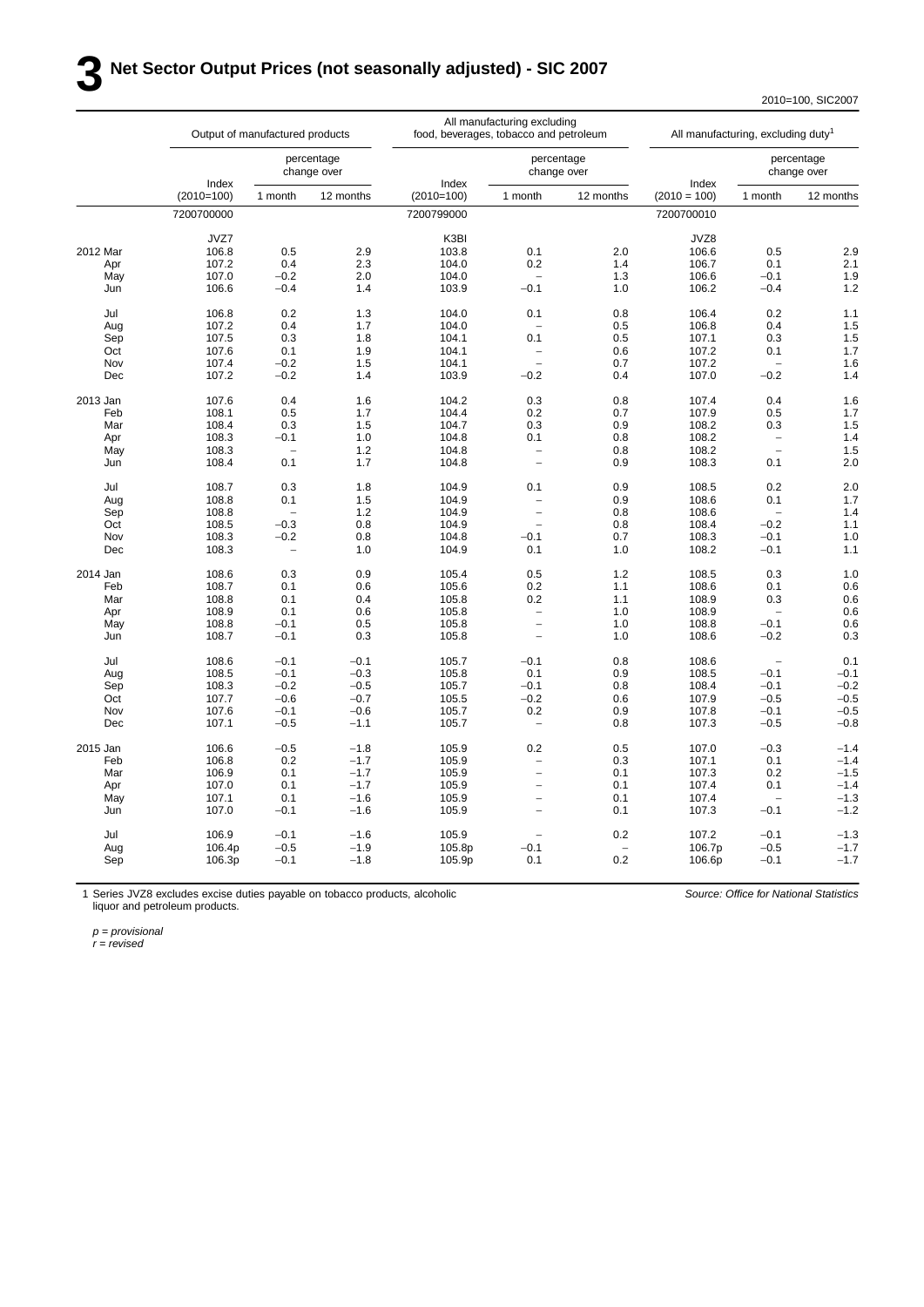## **4 Output Prices: Detailed by product (not seasonally adjusted) - SIC 2007**

|                                                                        |             |                                                |             |                    |              |                                  |                                     |                              |                   | 2010=100, SIC2007              |             |
|------------------------------------------------------------------------|-------------|------------------------------------------------|-------------|--------------------|--------------|----------------------------------|-------------------------------------|------------------------------|-------------------|--------------------------------|-------------|
|                                                                        |             |                                                |             |                    |              |                                  |                                     | Percentage change<br>1 month |                   | Percentage change<br>12 months |             |
|                                                                        |             |                                                | 2015<br>May | 2015<br>Jun        | 2015<br>Jul  | 2015<br>Aug                      | 2015<br>Sep                         | 2015<br>Aug                  | 2015<br>Sep       | 2015<br>Aug                    | 2015<br>Sep |
| Net sector                                                             |             |                                                |             |                    |              |                                  |                                     |                              |                   |                                |             |
| Output of manufactured products                                        | JVZ7        | 7200700000                                     | 107.1       | 107.0              | 106.9        |                                  | 106.4p 106.3p                       | $-0.5$                       | $-0.1$            | $-1.9$                         | $-1.8$      |
| All manufacturing, excluding duty                                      | JVZ8        | 7200700010 107.4 107.3 107.2                   |             |                    |              |                                  | 106.7p 106.6p                       | $-0.5$                       | $-0.1$            | $-1.7$                         | $-1.7$      |
| All manufacturing, excluding food,<br>beverages, tobacco and petroleum | K3BI        | 7200799000 105.9 105.9 105.9 105.8p 105.9p     |             |                    |              |                                  |                                     | $-0.1$                       | 0.1               |                                | 0.2         |
| <b>Gross Sector</b>                                                    |             |                                                |             |                    |              |                                  |                                     |                              |                   |                                |             |
| Food products, beverages and tobacco,<br>including duty                | K65A        | 7111101280                                     |             |                    |              | 111.8 111.5 111.4 110.9p 110.5p  |                                     | $-0.4$                       | $-0.4$            | $-2.0$                         | $-2.0$      |
| Food products                                                          | K37L        | 7112100000                                     |             |                    |              | 110.9 110.6 110.3 109.8p 109.4p  |                                     | $-0.5$                       | $-0.4$            | $-3.0$                         | $-2.8$      |
| Tobacco products, including duty                                       | K37Q        | 7112120080                                     |             |                    |              | 143.4 143.4 143.4 143.4p 143.4p  |                                     |                              |                   | 2.6                            | 2.1         |
| Alcoholic beverages, including duty                                    | MC6A        | 7229110080 111.6 B111.6 B111.8 B111.0pB111.1pB |             |                    |              |                                  |                                     | $-0.7$                       | 0.1               | $-0.7$                         | $-0.1$      |
| Soft drinks, mineral waters and<br>other bottled waters                | JU5C        | 1107000000                                     |             |                    |              |                                  | 105.0 B105.2 B105.2 B104.8pBl05.5pB | $-0.4$                       | 0.7               | 4.4                            | 4.0         |
| <b>Textiles</b>                                                        | K37R        | 7112130000                                     |             |                    |              | 112.0 111.9 111.7 111.5p 111.6p  |                                     | $-0.2$                       | 0.1               | $-0.7$                         | $-1.0$      |
| Wearing apparel                                                        | K37S        | 7112140000 112.0 112.0 112.3 112.9p 112.9p     |             |                    |              |                                  |                                     | 0.5                          |                   | 1.3                            | 1.3         |
| Leather and related products                                           | K37T        | 7112150000                                     |             |                    |              | 122.2 122.3 122.2 121.7p 120.6p  |                                     | $-0.4$                       | $-0.9$            | $-1.9$                         | $-1.9$      |
| Wood and products of wood and cork,<br>except furniture                | K37U        | 7112160000                                     |             |                    |              | 115.1 115.1 115.0 114.8p 114.5p  |                                     | $-0.2$                       | $-0.3$            |                                | $-0.4$      |
| Paper and paper products                                               | K37V        | 7112170000                                     | 106.5       | 106.3              | 106.8        |                                  | 106.1p 106.0p                       | $-0.7$                       | $-0.1$            | $-0.3$                         | $-0.3$      |
| Printing and recording services                                        | <b>K37W</b> | 7112180000                                     |             | 100.3 100.3 100.2  |              | 100.2p 100.3p                    |                                     | $\qquad \qquad -$            | 0.1               | $-0.3$                         | 0.6         |
| Coke and refined petroleum products,<br>including duty                 | K37Y        | 7112190080                                     | 95.7        | 95.2               | 93.2         |                                  | 89.7p 88.6p                         | $-3.8$                       | $-1.2$            | $-18.8$                        | $-19.2$     |
| Chemicals and chemical products                                        | K37Z        | 7112200000                                     | 102.7       |                    | 102.5r 102.1 |                                  | 101.3p 101.2p                       | $-0.8$                       | $-0.1$            | $-3.1$                         | $-2.9$      |
| Basic pharmaceutical products and<br>pharmaceutical preparations       | K382        | 7112210000                                     | 104.0       | 103.9r 103.8       |              |                                  | 103.8p 103.8p                       |                              |                   | 0.1                            | $-0.4$      |
| Rubber and plastic products                                            | K383        | 7112220000                                     |             |                    |              | 107.3 107.4r 108.0 108.2p 108.2p |                                     | 0.2                          |                   | $-0.5$                         | $-0.4$      |
| Other non-metallic mineral products                                    | K384        | 7112230000 111.9 112.0 111.7 111.6p 111.9p     |             |                    |              |                                  |                                     | $-0.1$                       | 0.3               | 1.8                            | 2.3         |
| Basic metals                                                           | K385        | 7112240000                                     | 93.0r       |                    | 92.0r 91.0   |                                  | 89.8p 89.0p                         | $-1.3$                       | $-0.9$            | $-10.6$                        | $-10.3$     |
| Fabricated metal products, except<br>machinery and equipment           | K386        | 7112250000                                     |             | 105.9 106.0r 106.1 |              |                                  | 106.1p 106.1p                       | $\qquad \qquad -$            | $\qquad \qquad -$ | 1.0                            | 0.8         |
| Computer, electronic and optical products K387                         |             | 7112260000                                     | 97.9        | 97.9               | 97.8         |                                  | 97.9p 98.0p                         | 0.1                          | 0.1               | 0.3                            | 0.5         |
| Electrical equipment                                                   | K388        | 7112270000                                     |             | 104.5 104.5 103.9  |              |                                  | 103.9p 103.8p                       | $\qquad \qquad -$            | $-0.1$            | 0.1                            | $-0.3$      |
| Machinery and equipment n.e.c.                                         | K389        | 7112280000 110.9r 111.1r 111.2 111.0p 111.2p   |             |                    |              |                                  |                                     | $-0.2$                       | 0.2               | 1.0                            | 1.1         |
| Motor vehicles, trailers and semi-trailers                             | K38A        | 7112290000                                     |             | 100.5 100.4 100.1  |              |                                  | 100.2p 100.6p                       | 0.1                          | 0.4               | $-1.6$                         | $-1.0$      |
| Other transport equipment                                              | K38B        | 7112300000 108.4 108.4 108.6                   |             |                    |              |                                  | 108.6p 108.7p                       | $\qquad \qquad -$            | 0.1               | 0.7                            | 0.7         |
| Furniture                                                              | K38C        | 7112310000                                     |             | 108.6 108.8 108.9  |              |                                  | 109.1p 109.1p                       | 0.2                          |                   | 1.7                            | 1.6         |
| Other manufactured goods                                               | K38D        | 7112320000                                     |             | 107.9 107.8 109.5  |              |                                  | 108.2p 108.2p                       | $-1.2$                       |                   | 0.8                            | 0.7         |
| Repair and installation services of<br>machinery and equipment         | K38E        | 7112330000 117.4 117.3 116.9 117.1p 117.5p     |             |                    |              |                                  |                                     | 0.2                          | 0.3               | 4.6                            | 4.5         |

*p = provisional r = revised*

*Source: Office for National Statistics*

B: These index values are considered less reliable mainly due to lack of market coverage.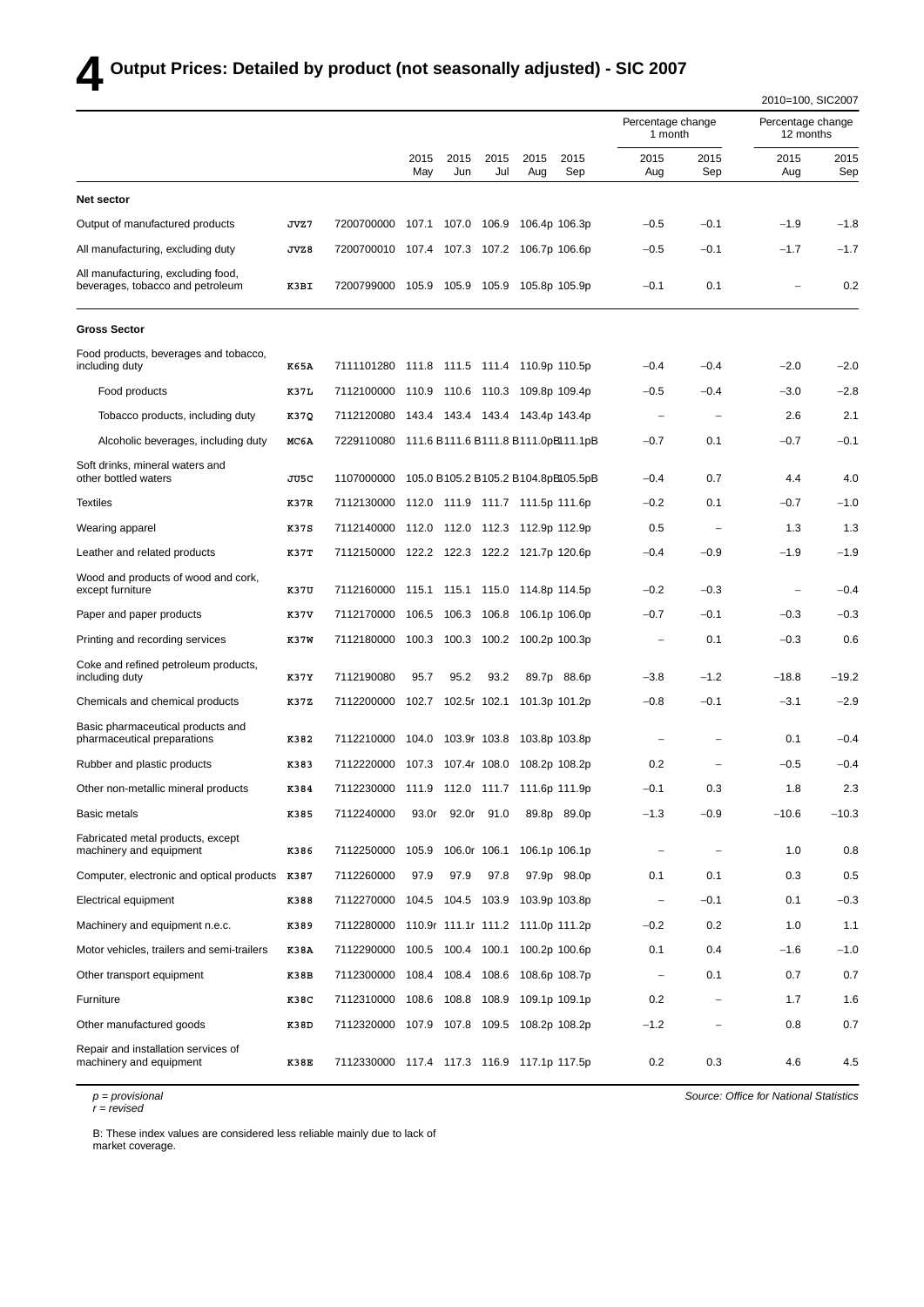## **5** Net Sector Input Prices, including Climate Change Levy<sup>1</sup>: Materials and<br>**5** Fuels puchased - SIC 2007 **Fuels puchased - SIC 2007**

2010=100, SIC2007

|          |                       | All manufacturing       |                           |                       |                         |                           |                       | All manufacturing excluding food, beverages, tobacco and petroleum industries |                           |  |  |
|----------|-----------------------|-------------------------|---------------------------|-----------------------|-------------------------|---------------------------|-----------------------|-------------------------------------------------------------------------------|---------------------------|--|--|
|          |                       | not seasonally adjusted |                           |                       | not seasonally adjusted |                           |                       | seasonally adjusted                                                           |                           |  |  |
|          |                       |                         | percentage<br>change over |                       |                         | percentage<br>change over |                       |                                                                               | percentage<br>change over |  |  |
|          | Index<br>$(2010=100)$ | 1 month                 | 12 months                 | Index<br>$(2010=100)$ | 1 month                 | 12 months                 | Index<br>$(2010=100)$ | 1 month                                                                       | 12 months                 |  |  |
|          | 6207000050            |                         |                           | 6207990050            |                         |                           | 6207998950            |                                                                               |                           |  |  |
|          | K646                  |                         |                           | K655                  |                         |                           | K658                  |                                                                               |                           |  |  |
| 2012 Mar | 119.8                 | 1.3                     | 5.7                       | 110.9                 | $-0.1$                  | 3.2                       | 109.4                 | $-0.5$                                                                        | 3.1                       |  |  |
| Apr      | 118.3                 | $-1.3$                  | 1.5                       | 110.1                 | $-0.7$                  | 1.1                       | 109.3                 | $-0.1$                                                                        | 0.9                       |  |  |
| May      | 115.5                 | $-2.4$                  | 0.3                       | 108.9                 | $-1.1$                  | $-0.5$                    | 108.6                 | $-0.6$                                                                        | $-0.4$                    |  |  |
| Jun      | 113.4                 | $-1.8$                  | $-1.7$                    | 108.4                 | $-0.5$                  | $-1.0$                    | 108.8                 | 0.2                                                                           | $-1.0$                    |  |  |
| Jul      | 113.1                 | $-0.3$                  | $-2.5$                    | 107.3                 | $-1.0$                  | $-2.5$                    | 108.0                 | $-0.7$                                                                        | $-2.4$                    |  |  |
| Aug      | 115.1                 | 1.8                     | 0.7                       | 107.1                 | $-0.2$                  | $-2.6$                    | 108.0                 |                                                                               | $-2.7$                    |  |  |
| Sep      | 115.0                 | $-0.1$                  | $-1.2$                    | 107.2                 | 0.1                     | $-3.1$                    | 108.2                 | 0.2                                                                           | $-3.0$                    |  |  |
| Oct      | 115.6                 | 0.5                     | $-0.2$                    | 108.0                 | 0.7                     | $-2.1$                    | 108.6                 | 0.4                                                                           | $-2.1$                    |  |  |
| Nov      | 116.0                 | 0.3                     | $-0.2$                    | 108.6                 | 0.6                     | $-1.6$                    | 108.9                 | 0.3                                                                           | $-1.7$                    |  |  |
| Dec      | 116.3                 | 0.3                     | 0.4                       | 108.7                 | 0.1                     | $-1.2$                    | 108.9                 | $\overline{a}$                                                                | $-1.0$                    |  |  |
| 2013 Jan | 117.7                 | 1.2                     | 1.6                       | 109.9                 | 1.1                     | $-0.2$                    | 109.6                 | 0.6                                                                           |                           |  |  |
| Feb      | 120.7                 | 2.5                     | 2.0                       | 112.1                 | 2.0                     | 1.0                       | 111.2                 | 1.5                                                                           | 1.1                       |  |  |
| Mar      | 120.9                 | 0.2                     | 0.9                       | 112.7                 | 0.5                     | 1.6                       | 111.3                 | 0.1                                                                           | 1.7                       |  |  |
| Apr      | 118.6                 | $-1.9$                  | 0.3                       | 111.1                 | $-1.4$                  | 0.9                       | 110.4                 | $-0.8$                                                                        | 1.0                       |  |  |
| May      | 117.1                 | $-1.3$                  | 1.4                       | 109.3                 | $-1.6$                  | 0.4                       | 109.2                 | $-1.1$                                                                        | 0.6                       |  |  |
| Jun      | 116.8                 | $-0.3$                  | 3.0                       | 108.4                 | $-0.8$                  | $\overline{\phantom{0}}$  | 108.9                 | $-0.3$                                                                        | 0.1                       |  |  |
| Jul      | 118.4                 | 1.4                     | 4.7                       | 109.5                 | 1.0                     | 2.1                       | 110.1                 | 1.1                                                                           | 1.9                       |  |  |
| Aug      | 117.2                 | $-1.0$                  | 1.8                       | 108.6                 | $-0.8$                  | 1.4                       | 109.5                 | $-0.5$                                                                        | 1.4                       |  |  |
| Sep      | 116.1                 | $-0.9$                  | 1.0                       | 107.6                 | $-0.9$                  | 0.4                       | 108.5                 | $-0.9$                                                                        | 0.3                       |  |  |
| Oct      | 115.6                 | $-0.4$                  |                           | 107.8                 | 0.2                     | $-0.2$                    | 108.2                 | $-0.3$                                                                        | $-0.4$                    |  |  |
| Nov      | 114.9                 | $-0.6$                  | $-0.9$                    | 107.5                 | $-0.3$                  | $-1.0$                    | 107.7                 | $-0.5$                                                                        | $-1.1$                    |  |  |
| Dec      | 115.3                 | 0.3                     | $-0.9$                    | 107.2                 | $-0.3$                  | $-1.4$                    | 107.2                 | $-0.5$                                                                        | $-1.6$                    |  |  |
| 2014 Jan | 114.3                 | $-0.9$                  | $-2.9$                    | 106.8                 | $-0.4$                  | $-2.8$                    | 106.5                 | $-0.7$                                                                        | $-2.8$                    |  |  |
| Feb      | 113.7                 | $-0.5$                  | $-5.8$                    | 106.4                 | $-0.4$                  | $-5.1$                    | 105.8                 | $-0.7$                                                                        | $-4.9$                    |  |  |
| Mar      | 113.3                 | $-0.4$                  | $-6.3$                    | 106.6                 | 0.2                     | $-5.4$                    | 105.4                 | $-0.4$                                                                        | $-5.3$                    |  |  |
| Apr      | 112.3                 | $-0.9$                  | $-5.3$                    | 105.5                 | $-1.0$                  | $-5.0$                    | 105.1                 | $-0.3$                                                                        | $-4.8$                    |  |  |
| May      | 112.5                 | 0.2                     | $-3.9$                    | 105.0                 | $-0.5$                  | $-3.9$                    | 105.1                 | $\overline{\phantom{0}}$                                                      | $-3.8$                    |  |  |
| Jun      | 111.4                 | $-1.0$                  | $-4.6$                    | 104.6                 | $-0.4$                  | $-3.5$                    | 105.1                 | $\overline{\phantom{0}}$                                                      | $-3.5$                    |  |  |
| Jul      | 109.5                 | $-1.7$                  | $-7.5$                    | 103.8                 | $-0.8$                  | $-5.2$                    | 104.8                 | $-0.3$                                                                        | $-4.8$                    |  |  |
| Aug      | 108.4                 | $-1.0$                  | $-7.5$                    | 104.3                 | 0.5                     | $-4.0$                    | 105.1                 | 0.3                                                                           | $-4.0$                    |  |  |
| Sep      | 107.5                 | $-0.8$                  | $-7.4$                    | 104.7                 | 0.4                     | $-2.7$                    | 105.5r                | 0.4                                                                           | $-2.8$                    |  |  |
| Oct      | 106.2                 | $-1.2$                  | $-8.1$                    | 105.2                 | 0.5                     | $-2.4$                    | 105.3                 | $-0.2$                                                                        | $-2.7$                    |  |  |
| Nov      | 105.4                 | $-0.8$                  | $-8.3$                    | 105.7                 | 0.5                     | $-1.7$                    | 105.3                 | $\overline{\phantom{0}}$                                                      | $-2.2$                    |  |  |
| Dec      | 101.9                 | $-3.3$                  | $-11.6$                   | 104.7                 | $-0.9$                  | $-2.3$                    | 104.4                 | $-0.9$                                                                        | $-2.6$                    |  |  |
| 2015 Jan | 98.2                  | $-3.6$                  | $-14.1$                   | 103.4                 | $-1.2$                  | $-3.2$                    | 103.2                 | $-1.1$                                                                        | $-3.1$                    |  |  |
| Feb      | 98.4                  | 0.2                     | $-13.5$                   | 102.1                 | $-1.3$                  | $-4.0$                    | 101.6                 | $-1.6$                                                                        | $-4.0$                    |  |  |
| Mar      | 98.5                  | 0.1                     | $-13.1$                   | 101.9                 | $-0.2$                  | $-4.4$                    | 100.9                 | $-0.7$                                                                        | $-4.3$                    |  |  |
| Apr      | 99.8                  | 1.3                     | $-11.1$                   | 101.5                 | $-0.4$                  | $-3.8$                    | 101.0                 | 0.1                                                                           | $-3.9$                    |  |  |
| May      | 98.6                  | $-1.2$                  | $-12.4$                   | 100.8                 | $-0.7$                  | $-4.0$                    | 100.8                 | $-0.2$                                                                        | $-4.1$                    |  |  |
| Jun      | 96.9                  | $-1.7$                  | $-13.0$                   | 99.9                  | $-0.9$                  | $-4.5$                    | 100.3r                | $-0.5$                                                                        | $-4.6$                    |  |  |
| Jul      | 95.5                  | $-1.4$                  | $-12.8$                   | 98.9                  | $-1.0$                  | $-4.7$                    | 99.9                  | $-0.4$                                                                        | $-4.7$                    |  |  |
| Aug      | 92.6p                 | $-3.0$                  | $-14.6$                   | 98.0p                 | $-0.9$                  | $-6.0$                    | 98.9p                 | $-1.0$                                                                        | $-5.9$                    |  |  |
| Sep      | 93.2p                 | 0.6                     | $-13.3$                   | 98.7p                 | 0.7                     | $-5.7$                    | 99.4p                 | 0.5                                                                           | $-5.8$                    |  |  |
|          |                       |                         |                           |                       |                         |                           |                       |                                                                               |                           |  |  |

1 The Climate Change Levy was introduced in April 2001.

*Source: Office for National Statistics*

*p = provisional*

*r = revised*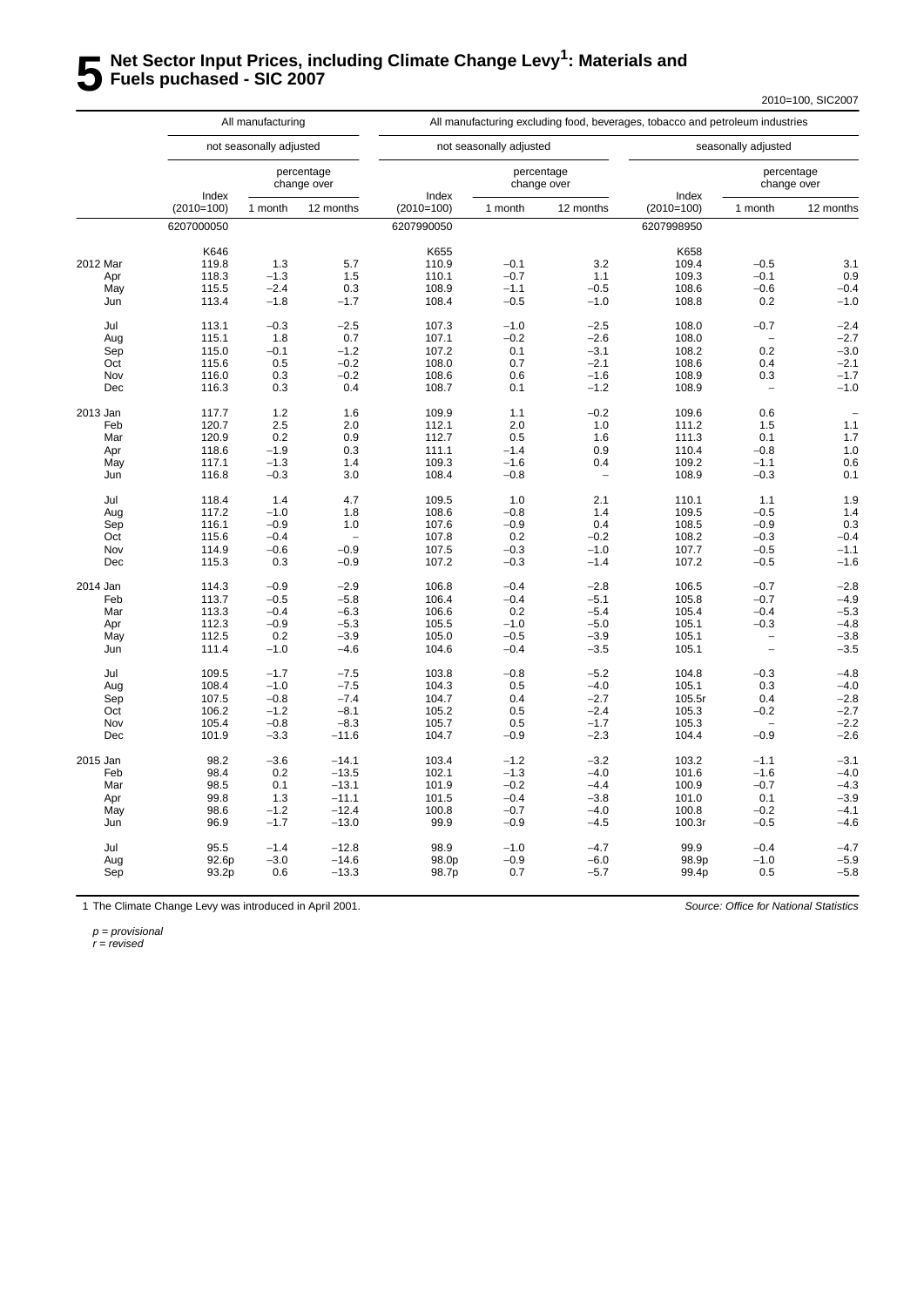## **6** Input Prices, excluding Climate Change Levy<sup>1</sup>: Materials and Fuels<br>**6** purchased by selected industries (not seasonally adjusted) - SIC 2 **purchased by selected industries (not seasonally adjusted) - SIC 2007**

2010=100, SIC2007

|                                                                                        |      |                                            |             |              |             |                           |               | % change<br>1 month |                          |             | % change<br>12 months |  |
|----------------------------------------------------------------------------------------|------|--------------------------------------------|-------------|--------------|-------------|---------------------------|---------------|---------------------|--------------------------|-------------|-----------------------|--|
|                                                                                        |      |                                            | 2015<br>May | 2015<br>Jun  | 2015<br>Jul | 2015<br>Aug               | 2015<br>Sep   | 2015<br>Aug         | 2015<br>Sep              | 2015<br>Aug | 2015<br>Sep           |  |
| <b>Gross sector</b>                                                                    |      |                                            |             |              |             |                           |               |                     |                          |             |                       |  |
| Other mining & quarrying products <sup>2</sup>                                         | MC3K | 6107208000                                 | 113.5       | 113.1 113.0  |             | 112.3p 112.1p             |               | $-0.6$              | $-0.2$                   | 0.9         | $-0.4$                |  |
| Manufacture of food products, beverages, tobacco                                       | MC35 | 6107110120                                 | 108.6       | 107.2        | 107.1       |                           | 106.1p 105.9p | $-0.9$              | $-0.2$                   | $-4.2$      | $-3.5$                |  |
| Preserved meat & meat products                                                         | MC3V | 6107310100                                 | 109.6       | 108.0        | 107.6       |                           | 106.5p 106.0p | $-1.0$              | $-0.5$                   | $-3.8$      | $-3.2$                |  |
| Fish, crustaceans, molluscs, fruit & vegetables                                        | MB4X | 6107310230                                 | 109.6       | 105.8r 105.8 |             |                           | 103.9p 102.9p | $-1.8$              | $-1.0$                   | $-3.8$      | $-3.1$                |  |
| Vegetable & animal oils and fats                                                       | MC3W | 6107310400                                 | 111.3       | 110.4        | 110.4       |                           | 109.4p 109.1p | $-0.9$              | $-0.3$                   | $-6.3$      | $-5.1$                |  |
| Dairy products                                                                         | MC3X | 6107310500                                 | 106.7       | 104.5        | 104.4       |                           | 103.2p 103.1p | $-1.1$              | $-0.1$                   | $-6.1$      | $-5.0$                |  |
| Grain mill products, starches & starch products                                        | MC3Y | 6107310600                                 | 107.7       | 106.4        | 106.3       |                           | 105.4p 105.4p | $-0.8$              | $\overline{a}$           | $-4.6$      | $-3.7$                |  |
| Bakery & farinaceous products                                                          | MC3Z | 6107310700                                 | 108.2       | 107.9        | 107.9       |                           | 107.3p 107.2p | $-0.6$              | $-0.1$                   | $-4.5$      | $-4.1$                |  |
| Other food products                                                                    | MB4Y | 6107310800                                 | 107.6       | 106.9r 106.8 |             |                           | 106.1p 106.0p | $-0.7$              | $-0.1$                   | $-3.6$      | $-3.3$                |  |
| Animal feeds                                                                           | MC42 | 6107310900                                 | 109.0       | 108.2        | 108.0       |                           | 107.3p 107.2p | $-0.6$              | $-0.1$                   | $-4.2$      | $-3.5$                |  |
| Alcoholic Beverages                                                                    | MB55 | 6107411016                                 | 107.3       | 107.0        | 106.8       |                           | 105.9p 106.1p | $-0.8$              | 0.2                      | $-3.1$      | $-2.7$                |  |
| Soft drinks; mineral waters & other bottled waters                                     | MC4D | 6107411070                                 | 106.4       | 106.2        | 106.3       |                           | 106.0p 106.0p | $-0.3$              | $\overline{\phantom{0}}$ | $-2.3$      | $-1.9$                |  |
| Tobacco products                                                                       | MC3M | 6107212000                                 | 137.7       | 137.4        | 137.5       |                           | 137.0p 137.1p | $-0.4$              | 0.1                      | 1.9         | $-0.9$                |  |
| Manufacture of textiles & textile products; clothing                                   | MC36 | 6107113140                                 | 108.6       | 108.5        | 108.1       |                           | 107.7p 107.9p | $-0.4$              | 0.2                      | $-2.1$      | $-2.1$                |  |
| <b>Textiles</b>                                                                        | MB4P | 6107213000                                 | 107.4       | 107.3        | 107.0       |                           | 106.4p 106.6p | $-0.6$              | 0.2                      | $-2.5$      | $-2.5$                |  |
| Wearing apparel                                                                        | MC3N | 6107214000                                 | 110.3       | 110.1        | 109.8       |                           | 109.5p 109.8p | $-0.3$              | 0.3                      | $-1.6$      | $-1.6$                |  |
| Manufacture of leather & related products                                              | MC30 | 6107215000                                 | 112.0       | 111.6        | 111.3       |                           | 110.5p 110.0p | $-0.7$              | $-0.5$                   | $-1.8$      | $-1.7$                |  |
| Manufacture of wood & wood products                                                    | MC3P | 6107216000                                 | 111.2       | 111.1        | 110.8       |                           | 110.2p 110.1p | $-0.5$              | $-0.1$                   | $-1.7$      | $-1.9$                |  |
| Manufacture of pulp, paper & paper products,<br>recording media & printing services    | MC39 | 6107117180                                 | 105.7       | 105.5        | 105.6       |                           | 105.0p 105.1p | $-0.6$              | 0.1                      | $-1.6$      | $-1.6$                |  |
| Pulp, paper & paper products                                                           | MB4Q | 6107217000                                 | 106.0       | 105.8        | 105.8       |                           | 105.0p 105.1p | $-0.8$              | 0.1                      | $-2.1$      | $-2.1$                |  |
| Printing & recording services                                                          | MC3Q | 6107218000                                 | 105.3       | 105.2        | 105.3       |                           | 104.9p 105.0p | $-0.4$              | 0.1                      | $-1.1$      | $-0.8$                |  |
| Manufacture of coke & refined petroleum products                                       | MC3R | 6107219000                                 | 84.1        | 81.2         | 77.5        | 67.6p                     | 68.0p         | $-12.8$             | 0.6                      | -43.7       | $-41.6$               |  |
| Manufacture of chemicals, chemical products &<br>man-made fibres                       | MC3B | 6107120000                                 | 101.4       | 101.3r 100.7 |             | 99.5p                     | 99.4p         | $-1.2$              | $-0.1$                   | $-5.7$      | $-5.6$                |  |
| Paints, varnishes & similar coatings, printing<br>ink & mastics                        | MC43 | 6107320300 103.2 103.1 102.6 101.8p 101.7p |             |              |             |                           |               | $-0.8$              | $-0.1$                   | $-4.2$      | $-4.1$                |  |
| Soaps, detergents, cleaning & polishing preparations<br>perfumes & toilet preparations | MC44 | 6107320400                                 | 103.8       |              |             | 103.7 103.7 103.3p 103.4p |               | $-0.4$              | 0.1                      | $-2.4$      | $-2.2$                |  |
| Other chemical products                                                                | MC45 | 6107320500 104.2 103.8 103.2 102.0p 102.0p |             |              |             |                           |               | $-1.2$              | $\qquad \qquad -$        | $-5.6$      | $-5.4$                |  |
| Industrial gases; other basic inorganic chemicals;<br>fertilisers & nitrogen compounds | MC4E | 6107420910                                 | 105.5       | 104.9        | 104.4       | 102.8p 102.6p             |               | $-1.5$              | $-0.2$                   | $-4.8$      | $-5.4$                |  |
| Petrochemicals & man made fibres                                                       | MC4F | 6107420920                                 | 99.9        | 99.9r        | 99.2        |                           | 98.0p 97.8p   | $-1.2$              | $-0.2$                   | $-6.0$      | $-6.0$                |  |
| Dyes & pigments: pesticides &<br>other agrochemical products                           | MC4G | 6107420930                                 | 102.3       | 101.6r 100.9 |             | 98.5p                     | 98.7p         | $-2.4$              | 0.2                      | $-10.7$     | $-10.4$               |  |
| Manufacture of basic pharmaceutical products<br>& pharmaceutical preparations          | MC3S | 6107221000                                 | 102.6       | 102.4        | 102.2       |                           | 101.8p 101.9p | $-0.4$              | 0.1                      | $-2.0$      | $-2.1$                |  |
| Manufacture of rubber & plastic products                                               | MB4R | 6107222000                                 | 102.2       | 102.4        | 102.0       |                           | 101.5p 101.4p | $-0.5$              | $-0.1$                   | $-3.5$      | $-3.4$                |  |
| Manufacture of cement, lime & plaster                                                  | MC46 | 6107323560 110.5 110.2 110.0               |             |              |             | 109.2p 109.1p             |               | $-0.7$              | $-0.1$                   | $-0.5$      | $-1.4$                |  |
| Manufacture of glass, refractory, clay, other porcelain,<br>ceramic stone products     | MB4Z | 6107323990 107.8 107.4 107.1 105.9p 106.0p |             |              |             |                           |               | $-1.1$              | 0.1                      | $-1.9$      | $-2.5$                |  |

1 Climate Change Levy is excluded from the detailed industry input index, *(see background notes of this Statistical Bulletin for more detail)*.

*Source: Office for National Statistics*

2 Indices includes the Aggregate Levy which was introduced in April 2002.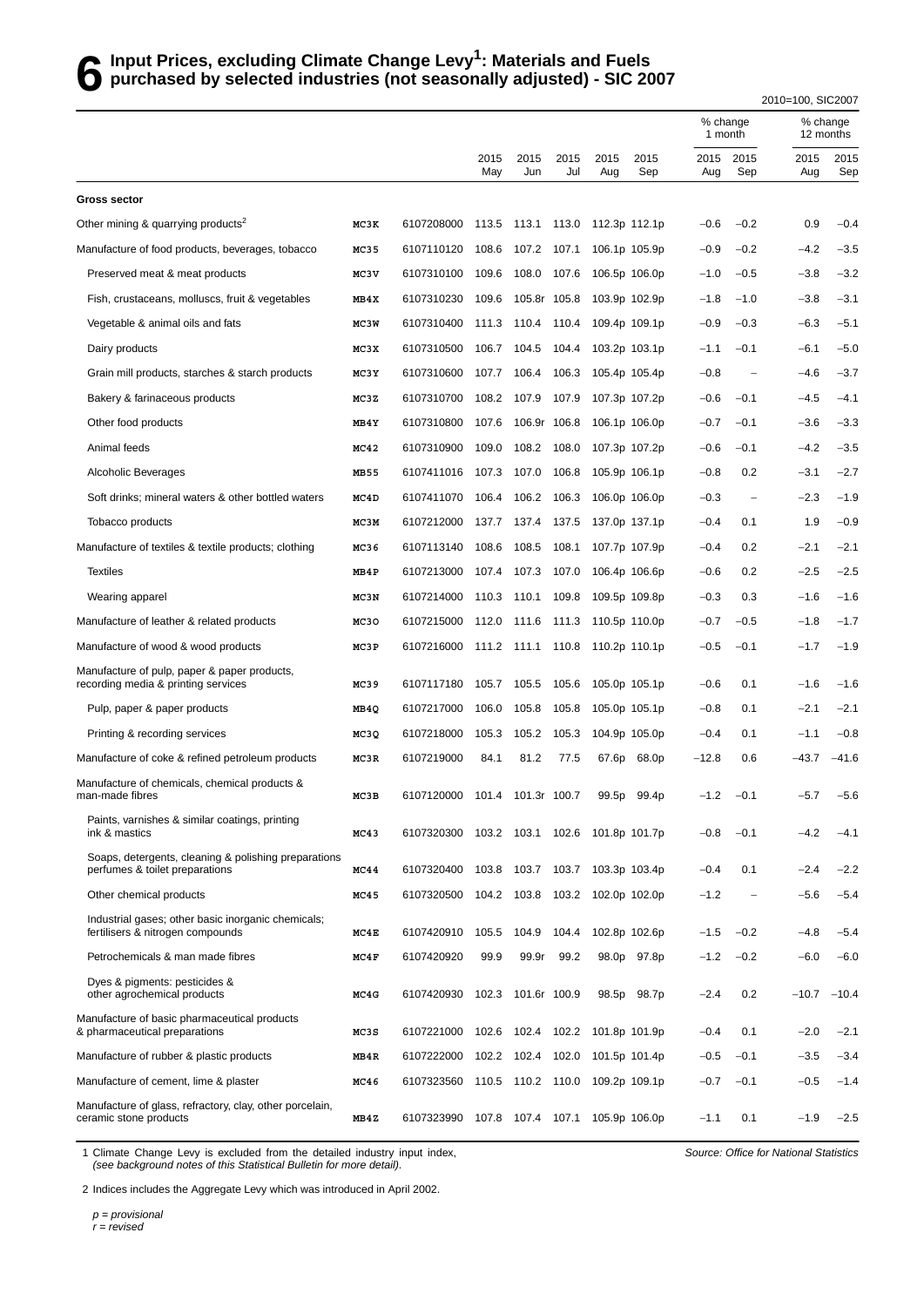## **6** Input Prices, excluding Climate Change Levy<sup>1</sup>: Materials and Fuels<br>purchased by selected industries (not seasonally adjusted) - SIC 20<br>pontinued **purchased by selected industries (not seasonally adjusted) - SIC 2007**

% change % change<br>1 month 12 months 12 months 2015 2015 2015 2015 2015 2015 2015 2015 2015 May Jun Jul Aug Sep Aug Sep Aug Sep Manufacture of basic metals & fabricated products MC3F 6107124250 97.4r 96.4r 95.2 93.5p 93.3p −1.8 −0.2 −9.9 −9.8 Basic iron, steel & alloys: tubes, pipes, hollow profiles **MC47** 6107324130 94.0r 93.2r 92.0 89.8p 89.7p −2.4 −0.1 -14.2 −13.6 Other basic metals & casting **MB52** 6107324450 96.8 94.8 92.9 89.6p 89.2p −3.6 −0.4 −15.2 −15.1 Weapons & ammunition **MC48** 6107325400 103.4 103.2 103.1 102.8p 103.0p −0.3 0.2 −0.5 −0.4 Fabricated metal products, excluding machinery & equipment & weapons & ammunition **MB53** 6107325990 98.4r 97.7r 96.8 95.8p 95.6p −1.0 −0.2 −6.8 −6.7 Manufacture of computer, electronic and optical products, electr ical equipment **MC3G** 6107126270 102.6 102.3 101.8 101.5p 101.7p −0.3 0.2 −1.6 −1.5 Computer, electronic & optical products **MB4S** 6107226000 102.8r 102.6 102.2 102.0p 102.3p −0.2 0.3 −0.8 −0.6 Electr ical equipment **MB4T** 6107227000 102.1 101.8 101.2 100.7p 100.8p −0.5 0.1 −2.8 −2.7 Manufacture of machinery & equipment n.e.c **MB4U** 6107228000 102.7 102.3r 101.9 101.4p 101.5p −0.5 0.1 −2.9 −2.7 Manufacturing of motor vehicles & other transport equipment **MC3I** 6107129300 101.8 101.5 101.0 101.0p 101.3p − 0.3 −1.9 −1.6 Motor vehicles, trailers & semi trailers **MB4V** 6107229000 100.2 99.9 99.3 99.5p 99.8p 0.2 0.3 −2.5 −2.1 Ships & boats **MC49** 6107330100 105.6 105.4 105.3 104.9p 105.1p −0.4 0.2 −1.4 −1.2 Aircraft & spacecraft & related machinery **MC4A** 6107330300 107.2 106.9 106.7 106.4p 106.7p −0.3 0.3 0.5 0.5 Other transport equipment **MB54** 6107330990 104.9 104.7 105.1 104.9p 105.1p −0.2 0.2 −0.1 0.1 Manufacture of other manufactured goods n.e.c **MC3J** 6107131330 106.2 105.9 105.6 105.3p 105.4p −0.3 0.1 −0.9 −1.0 Fur niture **MC3T** 6107231000 104.6 104.4 104.0 103.6p 103.5p −0.4 −0.1 −3.1 −3.1 Other manufacturing **MB4W** 6107232000 104.5 104.2 103.8 103.4p −0.4 − −1.2 −1.5 Repair of maintenance of ships & boats **MC4H** 6107433150 106.6 106.5 106.4 106.0p 106.2p −0.4 0.2 −0.7 −0.6 Repair & maintenance services of aircraft & spacecraft **MC41** 6107433160 114.9 114.5 114.4 114.4p 115.0p - 0.5 3.6 3.4 Other repair; installation **MB56** 6107433990 102.6 102.2r 102.0 101.8p 102.0p −0.2 0.2 −1.6 −1.4

2010=100, SIC2007

*Source: Office for National Statistics*

1 Climate Change Levy is excluded from the detailed industry input index, *(see background notes of this Statistical Bulletin for more detail)*.

2 Indices includes the Aggregate Levy which was introduced in April 2002.

*p = provisional r = revised*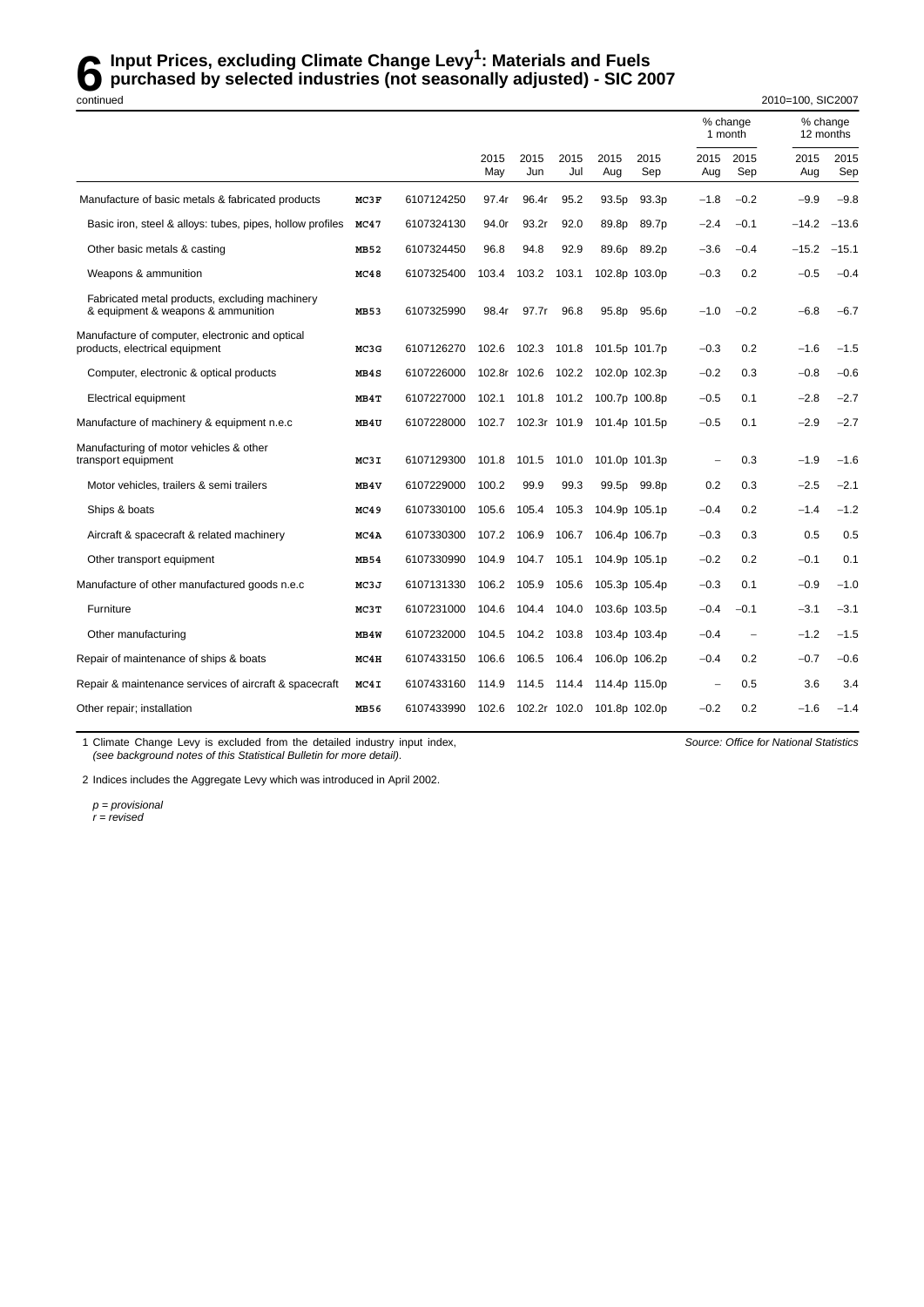## **7Input Prices: detailed by commodity (not seasonally adjusted) - SIC 2007**

|                                                                                           |             |            |             |             |             |             |                    |             |                     | 2010=100, SIC2007 |                       |
|-------------------------------------------------------------------------------------------|-------------|------------|-------------|-------------|-------------|-------------|--------------------|-------------|---------------------|-------------------|-----------------------|
|                                                                                           |             |            |             |             |             |             |                    |             | % change<br>1 month |                   | % change<br>12 months |
|                                                                                           |             |            | 2015<br>May | 2015<br>Jun | 2015<br>Jul | 2015<br>Aug | 2015<br>Sep        | 2015<br>Aug | 2015<br>Sep         | 2015<br>Aug       | 2015<br>Sep           |
| Fuel incl. CCL <sup>1</sup>                                                               | K647        | 6207000060 | 116.4       | 115.4       | 115.6       | 112.0p      | 112.6p             | $-3.1$      | 0.5                 | $-2.7$            | $-4.3$                |
| Domestic coal & lignite incl. CCL                                                         | <b>MC78</b> | 7167205005 | 127.2       | 130.3       | 123.7       | 126.8p      | 126.6p             | 2.5         | $-0.2$              | 16.4              | $-20.2$               |
| Imported coal & lignite incl.CCL                                                          | MC8U        | 7169205005 | 78.0        | 81.0        | 73.9        | 76.9p       | 75.1 <sub>p</sub>  | 4.1         | $-2.3$              | $-5.5$            | $-6.2$                |
| Electricity incl. CCL                                                                     | MC8F        | 7167335105 | 113.0       | 115.0       | 115.2       | 114.4p      | 114.3p             | $-0.7$      | $-0.1$              | $-0.6$            | $-0.4$                |
| Gas incl. CCL                                                                             | MC8H        | 7167335235 | 122.5       | 116.3       | 117.0       | 108.4p      | 110.3p             | $-7.4$      | 1.8                 | $-6.6$            | $-9.8$                |
| Fuel excl. CCL                                                                            | K645        | 6207000020 | 116.3       | 115.4       | 116.1       | 112.4p      | 113.1p             | $-3.2$      | 0.6                 | $-3.4$            | $-4.4$                |
| Domestic coal & lignite excl. CCL                                                         | MC77        | 7167205000 | 128.4       | 131.9       | 124.6       | 128.0p      | 127.8p             | 2.7         | $-0.2$              | 18.2              | $-21.6$               |
| Imported coal & lignite excl.CCL                                                          | MC8T        | 7169205000 | 77.3        | 80.2        | 73.1        | 76.1p       | 74.3p              | 4.1         | $-2.4$              | $-5.8$            | $-6.7$                |
| Electricity excl. CCL                                                                     | MC8E        | 7167335100 | 113.6       | 115.7       | 116.1       | 115.0p      | 114.9p             | $-0.9$      | $-0.1$              | $-0.6$            | $-0.7$                |
| Gas excl. CCL                                                                             | MC8G        | 7167335230 | 121.9       | 115.8       | 117.3       | 108.8p      | 111.0p             | $-7.2$      | 2.0                 | $-7.0$            | $-9.7$                |
| Crude petroleum oils & metal ores                                                         | MC4P        | 6207008700 | 80.8        | 77.4        | 73.3        | 62.1p       | 62.8p              | $-15.3$     | 1.1                 | $-48.6$           | $-46.1$               |
| Domestic crude oil & metal ores                                                           | MC79        | 7167206070 | 79.1        | 76.0        | 70.6        | 57.8p       | 60.2p              | $-18.1$     | 4.2                 | $-51.8$           | $-48.0$               |
| Imported crude oil & metal ores                                                           | MC8V        | 7169206070 | 81.6        | 78.1        | 74.5        | 64.2p       | 64.0p              | $-13.8$     | $-0.3$              | $-47.0$           | $-45.3$               |
| Food manufacturing:                                                                       |             |            |             |             |             |             |                    |             |                     |                   |                       |
| Home produced food materials                                                              | MB57        | 6207008100 | 106.8       | 103.0       | 101.4       | 100.5p      | 99.8p              | $-0.9$      | $-0.7$              | $-6.3$            | $-5.8$                |
| Agricultural crop products                                                                | MC74        | 7167201000 | 106.6r      | 103.7r      | 101.9       | 101.4p      | 101.0p             | $-0.5$      | $-0.4$              | $-6.5$            | $-6.0$                |
| Fish & other fish products                                                                | MC76        | 7167203000 | 109.3       | 93.1r       | 93.4        | 86.7p       | 80.8p              | $-7.2$      | $-6.8$              | $-4.8$            | $-4.4$                |
| Imported food materials                                                                   | MC40        | 6207008600 | 105.7r      | 104.5r      | 107.1       | 104.6p      | 105.2p             | $-2.3$      | 0.6                 | $-6.2$            | $-2.4$                |
| Agricultural crop products                                                                | MC8Q        | 7169201000 | 106.8       | 104.1r      | 110.0       | 105.6p      | 106.3p             | -4.0        | 0.7                 | $-5.3$            | 0.7                   |
| Fish & fish products                                                                      | MC8S        | 7169203000 | 125.5       | 124.8       | 124.0       | 124.4p      | 126.9p             | 0.3         | 2.0                 | 1.1               | 1.8                   |
| Meat & meat products                                                                      | MC9F        | 7169310100 | 101.9       | 101.4r      | 100.4       | 99.6p       | 100.2p             | $-0.8$      | 0.6                 | $-7.3$            | $-5.3$                |
| Processed fish & fish products;<br>fruit & vegatables                                     | MC9G        | 7169310230 | 118.4r      | 117.9       | 117.6       | 116.6p      | 118.3 <sub>p</sub> | $-0.9$      | 1.5                 | $-3.4$            | 0.6                   |
| Vegetable, animal oils & fats                                                             | MC9H        | 7169310400 | 92.9        | 93.9        | 96.7        | 94.2p       | 93.2p              | $-2.6$      | $-1.1$              | $-12.0$           | $-10.7$               |
| Dairy products                                                                            | MC9I        | 7169310500 | 99.8        | 99.6r       | 99.0        | 99.2p       | 99.7p              | 0.2         | 0.5                 | -6.4              | $-4.5$                |
| Grain mill products & starches                                                            | MC9J        | 7169310600 | 109.9r      | 109.6r      | 109.3       |             | 108.6p 109.3p      | $-0.6$      | 0.6                 | $-6.2$            | $-3.8$                |
| Bakery & farinaceous products                                                             | MC9K        | 7169310700 | 103.5       | 103.2       | 102.8       |             | 102.7p 103.3p      | $-0.1$      | 0.6                 | $-6.5$            | $-4.4$                |
| Other food products                                                                       | MC9L        | 7169310800 | 107.6r      | 107.3r      | 107.1       |             | 106.4p 107.1p      | $-0.7$      | 0.7                 | $-5.7$            | $-3.3$                |
| Prepared animal feeds                                                                     | MC9M        | 7169310900 | 104.5       | 104.3r      | 103.9       |             | 103.6p 104.2p      | $-0.3$      | 0.6                 | $-6.3$            | $-4.1$                |
| Other home produced materials                                                             | MC4J        | 6207008200 | 118.8       | 118.6       | 118.9       |             | 118.7p 118.2p      | $-0.2$      | $-0.4$              | 3.5               | 1.5                   |
| Forestry products                                                                         | MC75        | 7167202000 | 155.3       | 155.3       | 155.3       |             | 155.3p 155.3p      |             |                     | 3.3               | 3.3                   |
| Other mining & quarrying products                                                         | MC7A        | 7167208000 | 116.9       | 116.6       | 117.1       |             | 116.8p 116.1p      | $-0.3$      | $-0.6$              | 5.8               | 2.7                   |
| Water collection, treatment & supply                                                      | MC7R        | 7167236000 | 114.8       | 114.8       | 114.8       |             | 114.8p 114.8p      |             |                     | $-2.1$            | $-2.1$                |
| <b>Imported metals</b>                                                                    | MC4K        | 6207008300 | 89.5        | 86.9        | 83.2        | 80.8p       | 80.9p              | $-2.9$      | 0.1                 | $-17.6$           | $-18.0$               |
| Basic iron, steel & ferro alloys,<br>tubes & pipes                                        | MC9S        | 7169324130 | 90.1        | 88.9        | 86.2        | 84.6p       | 84.1p              | $-1.9$      | $-0.6$              | $-17.1$           | $-17.9$               |
| Other basic metals & casting                                                              | MC9T        | 7169324450 | 89.2        | 86.0        | 81.7        | 78.9p       | 79.3p              | $-3.4$      | 0.5                 | $-17.7$           | $-18.2$               |
| <b>Imported chemicals</b>                                                                 | MC4L        | 6207008400 | 101.3       | 100.9       | 100.4       | 100.3p      | 100.9p             | $-0.1$      | 0.6                 | $-5.7$            | $-4.9$                |
| Paints, varnishes & coatings, printing<br>inks & other mastics                            | MC9N        | 7169320300 | 96.0        | 95.7        | 94.5        | 95.1p       | 96.4p              | 0.6         | 1.4                 | $-8.8$            | $-7.2$                |
| Soap, detergents, cleaning &<br>polishing preparations, perfumes &<br>toilet preparations | MC90        | 7169320400 | 94.5        | 94.2        | 93.8        | 94.0p       | 94.6p              | 0.2         | 0.6                 | $-6.3$            | $-5.7$                |

1 The Climate Change Levy was introduced in April 2001.

*p = provisional r = revised*

*Source: Office for National Statistics*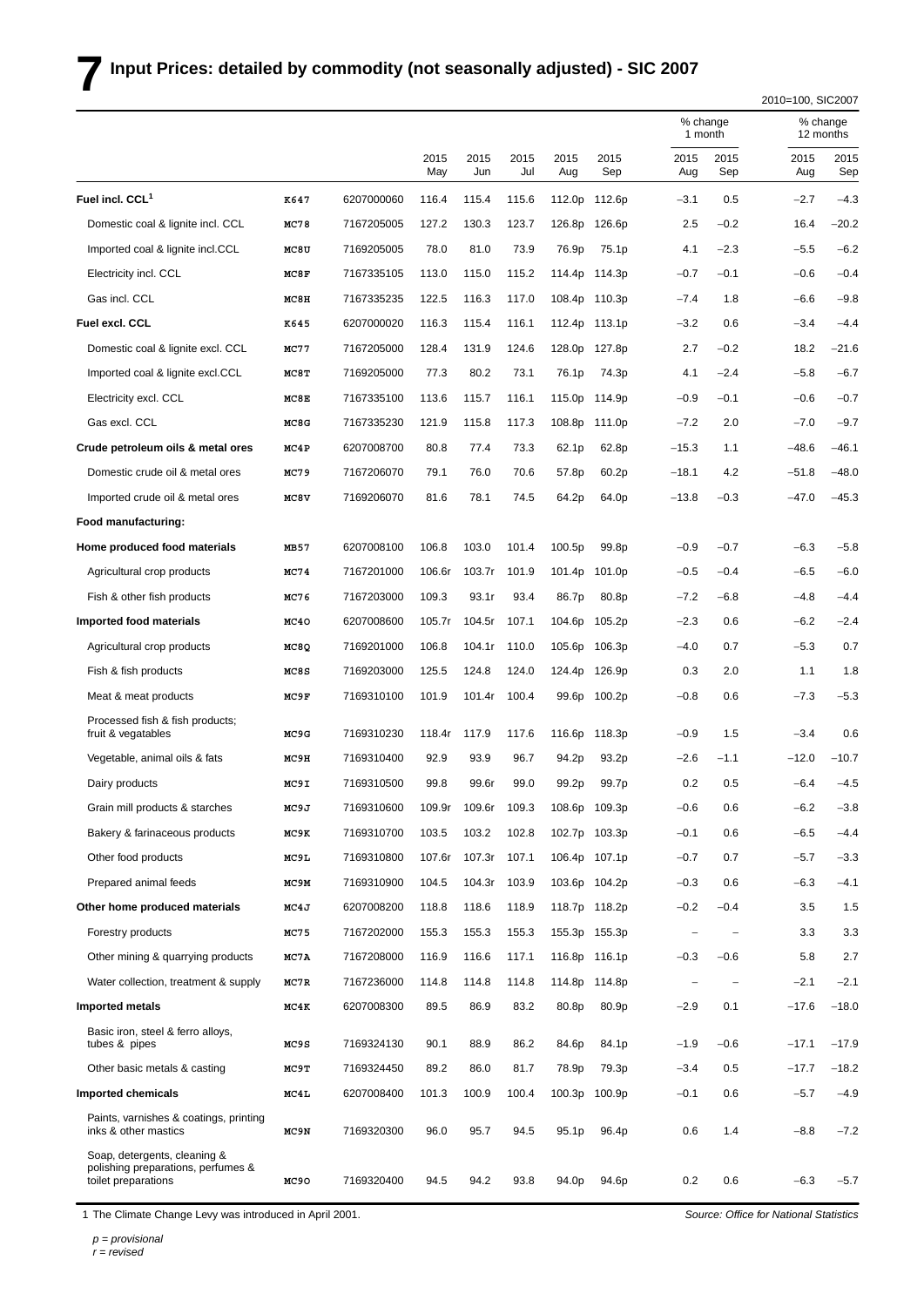# **7** Input Prices: detailed by commodity (not seasonally adjusted) - SIC 2007

| continued                                                                     |                   |            |             |             |             |                    |                   |                          |                     | 2010=100, SIC2007 |                       |
|-------------------------------------------------------------------------------|-------------------|------------|-------------|-------------|-------------|--------------------|-------------------|--------------------------|---------------------|-------------------|-----------------------|
|                                                                               |                   |            |             |             |             |                    |                   |                          | % change<br>1 month |                   | % change<br>12 months |
|                                                                               |                   |            | 2015<br>May | 2015<br>Jun | 2015<br>Jul | 2015<br>Aug        | 2015<br>Sep       | 2015<br>Aug              | 2015<br>Sep         | 2015<br>Aug       | 2015<br>Sep           |
| Other chemical products                                                       | MC9P              | 7169320500 | 102.4       | 101.2       | 99.6        | 99.8p              | 100.9p            | 0.2                      | 1.1                 | $-4.5$            | $-4.1$                |
| Industrial gases, inorganic chemicals,<br>fertilisers & nitrogen compounds    | MCA3              | 7169420910 | 112.3       | 110.9       | 109.8       | 109.3p             | 111.3p            | $-0.5$                   | 1.8                 | $-7.6$            | $-4.6$                |
| Petrochemicals & man made fibres                                              | MCA4              | 7169420920 | 97.9        | 98.0r       | 97.5        | 97.5p              | 97.6p             | L.                       | 0.1                 | $-5.9$            | $-5.6$                |
| Dyes & pigments; pesticides &<br>other agro-chemical products                 | MCA5              | 7169420930 | 99.3        | 99.0        | 98.6        | 98.8p              | 100.4p            | 0.2                      | 1.6                 | $-7.0$            | $-4.9$                |
| Basic pharmaceutical products &<br>pharmaceutical preparations                | MC97              | 7169221000 | 92.7        | 92.5        | 92.0        | 92.3p              | 93.1 <sub>p</sub> | 0.3                      | 0.9                 | $-4.0$            | $-3.1$                |
| Rubber & plastic products                                                     | MC98              | 7169222000 | 109.1       | 107.7       | 107.6       | 107.6p             | 108.2p            | $\overline{\phantom{0}}$ | 0.6                 | $-4.5$            | $-3.7$                |
| Other imported parts & equipment                                              | MC4N              | 6207008520 | 96.6        | 96.0        | 95.2        | 96.2p              | 97.6p             | 1.1                      | 1.5                 | $-0.7$            | 0.5                   |
| Computer, electronic & optical products                                       | MC99              | 7169226000 | 111.2       | 110.7       | 110.2       | 110.4p             | 111.8p            | 0.2                      | 1.3                 | 2.5               | 3.0                   |
| Electrical equipment                                                          | MC9A              | 7169227000 | 100.0       | 99.3        | 98.5        | 99.0p              | 100.2p            | 0.5                      | 1.2                 | $-1.1$            | $-0.4$                |
| Machinery & equipment n.e.c                                                   | MC9B              | 7169228000 | 99.0        | 98.2        | 97.3        | 97.7p              | 99.0 <sub>p</sub> | 0.4                      | 1.3                 | $-3.0$            | $-1.9$                |
| Motor vehicles, trailers & semi-trailers                                      | MC9C              | 7169229000 | 94.4        | 93.8        | 92.3        | 96.4p              | 98.2p             | 44                       | 1.9                 | 2.0               | 4.1                   |
| Weapons & ammunition                                                          | MC9U              | 7169325400 | 76.5        | 75.9        | 75.1        | 75.0p              | 76.4p             | $-0.1$                   | 1.9                 | $-5.7$            | $-3.9$                |
| Fabricated metal products                                                     | MC9V              | 7169325990 | 75.2        | 74.4        | 73.7        | 73.4p              | 74.8p             | $-0.4$                   | 1.9                 | $-6.0$            | $-4.2$                |
| Ships & boats                                                                 | MC <sub>9</sub> W | 7169330100 | 105.4       | 105.3       | 105.2       | 105.3p             | 105.0p            | 0.1                      | $-0.3$              | $-0.8$            | $-1.1$                |
| Aircraft, spacecraft & related machinery                                      | MC9X              | 7169330300 | 104.6       | 104.3       | 104.3       | 104.3p             | 104.8p            | $\overline{\phantom{0}}$ | 0.5                 | 0.4               | 0.1                   |
| Other transport equipment                                                     | MC9Y              | 7169330990 | 103.2       | 103.0       | 102.9       | 102.9p             | 103.2p            | L.                       | 0.3                 | $-1.2$            | $-1.2$                |
| Other imports                                                                 | MC4M              | 6207008510 | 104.0       | 103.7       | 103.7       | 103.6p             | 104.4p            | $-0.1$                   | 0.8                 | $-2.2$            | $-1.9$                |
| Forestry products                                                             | MC8R              | 7169202000 | 114.9       | 114.3       | 113.8       | 111.0p             | 111.5p            | $-2.5$                   | 0.5                 | $-4.2$            | $-4.4$                |
| Other mining & quarrying products                                             | MC8W              | 7169208000 | 127.1       | 126.1       | 126.0       | 126.1p             | 125.3p            | 0.1                      | $-0.6$              | 4.7               | 1.8                   |
| Tobacco products                                                              | MC8X              | 7169212000 | 84.7        | 84.4        | 83.1        | 83.1p              | 84.9p             |                          | 2.2                 | $-16.4$           | $-13.9$               |
| <b>Textiles</b>                                                               | MC8Y              | 7169213000 | 107.6       | 107.3       | 105.8       | 105.9p             | 107.1p            | 0.1                      | 1.1                 | $-3.5$            | $-2.6$                |
| Wearing apparel                                                               | MC8Z              | 7169214000 | 101.8       | 101.5       | 100.2       | 101.0 <sub>p</sub> | 103.3p            | 0.8                      | 2.3                 | $-6.6$            | $-4.3$                |
| Leather & related leather products                                            | MC92              | 7169215000 | 105.1       | 105.1       | 106.1       | 106.6p             | 107.9p            | 0.5                      | 1.2                 | $-0.2$            | 1.4                   |
| Wood & wooden products                                                        | MC93              | 7169216000 | 100.4       | 100.1       | 98.8        | 97.9p              | 98.3p             | $-0.9$                   | 0.4                 | $-4.9$            | $-4.5$                |
| Paper & paper products                                                        | MC94              | 7169217000 | 97.9        | 98.0        | 97.4        | 97.7p              | 97.9p             | 0.3                      | 0.2                 | $-2.8$            | $-2.7$                |
| Printing & recording services                                                 | MC95              | 7169218000 | 91.1        | 90.7        | 89.2        | 89.3p              | 91.2p             | 0.1                      | 2.1                 | $-10.3$           | $-7.8$                |
| Coke & refined petroleum products                                             | MC96              | 7169219000 | 115.3       | 114.7       | 118.0       | 118.7p             | 121.2p            | 0.6                      | 2.1                 | $-2.3$            | $-0.8$                |
| Furniture                                                                     | MC9D              | 7169231000 | 60.3        | 60.2        | 60.0        | 60.1p              | 59.9p             | 0.2                      | $-0.3$              | $-2.1$            | $-2.4$                |
| Glass, refractory, clay other porcelain,<br>ceramic stone & abrasive products | MC9R              | 7169323990 | 100.0       | 99.8        | 99.1        | 99.3p              | 100.8p            | 0.2                      | 1.5                 | $-2.4$            | $-0.9$                |
| Cement, lime, plaster & articles of<br>concrete, cement & plaster             | MC9Q              | 7169323560 | 99.9        | 99.7        | 99.0        | 99.2p              | 100.7p            | 0.2                      | 1.5                 | $-2.3$            | $-0.9$                |
| Alcoholic beverages                                                           | MC9Z              | 7169411016 | 93.2        | 92.9        | 91.7        | 92.4p              | 93.8p             | 0.8                      | 1.5                 | $-6.2$            | $-4.5$                |
| Soft drinks, mineral water & other<br>bottled waters                          | MCA <sub>2</sub>  | 7169411070 | 98.9        | 98.7        | 97.0        | 98.0p              | 99.8p             | 1.0                      | 1.8                 | $-8.4$            | $-6.1$                |
| Other manufactured goods n.e.c                                                | MC9E              | 7169232000 | 99.7        | 99.3        | 99.0        | 97.4p              | 98.3p             | $-1.6$                   | 0.9                 | $-2.5$            | $-2.5$                |
| <b>Imported materials</b>                                                     |                   |            |             |             |             |                    |                   |                          |                     |                   |                       |
| All imported materials - total (incl Crude Oil)                               | K64F              | 6207008500 | 95.5        | 94.1        | 92.9        | 90.5p              | 91.1p             | $-2.6$                   | 0.7                 | $-14.9$           | $-13.4$               |

1 The Climate Change Levy was introduced in April 2001.

*Source: Office for National Statistics*

*p = provisional*

*r = revised*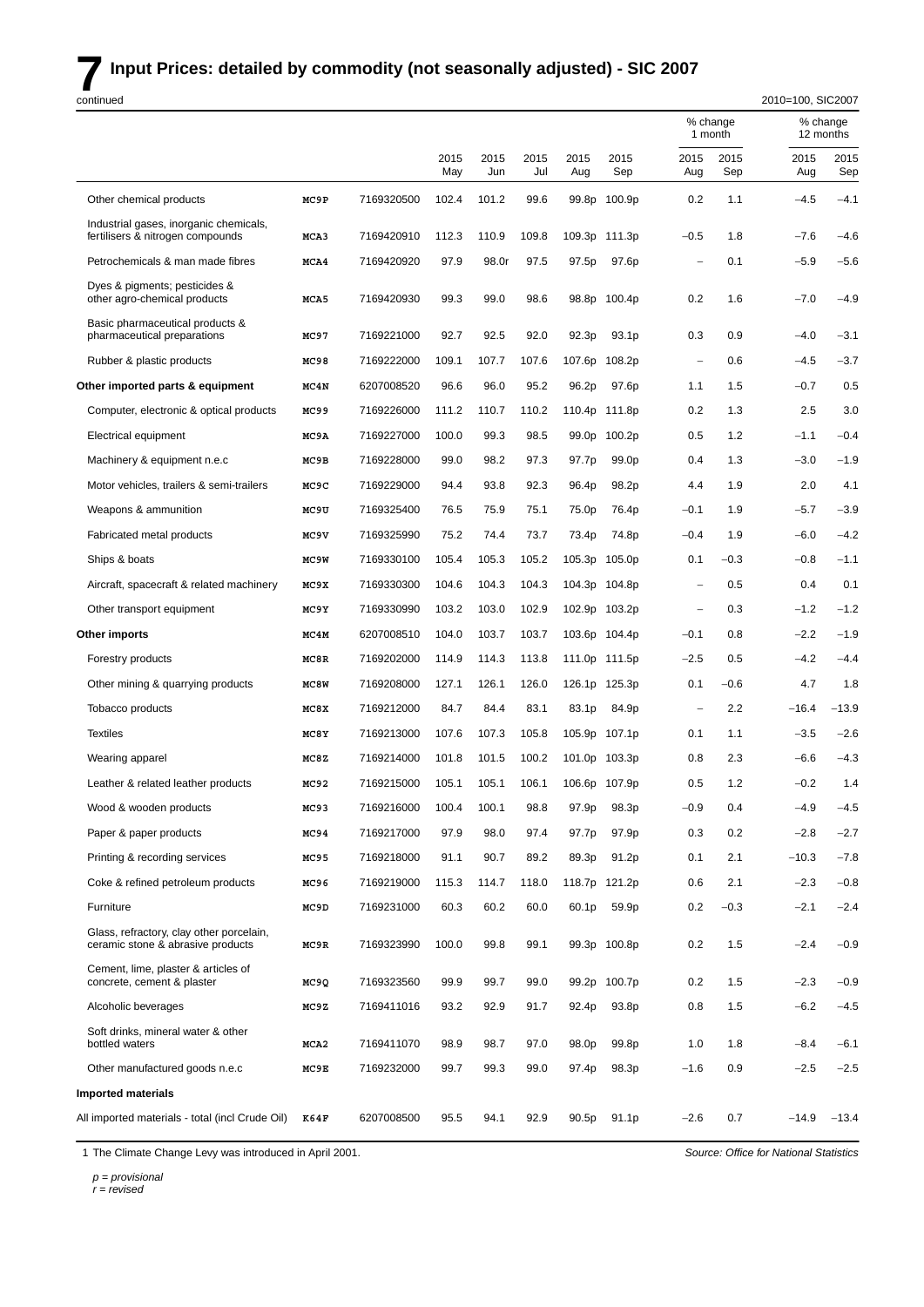# **8R Output Prices: revisions (not seasonally adjusted) - SIC 2007**

|          |                          | Output of manufactured products |                        | All manufacturing excluding food, beverages, tobacco and<br>petroleum |                        |                      |  |  |  |
|----------|--------------------------|---------------------------------|------------------------|-----------------------------------------------------------------------|------------------------|----------------------|--|--|--|
|          |                          |                                 | percentage change over |                                                                       | percentage change over |                      |  |  |  |
|          | Index (2010=100)         | 1 month                         | 12 months              | Index (2010=100)                                                      | 1 month                | 12 months            |  |  |  |
|          | 7200700000               |                                 |                        | 7200799000                                                            |                        |                      |  |  |  |
|          | JVZ7                     |                                 |                        | K3BI                                                                  |                        |                      |  |  |  |
| 2012 Mar | $\overline{\phantom{0}}$ |                                 |                        | $\overline{\phantom{a}}$                                              |                        |                      |  |  |  |
| Apr      | $\overline{\phantom{0}}$ | $\overline{\phantom{0}}$        |                        | $\overline{a}$                                                        |                        |                      |  |  |  |
| May      |                          | $\overline{a}$                  |                        |                                                                       |                        |                      |  |  |  |
| Jun      |                          |                                 |                        |                                                                       |                        |                      |  |  |  |
| Jul      |                          |                                 |                        |                                                                       |                        |                      |  |  |  |
| Aug      |                          |                                 |                        |                                                                       |                        |                      |  |  |  |
| Sep      |                          |                                 |                        |                                                                       |                        |                      |  |  |  |
| Oct      |                          | $\equiv$                        |                        |                                                                       |                        |                      |  |  |  |
| Nov      |                          | L.                              |                        |                                                                       |                        |                      |  |  |  |
| Dec      |                          | $\overline{\phantom{0}}$        |                        |                                                                       |                        |                      |  |  |  |
| 2013 Jan |                          |                                 |                        |                                                                       |                        |                      |  |  |  |
| Feb      |                          | $\overline{\phantom{0}}$        |                        |                                                                       |                        |                      |  |  |  |
| Mar      |                          | $\overline{\phantom{0}}$        |                        |                                                                       |                        |                      |  |  |  |
|          |                          | $\overline{\phantom{0}}$        |                        |                                                                       |                        |                      |  |  |  |
| Apr      |                          | $\overline{\phantom{0}}$        |                        |                                                                       |                        |                      |  |  |  |
| May      |                          |                                 |                        |                                                                       |                        |                      |  |  |  |
| Jun      |                          | $\overline{\phantom{0}}$        |                        |                                                                       |                        |                      |  |  |  |
| Jul      |                          |                                 |                        |                                                                       |                        |                      |  |  |  |
| Aug      |                          | $\overline{\phantom{0}}$        |                        |                                                                       |                        |                      |  |  |  |
| Sep      |                          |                                 |                        |                                                                       |                        |                      |  |  |  |
| Oct      |                          | $\overline{\phantom{0}}$        |                        |                                                                       |                        |                      |  |  |  |
| Nov      |                          | $\overline{\phantom{0}}$        |                        |                                                                       |                        |                      |  |  |  |
| Dec      |                          | L.                              |                        |                                                                       |                        |                      |  |  |  |
| 2014 Jan |                          | ۰                               |                        |                                                                       |                        |                      |  |  |  |
| Feb      |                          | ۳                               |                        |                                                                       |                        |                      |  |  |  |
| Mar      |                          | L                               |                        |                                                                       |                        |                      |  |  |  |
| Apr      |                          |                                 |                        |                                                                       |                        |                      |  |  |  |
| May      |                          | $\overline{\phantom{0}}$        |                        |                                                                       |                        |                      |  |  |  |
| Jun      |                          | $\overline{\phantom{0}}$        |                        |                                                                       |                        |                      |  |  |  |
|          |                          |                                 |                        |                                                                       |                        |                      |  |  |  |
| Jul      |                          |                                 |                        |                                                                       |                        |                      |  |  |  |
| Aug      |                          |                                 |                        |                                                                       |                        |                      |  |  |  |
| Sep      |                          |                                 |                        |                                                                       |                        |                      |  |  |  |
| Oct      |                          |                                 |                        |                                                                       |                        |                      |  |  |  |
| Nov      |                          | $\overline{\phantom{0}}$        |                        |                                                                       |                        |                      |  |  |  |
| Dec      |                          | $\overline{\phantom{0}}$        |                        |                                                                       |                        |                      |  |  |  |
| 2015 Jan |                          |                                 |                        |                                                                       |                        |                      |  |  |  |
| Feb      |                          |                                 |                        |                                                                       |                        |                      |  |  |  |
| Mar      |                          | $\equiv$                        |                        |                                                                       |                        |                      |  |  |  |
| Apr      |                          | $\overline{\phantom{0}}$        |                        |                                                                       |                        |                      |  |  |  |
| May      |                          | $\equiv$                        |                        |                                                                       |                        |                      |  |  |  |
| Jun      |                          |                                 |                        |                                                                       |                        |                      |  |  |  |
|          |                          |                                 |                        |                                                                       |                        |                      |  |  |  |
| Jul      |                          |                                 |                        |                                                                       |                        |                      |  |  |  |
| Aug      | $-0.1$                   | $-0.1$                          | $-0.1$                 | $-0.1$                                                                | $-0.1$                 | $-0.1$               |  |  |  |
| Sep      | $\ddotsc$                | $\ddotsc$                       | ă,                     | $\ddotsc$                                                             | $\ddotsc$              | $\ddot{\phantom{a}}$ |  |  |  |
|          |                          |                                 |                        |                                                                       |                        |                      |  |  |  |

Please see Statistical Bulletin section entitled 'Revisions' for further infor mation.

*Source: Office for National Statistics*